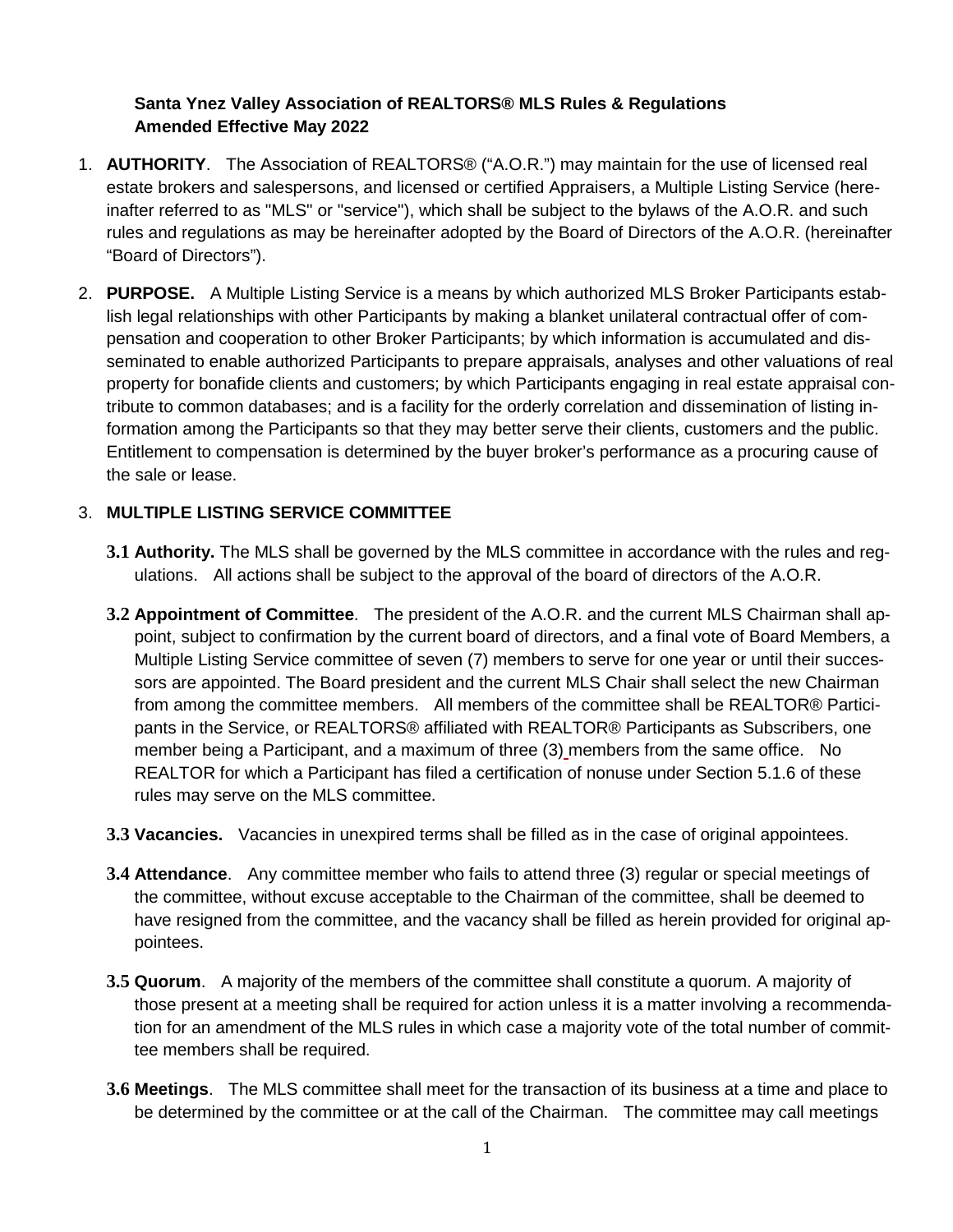of the Participants or Subscribers in the service for the purpose of gathering and disseminating information.

- **3.7 Rules of Order.** Robert's Rules of Order, latest edition shall govern all proceedings of the MLS.
- **3.8 Marketing Meetings**. Marketing meetings for the Participants, Subscribers, and invited guests shall be held at such time and place as may be fixed by the committee and approved by the AOR Board of Directors, at which time general marketing information may be disseminated.

## **4. PARTICIPATION AND AUTHORIZED ACCESS**.

- **4.1 Participant.** A Participant is any individual who applies and is accepted by the MLS, meets and continues to meet all of the following requirements of either a Broker Participant or an Appraiser Participant as defined below in sections 4.1.1 and 4.1.2.
	- **4.1.1 Broker Participant.** A Broker Participant is a Participant who meets all the following requirements:
		- **a.** The individual or corporation, for which the individual acts as a broker/officer, holds a valid California real estate broker's license;
		- **b.** The individual is a principal, partner, corporate officer, or branch office manager acting on behalf of a principal;
		- **c.** The individual or corporation for which the individual acts as a broker/officer offers and/or accepts compensation in the capacity of a real estate broker; **\***
		- **d.** The individual has signed a written agreement to abide by the rules and regulations of the service in force at that time and as from time to time amended.
		- **e.** The individual pays all applicable MLS fees; and
		- **f.** The individual has completed any orientation program of no more than eight (8) classroom hours within thirty (30) days after access has been provided, said individual to be given the opportunity to complete any mandated orientation program remotely.

**\***Note: Mere possession of a broker's license is not sufficient to qualify for MLS participation. Rather, the requirement that an individual or firm "offers and/or accepts compensation" means that the Participant actively endeavors during the operation of its real estate business to list real property of the type listed on the MLS and/or to accept offers of cooperation and compensation made by listing brokers or agents in the MLS. "Actively" means on a continual and on-going basis during the operation of the Participant's real estate business. The "actively" requirement is not intended to preclude MLS participation by a Participant or potential Participant that operates a real estate business on a part time, seasonal, or similarly timelimited basis or that has its business interrupted by periods of relative inactivity occasioned by market conditions. Similarly, the requirement is not intended to deny MLS participation to a Participant or potential Participant who has not achieved a minimum number of transactions despite good faith efforts. Nor is it intended to permit an MLS to deny participation based on the level of service provided by the Participant or potential Participant as long as the level of service satisfies state law.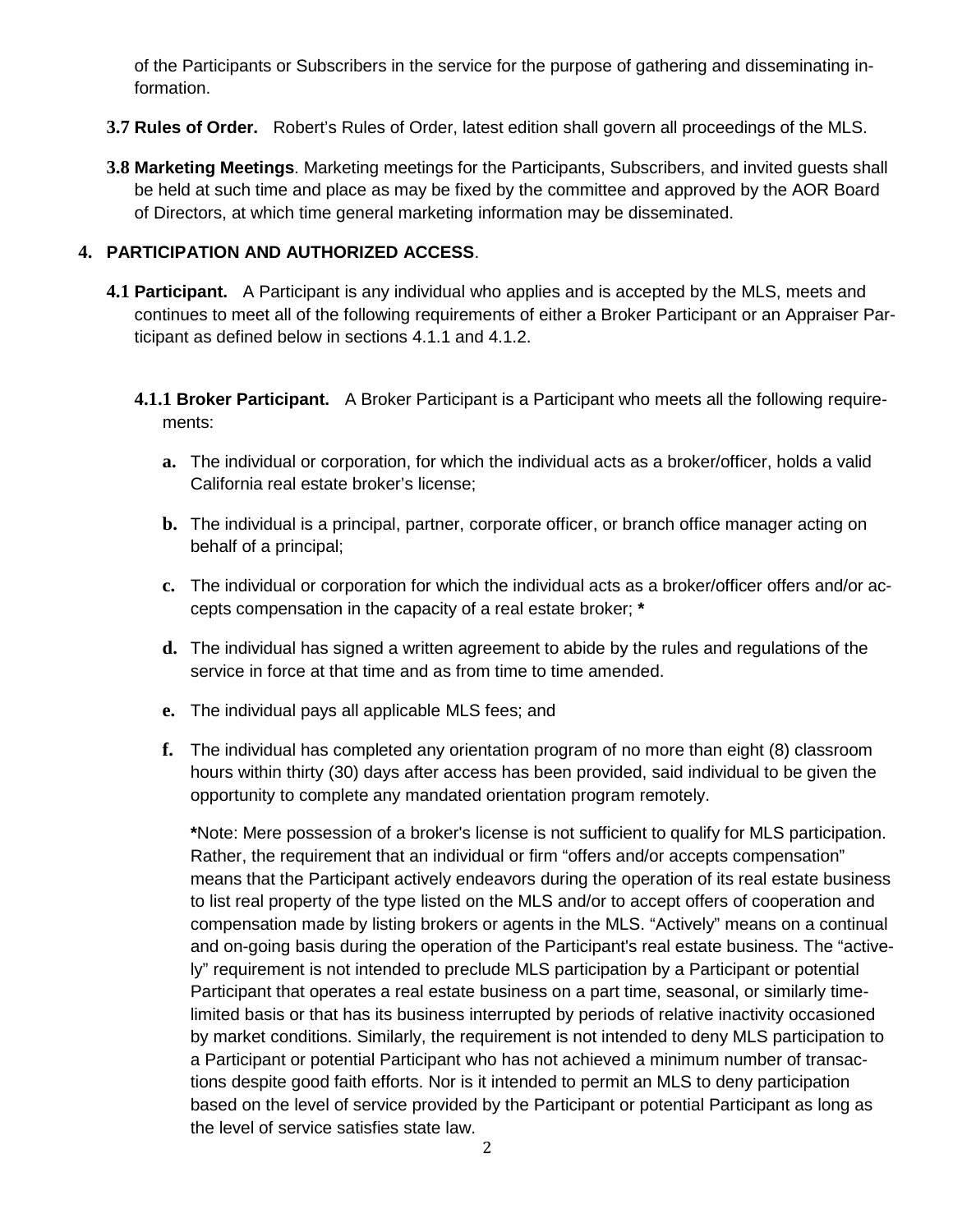The key is that the Participant or potential Participant actively endeavors to make or accept offers of cooperation and compensation with respect to properties of the type that are listed on the MLS in which participation is sought. This requirement does not permit an MLS to deny participation to a Participant or potential Participant that operates a Virtual Office Website ("VOW") [See Rule No. 12.19] (including a VOW that the Participant uses to refer customers to other Participants) if the Participant or potential Participant actively endeavors to make or accept offers of cooperation and compensation. An MLS may evaluate whether a Participant or potential Participant "actively endeavors during the operation of its real estate business" to "offer and/or accept compensation" only if the MLS has a reasonable basis to believe that the Participant or potential Participant is in fact not doing so.

The membership requirement shall be applied on a nondiscriminatory manner to all Participants and potential Participants.

- **4.1.2 Appraiser Participant**. An Appraiser Participant is a Participant who meets the following requirements:
	- **a.** The individual holds a valid California Appraisers certification or license issued by the Bureau of Real Estate Appraisers ("BREA") (also referred to as "Office" of Real Estate Appraisers or OREA);
	- **b.** The individual is a principal, partner, corporate officer, or branch office manager acting on behalf of a principal;
	- **c.** The individual has signed a written agreement to abide by the rules and regulations of the service in force at that time and as from time to time amended;
	- **d.** The individual pays all applicable fees; and
	- **e.** The individual has completed any orientation program of no more than eight (8) classroom hours within thirty (30) days after access has been provided, said individual to be given the opportunity to complete any mandated orientation program remotely.
- **4.1.3 Redundant Participant Qualifications**. Participant type (Broker or Appraiser) must be selected during application for participation. A Participant with both a California Real Estate Broker's license and a California Appraiser's certification or license must join as a "Broker Participant" to be a listing broker under Section 4.6 or a buyer broker or selling broker under Section 4.7.

**4.2.1 R.E. Subscriber.** A R.E. Subscriber is a Subscriber who meets all of the following requirements:

- **a.** The individual holds a valid California real estate salesperson's or broker's licensee;
- **b.** The individual is employed by or affiliated as an independent contractor with a Broker Participant;
- **c.** The individual has signed a written agreement to abide by the rules and regulations of the service in force at that time and as from time to time amended:
- **d.** The individual pays all applicable MLS fees; and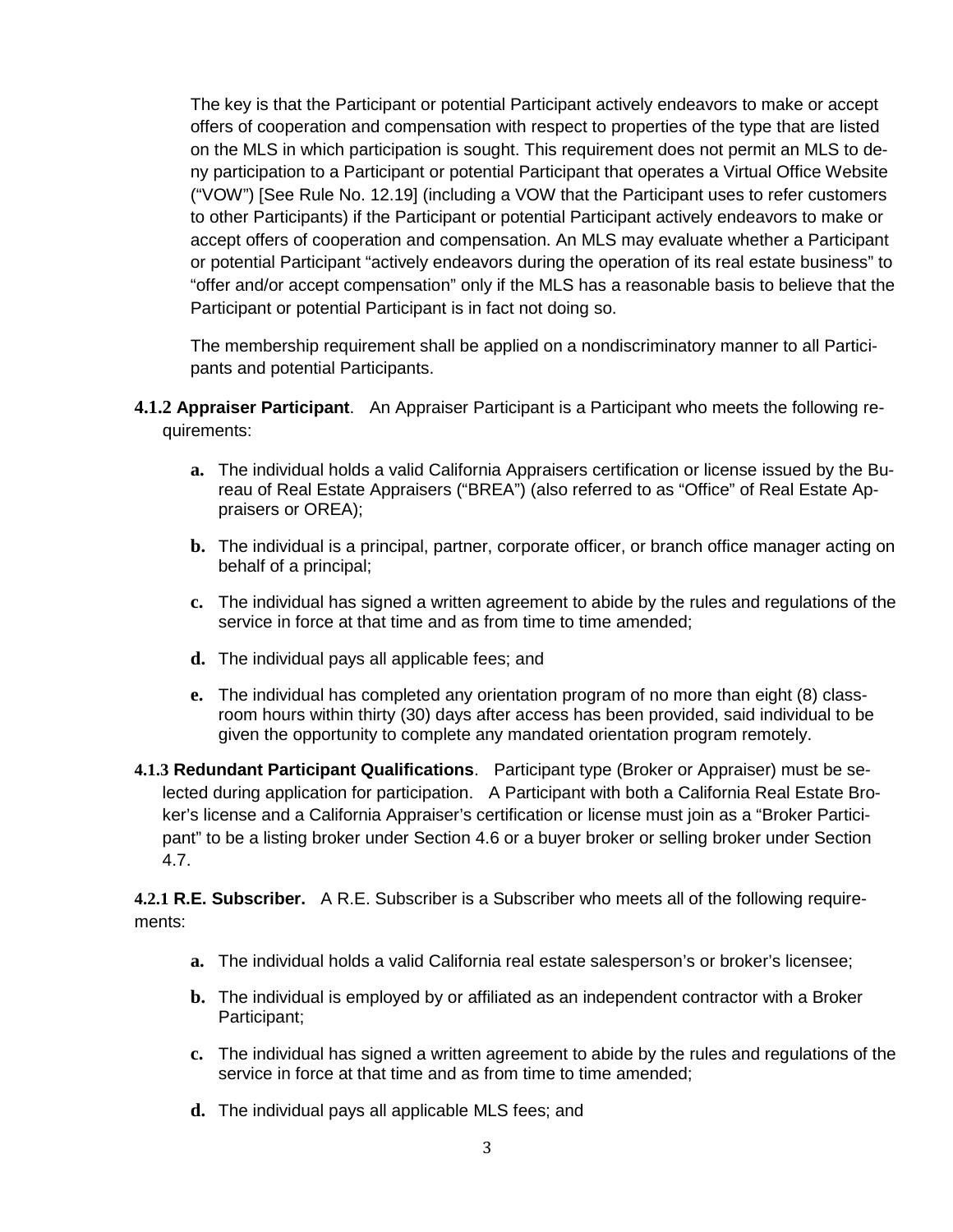**e.** The individual has completed any required orientation program of no more than eight (8) classroom hours within thirty (30) days after access has been provided, said individual to be given the opportunity to complete any mandated orientation program remotely.

**4.2.2 Appraiser Subscriber.** An Appraiser Subscriber is a Subscriber who meets all of the following requirements:

- a. The individual holds a valid California real estate Appraisers certification or license issued by the BREA;
- b. The individual is employed by or affiliated as an independent contractor with an Appraiser Participant;
- c. The individual has signed a written agreement to abide by the rules and regulations of the service in force at that time and as from time to time amended;
- d. The individual pays all applicable MLS fees; and
- e. The individual has completed any required orientation program of no more than eight (8) classroom hours within thirty (30) days after access has been provided, said individual to be given the opportunity to complete any mandated orientation program remotely.

**4.2.3 Redundant Subscriber Qualifications.** Subscriber type, real estate or appraiser, must correlate to the Participant type. A Subscriber who is both a California Real Estate Licensee and a California certified or licensed appraiser must join as a R.E. Subscriber, unless their employing or affiliated Participant is an Appraiser Participant.

**4.3 Clerical Users**. Clerical Users are individuals (whether licensed or unlicensed) under the direct supervision of an MLS Participant or Subscriber that perform only administrative and clerical tasks that do not require a real estate license or an Appraiser's certificate or license. Clerical Users may join the MLS through their employing Participant or Subscriber. The Participant shall be responsible for the conduct of the Clerical User. Clerical Users shall be linked in the system to at least one Participant. They may also be linked to a particular Subscriber. Each Participant and Subscriber shall provide the MLS with a list of all Clerical Users employed by or affiliated as independent contractors with the Participant or Subscriber and shall immediately notify the MLS of any changes, additions or deletions from the list. Clerical Users shall also be subject to the following requirements:

- a) Clerical Users are given a unique passcode;
- b) Clerical Users must have any fees paid in full;
- c) Participant or Subscriber linked to the Clerical User may be fined, disciplined or terminated for Clerical User's misconduct;
- d) Clerical Users shall sign a written agreement to abide by the rules and regulations of the MLS; and
- e) Clerical Users shall complete any required orientation program of no more than eight (8) classroom hours within thirty (30) days after access has been provided, said individual to be given the opportunity to complete any mandated orientation program remotely.

# **4.4 Notification of Licensees. Each Participant shall provide the MLS with a list of all real estate**

**li**censees or certified or licensed Appraisers employed by or affiliated as independent contractors with such Participant or with such Participant's firm and shall immediately notify the MLS of any changes, additions or deletions from the list. This list shall include any licensees under any broker associate affiliated with the Participant.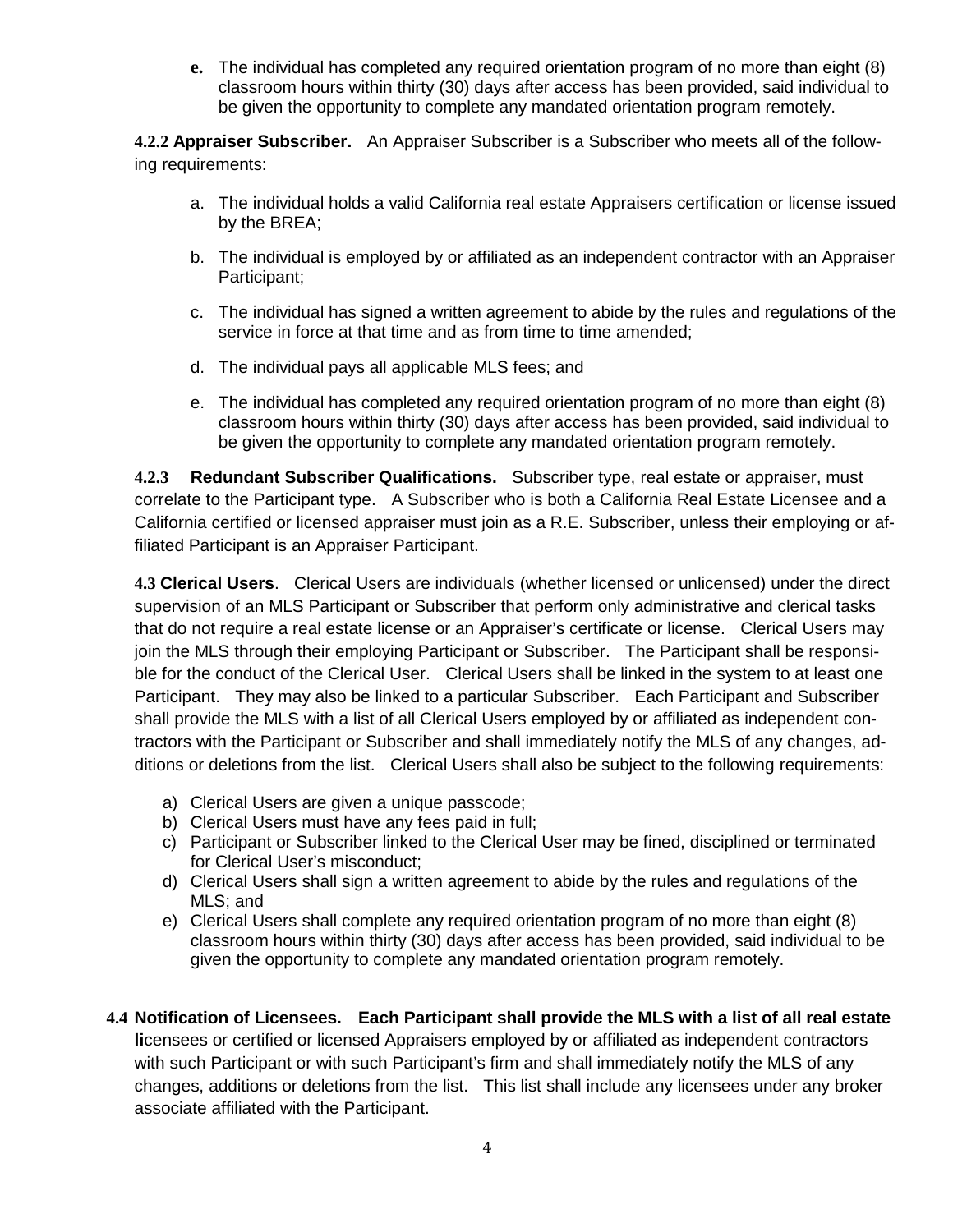- **4.5 Participation Not Transferable.** Participation in the MLS is on an individual basis and may not be transferred or sold to any corporation, firm or other individual. Any reimbursement of MLS fees is a matter of negotiation between those transferring the business or determined by internal contract arrangement within the firm. However, providing the first Participant consents, the A.O.R. shall allow a firm to designate a different person as a Participant within the firm without additional initial participation fees. The A.O.R. may charge an administrative fee for this service of reassigning Participants within a firm.
- **4.6 Listing Broker Defined**. For purposes of these MLS rules, a listing broker is a Broker Participant who is also a listing agent in accordance with Civil Code § 1086 et. Seg who has obtained a written listing agreement by which the broker has been authorized to act as an agent to sell or lease the property or obtain a buyer or lessee. Whenever these rules refer to the listing broker, the term shall include the R.E. Subscriber or a licensee retained by the listing broker but shall not relieve the listing broker of responsibility for the act or rule specified.
- **4.7 Buyer Broker Defined.** For purposes of these MLS rules, a buyer broker is a Broker Participant who is also a selling buyer's agent as defined in accordance with Civil Code Section 1086 et. seq. who acts in cooperation with a listing broker to accept the offer of compensation and/or subagency to find or obtain a buyer or lessee. The buyer broker or selling buyer broker may be the agent of the buyer or, if subagency is offered and accepted, may be the agent of the seller. Whenever these rules refer to the cooperating broker or selling buyer broker, the term shall include the R.E. Subscriber or licensee acting for retained by the buyer or selling buyer broker but shall not relieve that Broker Participant of responsibility for the act or rule specified.
- **4.8 Appraiser Defined.** For purposes of these MLS rules, an appraiser is an Appraiser Participant, Appraiser Subscriber, or a licensed or certified appraiser acting for the Appraiser Participant or Appraiser Subscriber. Whenever these rules refer to the appraiser, the term shall also include the Appraiser Subscriber or a licensed or certified appraiser employed by or affiliated as an independent contractor with the firm that employs the appraiser but shall not relieve the Appraiser Participant of responsibility for the act or rule specified.
- **4.9 Denied Application.** In the event an application for participation in the MLS is rejected by the MLS, the applicant, and his or her broker, if applicable, will be promptly notified in writing of the reason for the rejection. The broker shall have the right to respond in writing, and to request a hearing in accordance with the *California Code of Ethic and Arbitration Manual*.
- **4.10 Interim Training.** Participants and Subscribers may be required, at the discretion of the MLS, to complete additional training of not more than four (4) classroom hours in any twelve (12) month period when deemed necessary by the MLS to familiarize Participants and Subscribers with system changes or enhancement and/or changes to MLS rules or policies. Participants and Subscribers must be given the opportunity to complete any mandated additional training remotely.
- **4.11 Subject to MLS Rules.** By becoming and remaining a Participant, Subscriber or Clerical User, each Participant, Subscriber and Clerical User agrees to be subject to these MLS rules and regulations, the enforcement of which are at the sole discretion of the applicable Committee/Board of Directors.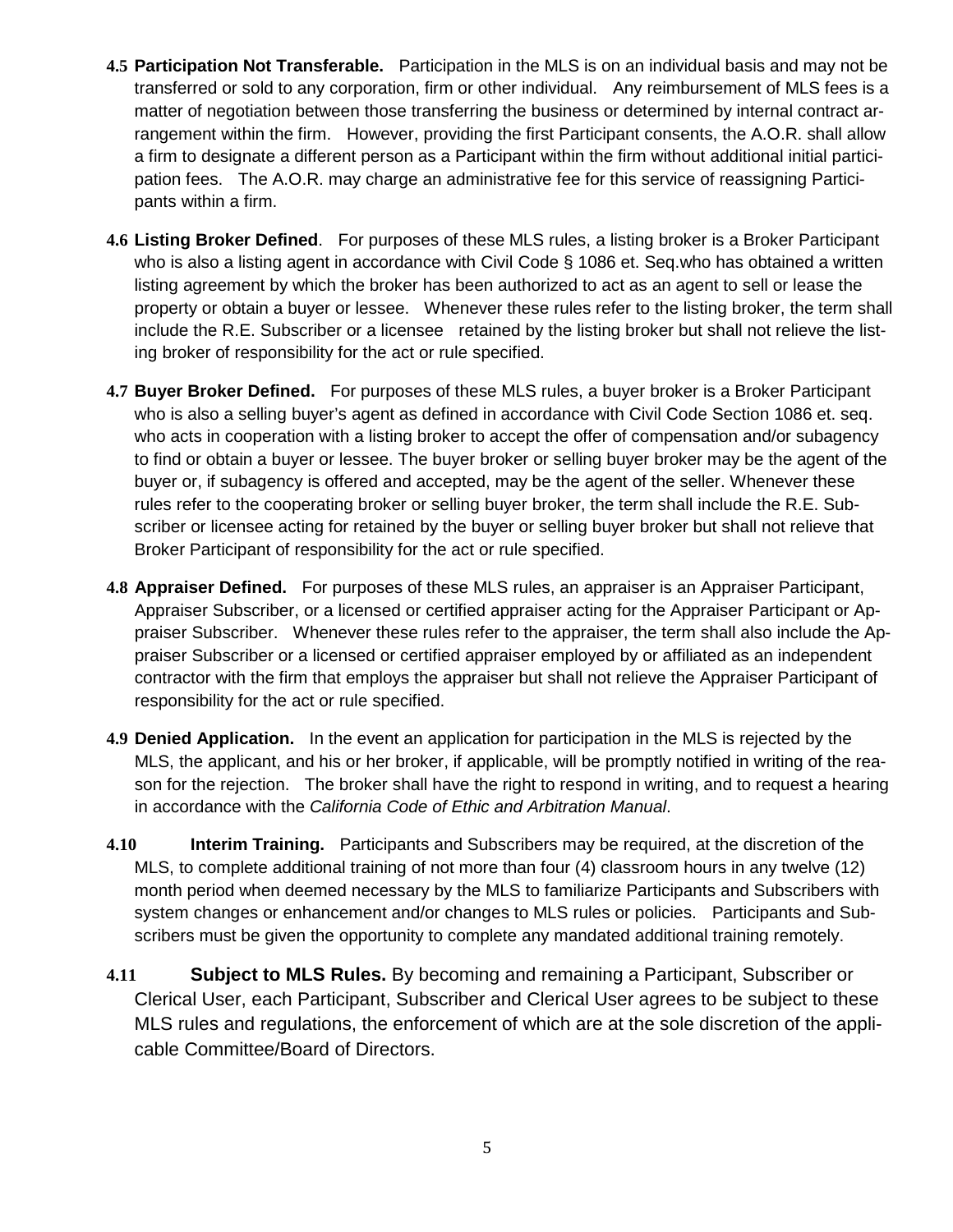## **5. MLS FEES AND CHARGES.**

**5.1 Service Fees and Charges.** The MLS committee, subject to approval of the board of directors, shall establish a schedule of MLS fees applicable to the MLS, which may include the following service fees and charges:

**5.1.1 Initial Participation Fee and/or Application Fee:** Applicants for MLS services may be assessed initial participation and/or application fee.

**5.1.2 Recurring Participation Fee**: The recurring participation fee of each Broker Participant shall be an amount times the total number of (1) the Broker Participant plus (2) the number of salespersons who have access to and use the MLS, whether licensed as brokers or salespersons, who are employed by or affiliated as independent contractors with such Participant or the Participant's firm. If more than one principal broker in the firm elect s to be a Participant, the number of salespersons in the firm will only be used once in calculating the recurring participation fees. A Broker Participant is not obligated to pay recurring participation fees or other MLS fees and charges for real estate licensees affiliated with the Participant or the Participant's firm if such licensees work out of a branch office of the Participant or the Participant's firm that does not participate in or otherwise use the MLS.

The recurring participation fee of each Appraiser Participant shall be an amount times the total number of (1) the Appraiser Participant plus (2) the number of Appraisers who have access to and use of the MLS, who are employed by or affiliated as independent contractors with such Participant or the Participant's firm. If more than one principal Appraiser in the same firm elects to be a Participant, the number of Appraisers in the firm will only be used once in calculating the recurring participation fees. An Appraiser Participant is not obligated to pay recurring participation fees or other MLS fees and charges for licensed or certified Appraisers affiliated with the Participant or the Participant's firm if such Appraisers work out of a branch office of the Participant or the Participant's firm that does not participate in or otherwise use the MLS.

- **5.1.3** Listing Fee (not adopted)
- **5.1.4** Book Fees (not adopted)
- **5.1.5** Computer Access Fees (not adopted)
- **5.1.6 Certification of Nonuse.** Participants may be relieved from payment under section 5.1.2 hereunder by certifying in writing to the MLS that a licensed or certified person in the office is engaged solely in activities that do not require a real estate license or certification (clerical, etc.), or that the real estate licensee or licensed or certified appraiser will not use the MLS or MLS compilation in any way. In the event a real estate licensee or appraiser is found in violation of the nonuse certification, the Participant shall be subject to fees dating back to the date of the certification. The Participant and Subscriber may also be subject to any other sanction imposed for violation of MLS rules including, but not limited to, a citation and suspension or termination of participation rights and access to the service.
- **5.1.7 Clerical Users**. Clerical Users may be assessed application fees, computer access fees and other fees. The Participant for the clerical user shall be responsible for all such fees.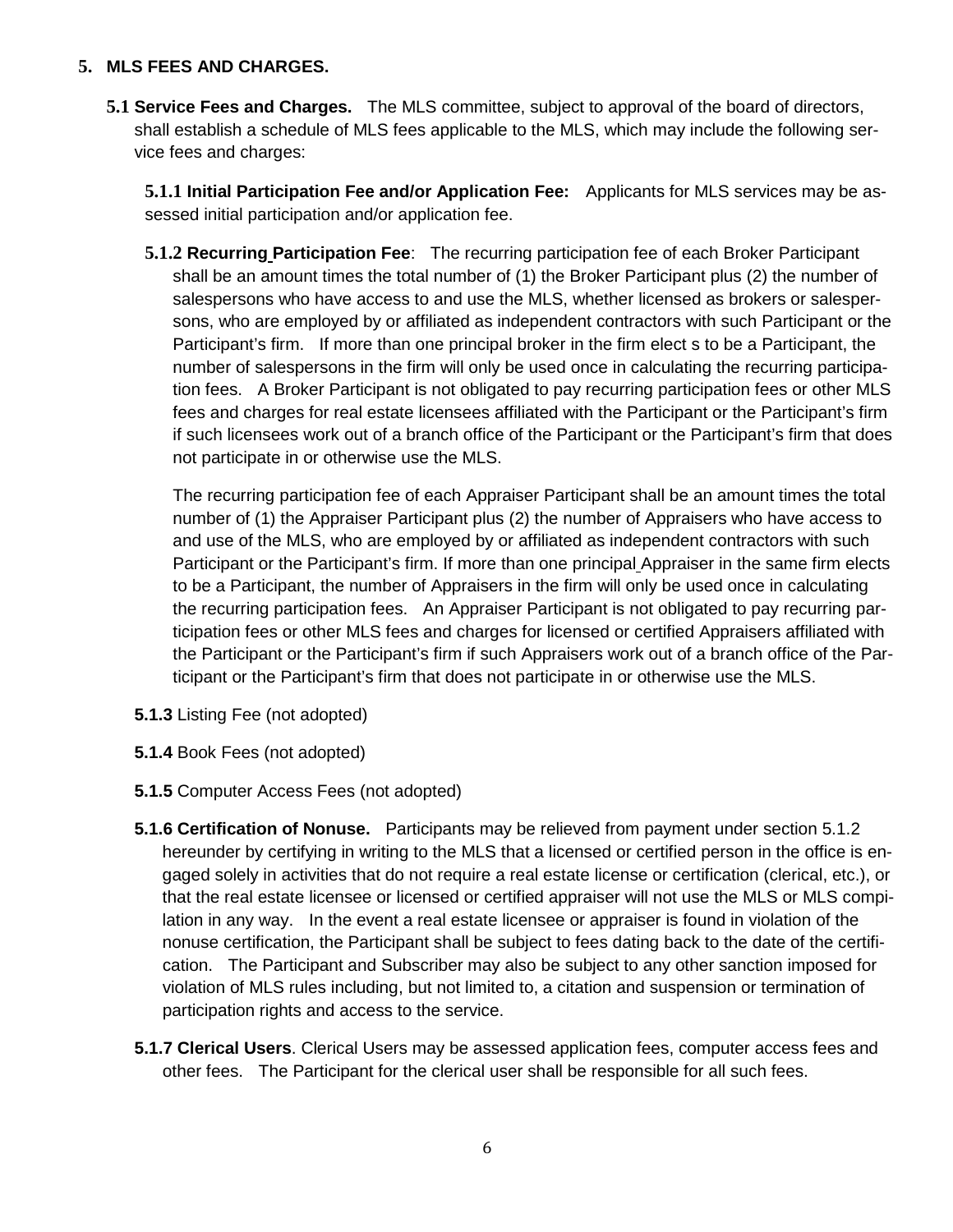- **5.1.8 Other Fees.** Other fees that are reasonably related to the operation of the MLS may be adopted
- **5.2 Responsibility for Fees.** In the event the MLS allows for direct billing or payment by a Subscriber for MLS fees, such fees shall be the exclusive obligation of that Subscriber regardless of whether such Subscriber becomes affiliated with a different Participant. If the MLS does not allow for direct billing or payment by a Subscriber for MLS fees, such fees shall be the responsibility of the Participant with whom the Subscriber was affiliated with at the time the MLS fees were incurred. This section does not preclude in any way the ability of Participants to pursue reimbursement of MLS fees from current or past Subscribers or to establish agreements with Subscribers regarding payment or reimbursement of MLS fees.

# **6. REGIONAL AND RECIPROCAL AGREEMENTS**

The MLS committee may recommend and the Board of Directors of the Association of REALTORS® may approve and enter into reciprocal or regional agreements with other Associations of REALTORS® or MLS Corporations owned solely by Associations of REALTORS® to allow the other MLS Participants and Subscribers access to the service in exchange for comparable benefits to the Participants and Subscribers of this service. In the event of such agreements, the Participants and Subscribers agree to abide by the respective rules of the other MLSs receiving and publishing a listing pursuant to such agreements and to abide by such rules when accessing the other MLSs database.

## **7. LISTING PROCEDURES.**

- **7.1 Listings Subject to Rules and Regulations of the Service**. Any listing filed with the service is subject to the rules and regulations of the service.
- **7.2 Types of Listings; Responsibility for Classification.** The service shall accept exclusive right to sell, seller reserved, open, and probate listings in accordance with California Civil Code §1086 et. seq. that satisfy the requirements of these MLS rules. Exclusive right to sell listings that contain any exceptions whereby the owner need not pay a commission if the property is sold to particular individuals shall be classified for purposes of these rules as an exclusive right to sell listing but the listing broker shall notify all Participants of the exceptions. It shall be the responsibility of the Broker Participant and R.E. Subscriber to properly classify the type of listing, and if necessary, to obtain a legal opinion to determine the correct classification. By classifying the type of the listing, the listing broker certifies that the listing falls under the legal classification designated. The MLS shall have no an affirmative responsibility to verify the listing type of any listing filed with the service. However, the MLS shall have the right to have legal counsel make a determination as to the classification of the listing type and if the listing broker does not reclassify it accordingly, the A.O.R. shall have the right to reject or remove any such listing that it determines falsely represents the classification of the listing.

**7.2.1 Scope of Service; Limited Service Listings.** Limited Service listings are listings whereby the listing broker, pursuant to the listing agreement, will not provide one, or more, of the following services:

a. provide buyer brokers with any additional information regarding the property not already displayed in the MLS but instead gives buyer brokers authority to contact the seller(s) directly for further information;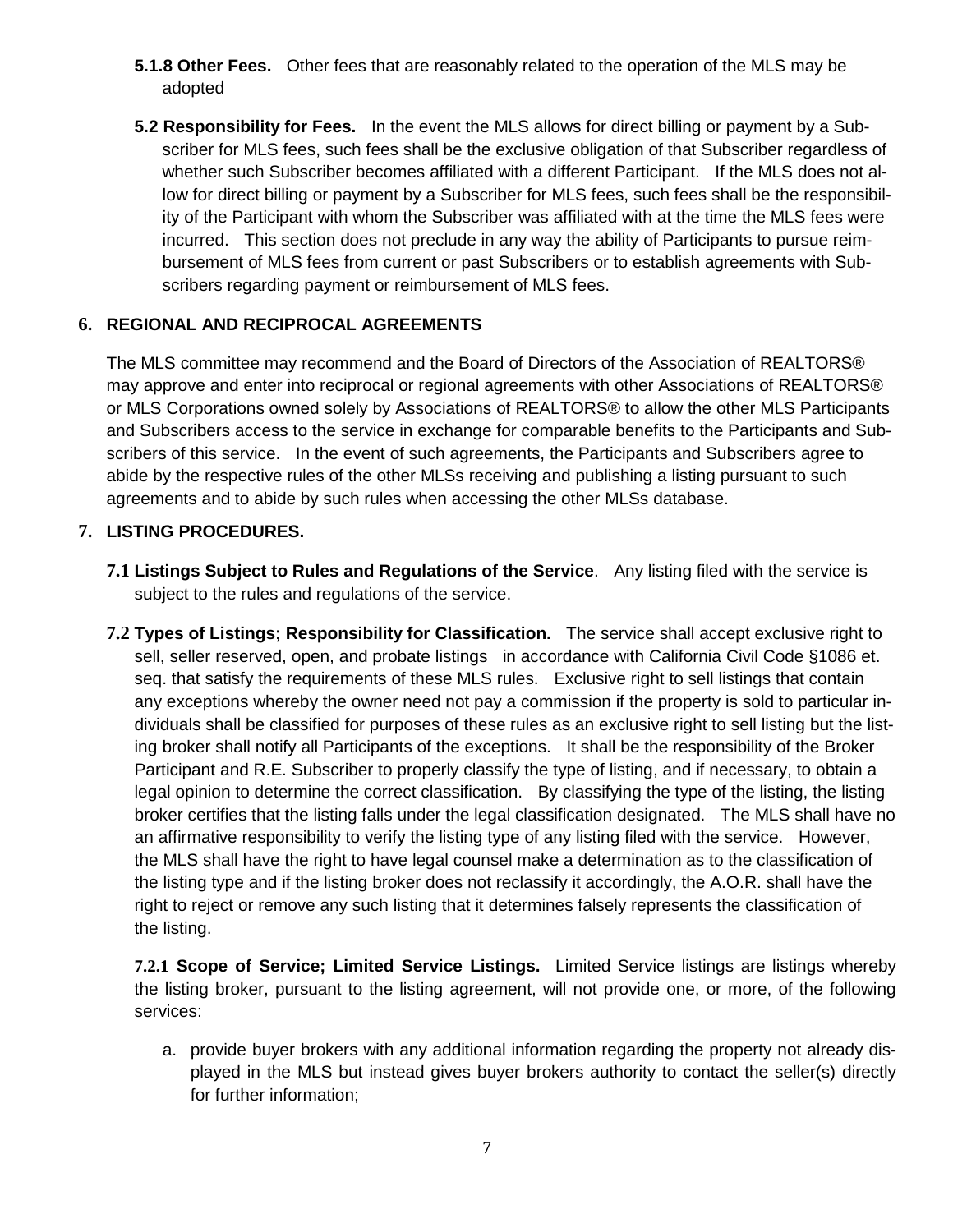- b. accept and present to the seller(s) offers to purchase procured by buyer brokers but instead gives buyer brokers authority to present offers to purchase directly to the seller(s);
- c. advise the seller(s) as to the merits of offers to purchase;
- d. assist the seller(s) in developing communicating, or presenting counter-offers; or
- e. participate on the seller(s) behalf in negotiations leading to the sale of the listed property.

Said Limited Service listings will be identified with an appropriate code or symbol (e.g. "LS") in MLS compilations so potential buyer brokers will be aware of the extent of the services the listing broker will provide to the seller(s), and any potential for buyer brokers being asked to provide some or all of these services to listing broker's clients, prior to initiating efforts to show or sell the property.

**7.2.2 Scope of Service; MLS Entry-Only Listings.** MLS Entry-Only listings are listings whereby the listing broker, pursuant to the listing agreement, will not provide any of the following services:

- a. provide buyer brokers with any additional information regarding the property not already displayed in the MLS but instead gives buyer brokers authority to contact the seller(s) directly for further information;
- b. accept and present to the seller(s) offers to purchase procured by buyer brokers but instead gives buyer brokers authority to present offers to purchase directly to the seller(s);
- c. advise the seller(s) as to the merits of offers to purchase;
- d. assist the seller(s) in developing communicating, or presenting counter-offers; or
- e. participate on the seller(s) behalf in negotiations leading to the sale of the listed property.

Said MLS Entry-Only listings will be identified with an appropriate code or symbol (e.g. "EO") in MLS compilations so potential buyer brokers will be aware of the extent of the services the listing broker will provide to the seller(s), and any potential for buyer brokers being asked to provide some or all of these services to listing broker's clients, prior to initiating efforts to show or sell the property.

**7.2.3 Scope of Service; Legal Obligations.** The scope of service classifications set forth in these rules do not alter any obligations otherwise imposed on real estate licensees under California law, including Department of Real Estate regulations, statutory law and common law. The MLS's acceptance or publication of listings eligible for MLS submission in no way constitutes a validation that said obligations have been met.

- **7.3 Types of Properties**. The MLS shall accept listings that satisfy the requirements of these rules on the following types of property.
	- **7.3.1** Residential
	- **7.3.2** Ranch/Farm
	- **7.3.3** Condominium
	- **7.3.4** Mobile homes (only those that may be sold by real estate licensee)
	- **7.3.5** Land and Lots
	- **7.3.6** Residential Income
	- **7.3.7** Commercial/Industrial
	- **7.3.8** Business Opportunity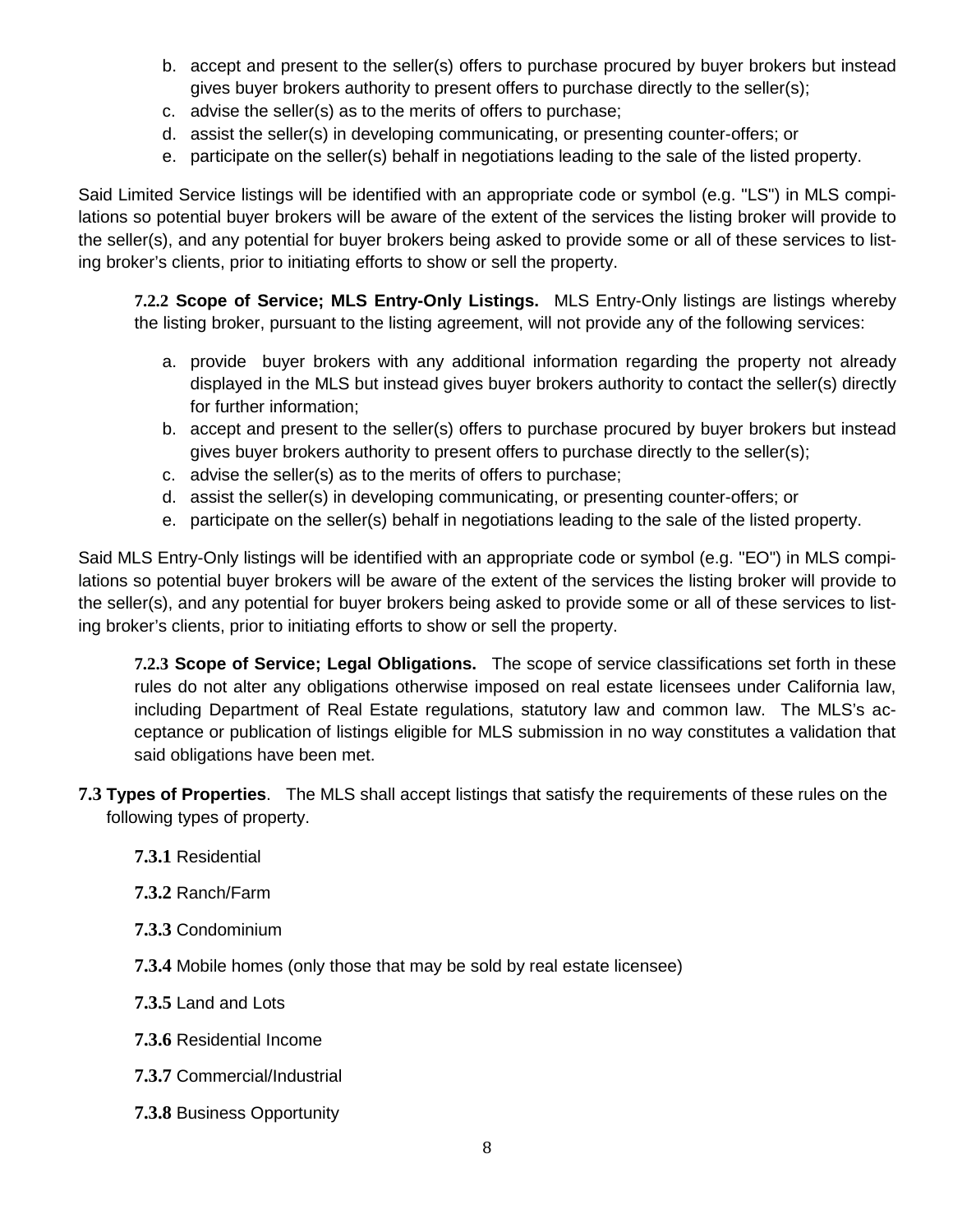It shall be the responsibility of the Broker Participant and R.E. Subscriber to properly classify the type of property listed, and if necessary, obtain a legal opinion to determine the correct classification. By classifying the type of property listed, the listing broker certifies that the listing falls under the classification designated. The MLS shall have no affirmative responsibility to verify the property type of any listing filed with the service. However, the MLS shall have the right to have legal counsel make a determination as to the classification of the property type and if the listing broker does not reclassify it accordingly, the A.O.R. shall have the right to reject or remove any such listing that it determines falsely represents the classification of property type of the listing. Submission of duplicate listings by the same Participant within the same property class is prohibited

**7.4 Compliance with California and Federal Law.** Notwithstanding any other provision of these MLS rules and regulations to the contrary, the service shall accept any listing that it is required to accept under California or federal law.

**7.4.1 Time Frame Definitions.** Unless otherwise expressly indicated, where compliance time frames set forth "days," "days" mean calendar days; "days after" means the specified number of calendar days after the occurrence of the event specified, not counting the calendar date on which the specified event occurs, and ending at 11:59 p.m. on the final day; and "days prior" means the specified number of calendar days before the occurrence of the event specified, not counting the calendar date on which the specified event is scheduled to occur.

**7.5 Mandatory Submission.** Within 1 business day of marketing or advertising a property to the public or within 2 days after all necessary signatures of the seller(s) have been obtained on the listing or at the beginning date of the listing as specified in the contract, whichever is later, on any exclusive right to sell or seller reserved listing agreement for the sale of one to four unit residential property and vacant lots located within the service area of the MLS, Broker Participants must input the listing to the service for cooperation with other Participants. Public marketing or advertising includes, but is not limited to, conveying or displaying any information about the property or its availability for sale through or on any: windows, signs, public facing websites, social media, brokerage or franchise operated websites (including IDX and VOW), digital communications marketing (ex: email, text or phone blasts, social media messaging), multi-brokerage or franchise listing sharing networks, flywers or written material or on any applications available to the public or through conducting an open house. The public would include anyone outside the broker(s) and agent(s) licensed within a single listing brokerage and their clients, as further described in Section 7.6). Only those listings that are within the service area of the MLS must be input. Open listings, rental listings or listings of property located outside the MLS's service area (see Section 7.7) are not required by the service, but may be input at the Broker Participant's option.

**7.6 Exempted Listings**. If the seller refuses to permit the listing to be disseminated by the service on any exclusive right to sell or seller reserved listing agreement for the sale of one to four unit residential property and vacant lots located within the service area of the MLS, the listing broker shall submit to the service within 1 business day after all necessary signatures of the seller(s) have been obtained on the listing agreement or at the beginning date of the listing as specified in the contract, whichever is later, a certification signed by the seller stating that the seller instructs listing broker to do no public marketing or advertising (as public marketing or advertising is defined in Section 7.5), that the only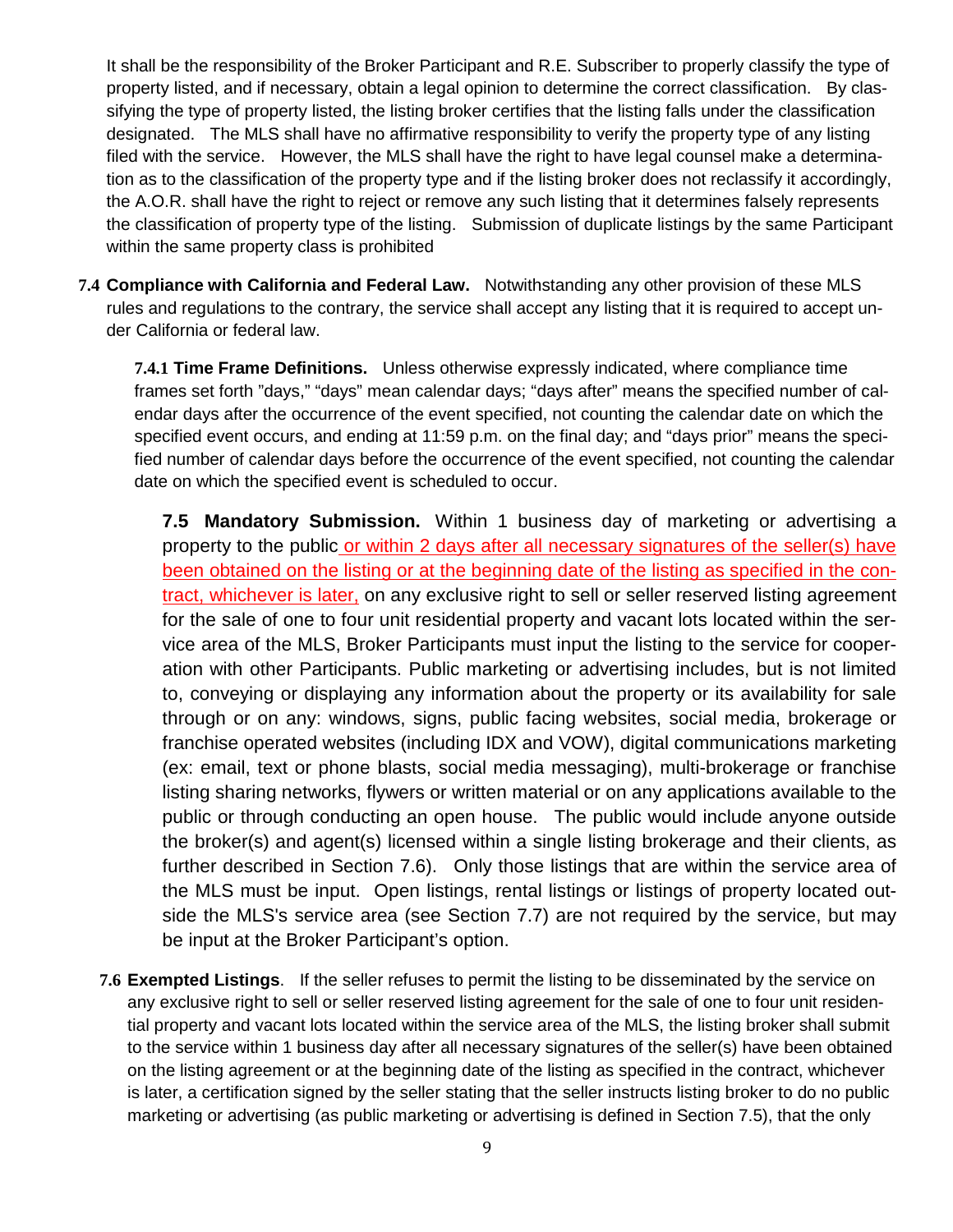scope of permissible promotion of the property will occur internally within the brokerage and consist of direct one-on-one communication between the listing broker and licensees affiliated with the listing brokerage and their respective clients (i.e. "office exclusive") and that seller refuses to authorize the listing to be disseminated by the service. C.A.R. Standard Form SELM or RLA may be used for this certification, but in any event, said certification shall include the aforementioned required statements as well as an advisory to seller that, in keeping the listing off the MLS, (1) real estate agents and brokers from other real estate offices, and their buyer clients, who have access to the MLS may not be aware seller's property is for sale, (2) seller's property will not be included in the MLS's download to various real estate Internet sites that are used by the public to search for property listings, (3) real estate agents, brokers and members of the public may be unaware of the terms and conditions under which seller is marketing the property, and (4) any reduction in the exposure of the property may lower the number of offers made and negatively impact the sales price. In the event listing broker commences any public marketing or advertising on an exempted listing, submission to the MLS for dissemination is required within (1) one business day thereafter in accordance with Section 7.5.

- **7.7 Service Area**. The MLS shall service the area coextensive with the territorial jurisdiction of the A.O.R. At the option of the MLS, the service may adopt a policy to accept listings of properties located outside the territorial jurisdiction of the A.O.R. If the A.O.R. has entered into regional MLS agreements or a regional MLS corporation with other MLSs and has enlarged the service area as part of the agreement or corporation, submission of the type of listings specified in section 7.5 is mandatory for the area covered by the combined service areas of the Associations signatory to the regional MLS agreement or part of the regional MLS corporation.
- **7.8 Change of Listing Information.** Listing brokers shall submit any change in listing information, including the listed price or other change in the original listing agreement to the MLS within 3 days after the authorized change is received by the listing broker. By inputting such changes to the MLS, the listing broker represents that the listing contract has been modified in writing to reflect such change or that the listing broker has obtained other legally sufficient written authorization to make such change. MLS tracking of price change information, if any, shall be classified as "non-confidential" for the purpose of allowing Participants and Subscribers to make such information available to clients or customers pursuant to Sections 12.15.1 (Client Copies) and 12.19 (VOWs). [Whether display of this field is permitted for advertising purposes, including IDX display set forth in Section 12.16, is at the discretion of the MLS].
- **7.9 Withdrawal of Listing Prior to Expiration.** Listings of property must be withdrawn from the MLS by the listing broker before the expiration date of the listing agreement if the listing broker has received written instructions from the seller to withdraw the listing from the MLS. Listing broker may withdraw any listing from the MLS 48 hours after providing seller with written notice of the broker's intention to withdraw the listing based on a dispute with the seller regarding the terms of the listing agreement. The MLS may require the listing broker to provide a copy of any notice of dispute or any written instructions from the seller. Sellers do not have the unilateral right to require the MLS to cancel any listing. However, the MLS reserves the right to remove a listing from the MLS data base if the seller can document that his or her listing agreement with the listing broker has been terminated or is invalid. Withdrawal from the MLS with the seller's consent does not relieve the obligation of the listing broker to report the sale and sales price if it closes escrow while the seller is represented by the listing broker.
- **7.10 Contingencies.** Any contingency or condition of any term in a listing shall be specified and noticed to the Participants.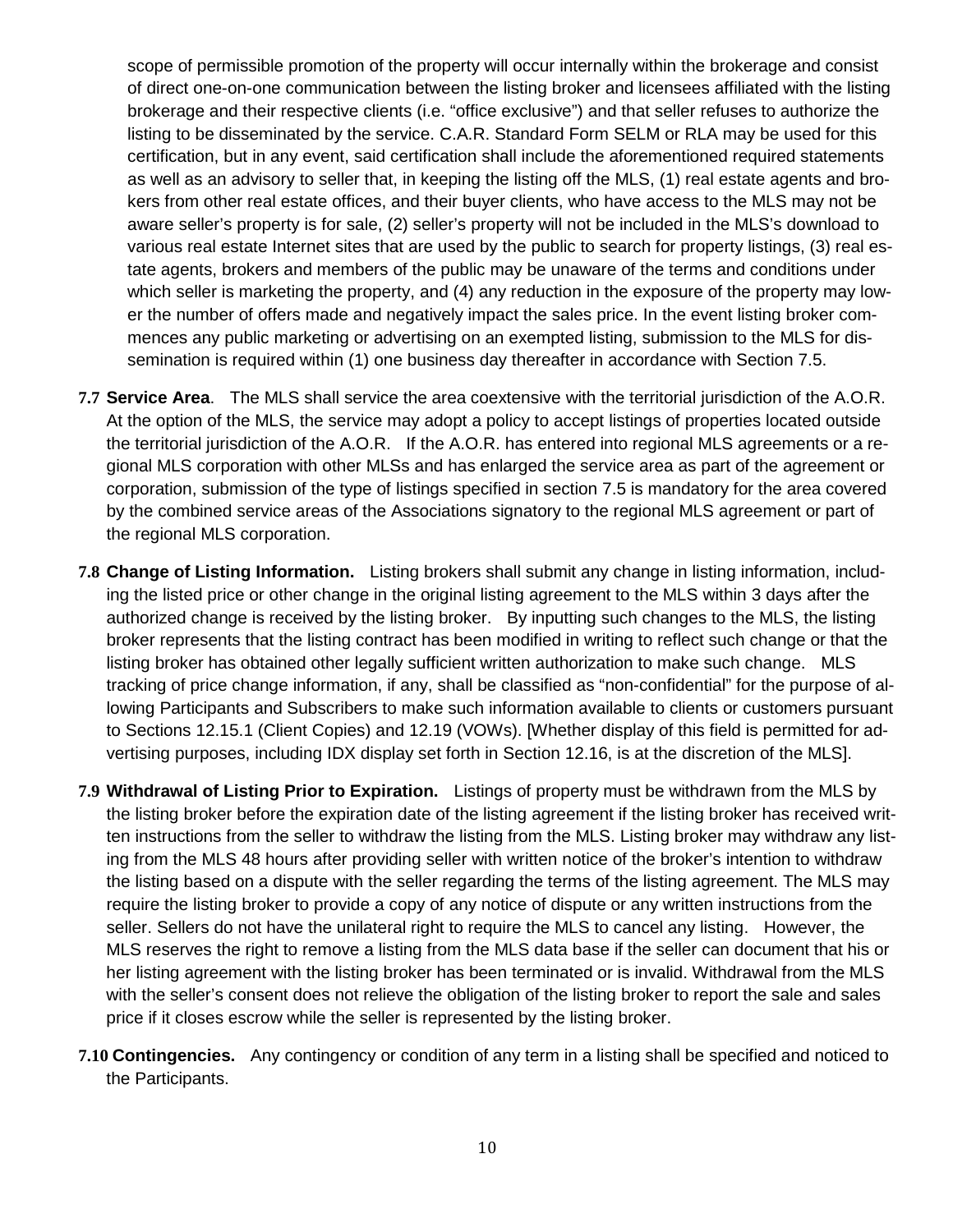- **7.11 Detail on Listings Filed With the Service**. All listings input into the MLS shall be complete in every detail including full gross listing price, listing expiration date, compensation offered to other Broker Participants, minimum one property photo, and any other information required to be included as determined by the MLS Committee and approved by the Board of Directors. For residential listings, the property address must be input into the MLS where one exists at the time the listing is filed, or the parcel identification number must be input instead if the property address is unavailable. If no address or parcel identification number is available at the time the residential listing is filed, the listing must, at a minimum, contain a legal description of the property sufficient to describe the location of the property. Listings that are incomplete shall be ineligible for publication in the MLS and subject to immediate removal.
- **7.12 Unilateral Contractual Offer; Subagency Optional.** In filing a property with the MLS, the Broker Participant makes a blanket unilateral contractual offer of compensation to the other MLS Broker Participants for their services in selling the property. Except as set forth in Rule 7.15 below a Broker Participant must specify some compensation to be paid to either a buyer's agent or a subagent and the offer of compensation must be stated in one, or a combination of, the following forms (1) a percentage of the gross selling price; or (2) a definite dollar amount. The amount of compensation offered through the MLS may not contain any provision that varies the amount of compensation offered based on conditions precedent or subsequent or on any performance, activity or event. In the event there are any service fees or administrative costs, etc to be imposed on buyer's agent's compensation, any such reductions should be factored in as a a reduced amount the listing broker initially offers to a buyer broker and may not be made a condition the offer. Furthermore, the MLS reserves the right to remove a listing from the MLS database that does not conform to the requirements of this section. At the Broker Participant's option, a Broker Participant may limit his or her offer of compensation to buyer's agents only, to subagents only, or make the offer of compensation to both. Any such limitations must be specified on the property data form and in the MLS. The amount of compensation offered to buyers' agents or subagents may be the same or different but must be clearly specified on the property data profile sheet. Broker Participants wishing to offer subagency to the other MLS Broker Participants must so specify on the property data profile sheet and on the MLS, otherwise, the offer of compensation does not constitute an offer of subagency.
- **7.13 Acceptance of Contractual Offer**. The Listing Broker Participant's contractual offer (with or without subagency) is accepted by the Buyer Broker Participant broker by procuring a buyer which ultimately results in the creation of a sales or lease contract. Payment of compensation by the Listing Broker Participant to the Buyer Broker Participant broker under this section is contingent upon **either** (1) the final closing **or** (2) the Listing Broker Participant's receipt of moneys resulting from the seller's or buyer's default of the underlying sales or lease contract. Notwithstanding this section, the listing broker and/or buyer broker shall still retain any remedies they may have against either the buyer or seller due to a default under the terms of the purchase agreement, listing agreement or other specific contract. Any dispute between Participants arising out of this section shall be arbitrated under Section 16 of these rules and shall not be considered a MLS rules violation.
- **7.14 Consent to Act as Dual Agent**. By offering compensation and/or subagency to Broker Participants, the listing broker is not automatically representing that the seller has consented to the buyer broker acting as a dual agent representing both the buyer and the seller. No buyer broker shall act as both an agent of the buyer and the seller without first contacting the listing broker and ascertaining that the seller has consented to such dual agency.
- **7.15 Estate Sale or Probate Listings**. Compensation offered through the MLS to buyer brokers on probate sales or bankruptcy listings is for the amount published therein as long as the buyer broker produc-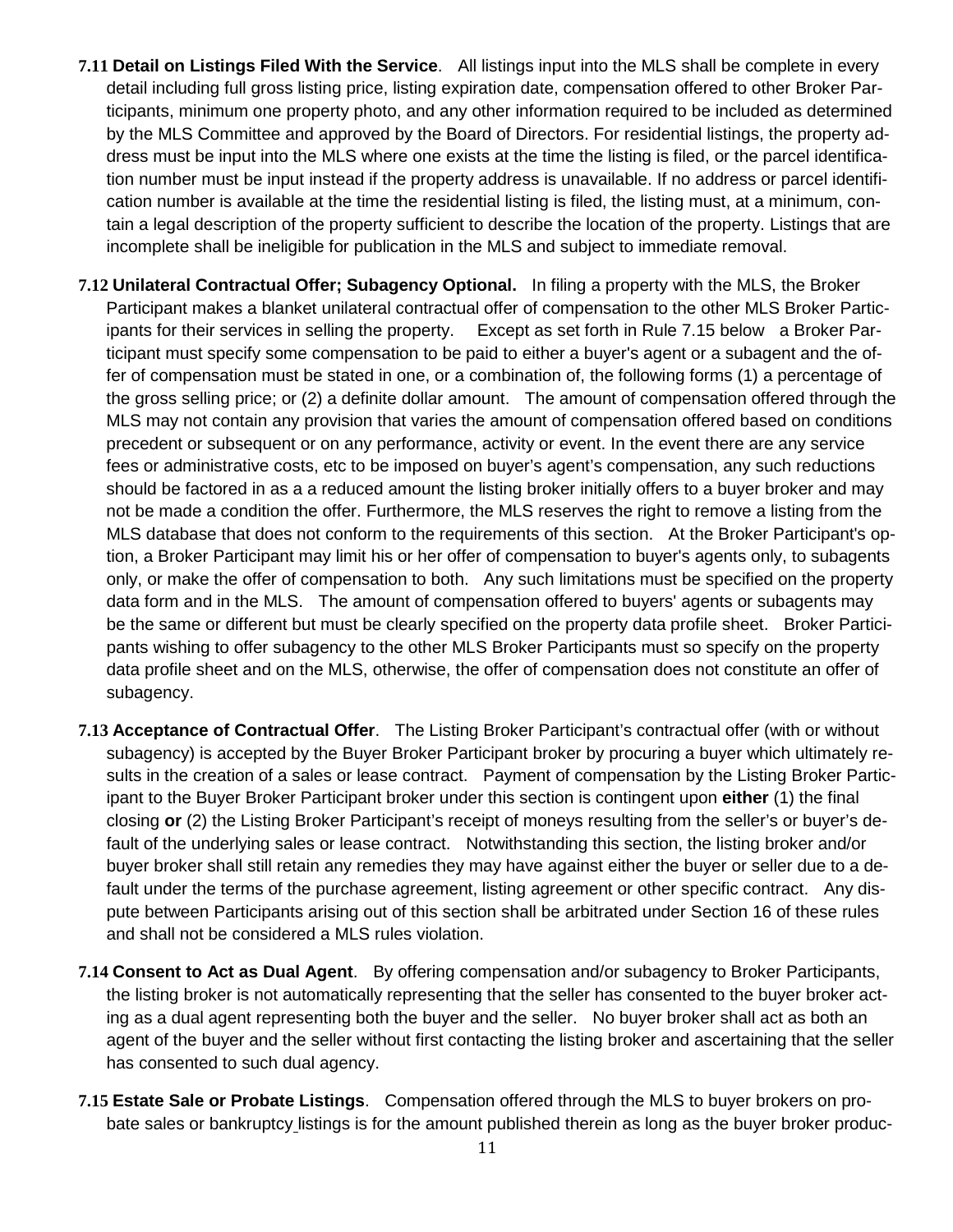es the contract which is ultimately successful and confirmed by the court, if court confirmation is required. In the event the contract produced by the buyer broker is overbid in court and the overbid contract is confirmed, the original buyer broker shall receive the amount of compensation specified as "unconfirmed buyer broker's compensation" or "u.b..b." in the property data profile sheet and on the MLS. For estate sale or probate listings, the compensation offered through the service under these rules and this section shall be considered an agreement as referred to in California Probate Code Section 10168 and will therefore supersede any commission splits provided by statute when there is no agreement. This section contemplates that estate sale, probate and bankruptcy judges have broad discretion and therefore are not intended as a guarantee of a specific result as to commissions in every probate or bankruptcy sale.

- **7.16 Changes to Offer of Compensation to All Broker Participants.** The listing broker may, from time to time, adjust the published compensation offered to all MLS Broker Participants with respect to any listing by changing the compensation offered on the MLS or providing written notice to the MLS of the change. Any change in compensation will be effective after the change is published in the MLS, either through electronic transmission or printed form, whichever occurs first. The listing broker may revoke or modify the offer of compensation in advance as to any individual Broker Participant in accordance with general contract principles but in no event shall the listing broker revoke or modify the offer of compensation without the buyer broker's consent later than the time the buyer broker (a) physically delivers or transmits by fax or e-mail to the listing broker a signed offer from a prospective buyer to purchase the property for which the compensation has been offered through the MLS, or (b) notifies the listing broker in person or by telephone, fax or e-mail that the buyer broker is in possession of a signed offer from a prospective buyer to purchase the property for which the compensation has been offered through the MLS and is awaiting instructions from the listing broker as to the manner of presentation or delivery of that offer. Any independent advance revocations, modifications of the offer or agreements between real estate brokers are solely the responsibility of such brokers and shall not be submitted to, published by, or governed in any way by the service.
- **7.17 Broker Participant or R.E. Subscriber as Principal**. If a listing broker has any interest in property, the listing of which is to be disseminated through the service, that person shall disclose that interest.
- **7.18 Multiple Unit Properties**. All properties which are to be sold or which may be sold separately must be indicated individually in the MLS and will be published separately. When part of a listing property has been sold, the listing broker shall input the proper changes on the MLS.
- **7.19 Expiration, Extension, and Renewal of Listings**. Listings shall be changed to the appropriate offmarket status on the expirations date specified on the listing unless the listing is extended or renewed by the listing broker. The listing broker shall obtain written authorization from the seller(s) before filing any extension or renewal of a listing. Any renewals or extensions received after the expiration date of the original listing shall be treated as a new listing and will be subject to any fees applicable to new listings. At any time and for any reason, the MLS has the right to request a copy of the seller's written authorization to extend or renew a listing. If a listing broker is requested to provide a copy of such authorization and does not do so within 1 day after the request, the listing shall be subject to immediate removal from the MLS.

**17.9.1 Extension for Protected Buyer**. In the event a listing broker's listing has expired but a commission extension right for a protected buyer has been timely activated in the listing agreement and listing broker represents seller in said transaction, listing broker may be considered the "listing broker" for MLS reporting of sale as long as satisfactory documentation is presented to the MLS.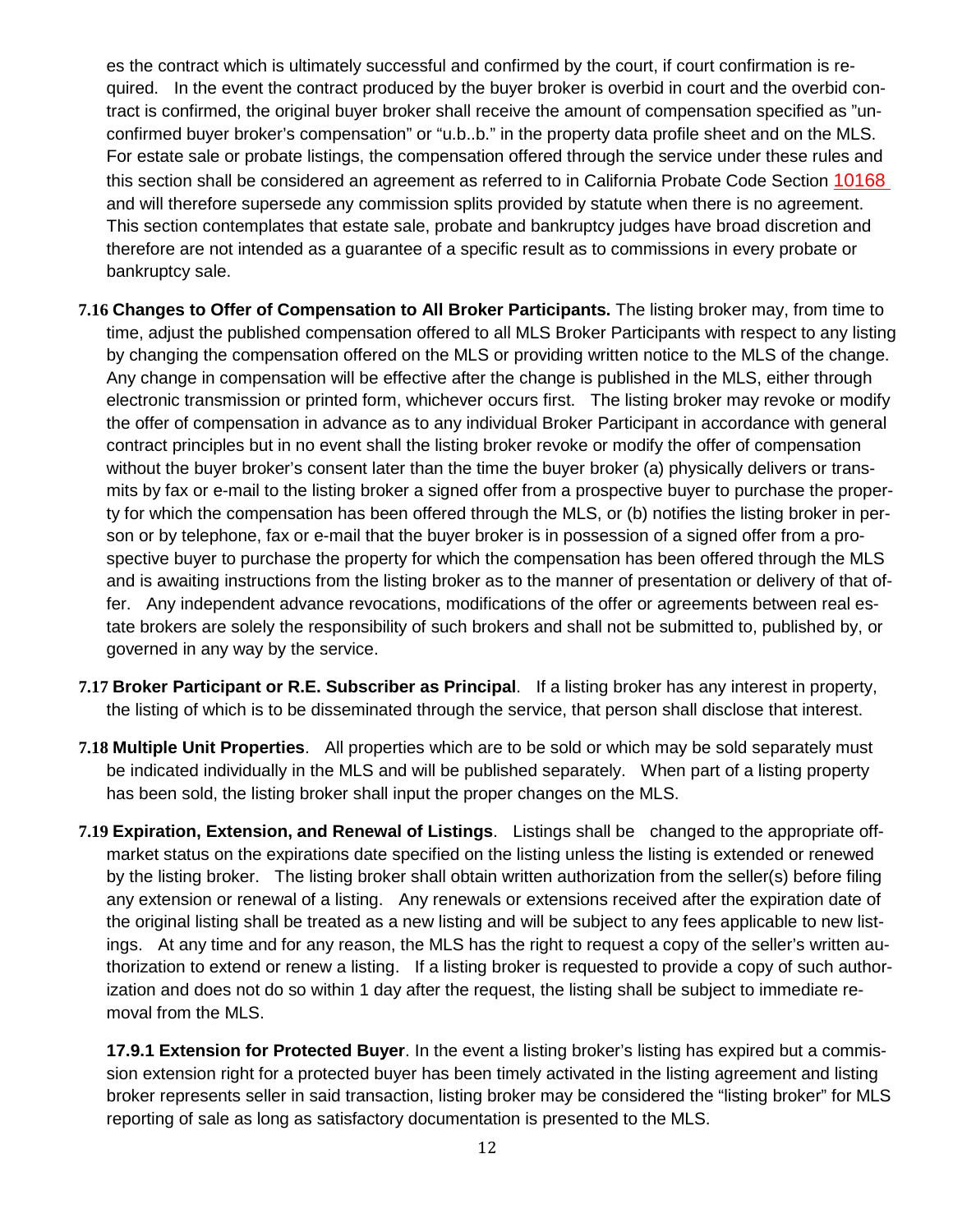#### **7.20 Listings of Participants or Subscribers Suspended or Expelled**.

**7.20.1 Failure to Pay MLS Fees; Resignation**. When a Participant or Subscriber is suspended or expelled from the service for failure to pay MLS fees or charges, or if the Participant or Subscriber resigns from the service, the MLS shall cease to provide services to such Participant or Subscriber, including continued inclusion of listings in the MLS compilation of current listing information. In the event listings are removed from the MLS pursuant to this section, it shall be the sole responsibility of the Participant to notify the seller(s) that the property is no longer listed in the MLS.

- **7.20.2 Violation of MLS Rules.** When a Participant or Subscriber is suspended or expelled from the service for a violation of the MLS rules and regulations, the MLS shall cease to provide services to such Participant or Subscriber except that the listings in the MLS at the time of suspension or expulsion shall, at the suspended or expelled Participant's option, be retained in the MLS compilation of current listing information until sold, withdrawn or expired, and shall not be renewed or extended by the MLS beyond the termination date of the listing agreement in effect when the expulsion became effective. In the event listings are removed from the MLS pursuant to this section, it shall be the responsibility of the Participant to notify the seller(s) that the property is no longer listed in the MLS. If a suspended or expelled Participant opts to keep listings in the MLS until sold, withdrawn or expired under this Section 7.20.2, the Participant must comply with all applicable MLS rules and regulations during such time or the MLS may immediately remove the listings from further display.
- **7.21 No control of Commission Rates or Fees Charged by Participants**. The MLS shall not fix, control, recommend, suggest or maintain commission rates or fees for services to be rendered by Participants. Further, the MLS shall not fix, control, recommend, suggest, or maintain the division of commissions or fees between buyer Participants or between Participants and non-Participants.
- **7.22 Dual or Variable Rate Commission Arrangements**. The existence of a dual or variable commission arrangement shall be disclosed by the listing broker by a key, code or symbol as required by the MLS. A dual or variable rate commission arrangement is one in which the seller or owner agrees to pay a specified commission if the property is sold by the listing broker without assistance and a different commission if the sale results through the efforts of a buyer broker, or one in which the seller agrees to pay a specified commission if the property is sold by the listing broker either with or without the assistance of a buyer broker and a different commission if the sale results through the efforts of a seller. The listing broker shall, in response to inquiries from potential buyer brokers, disclose the differential that would result in either a cooperative transaction or, alternatively, in a sale that results through the efforts of the seller. If the buyer broker is representing a buyer or tenant, the buyer broker must then disclose such information to his or her client before the client makes and offer to purchase or lease.
- **7.23 Right of Listing Broker and Presentation of Counter Offers.** The listing broker or his representative has the right to participate in the presentation of any counter offer made by the seller or lessor. The listing broker does not have the right to be present at any discussion or evaluation of a counter-offer by the purchaser or lessee (except where the buyer broker is a subagent). However, if the purchaser or lessee gives written instructions to the buyer broker that the listing broker not be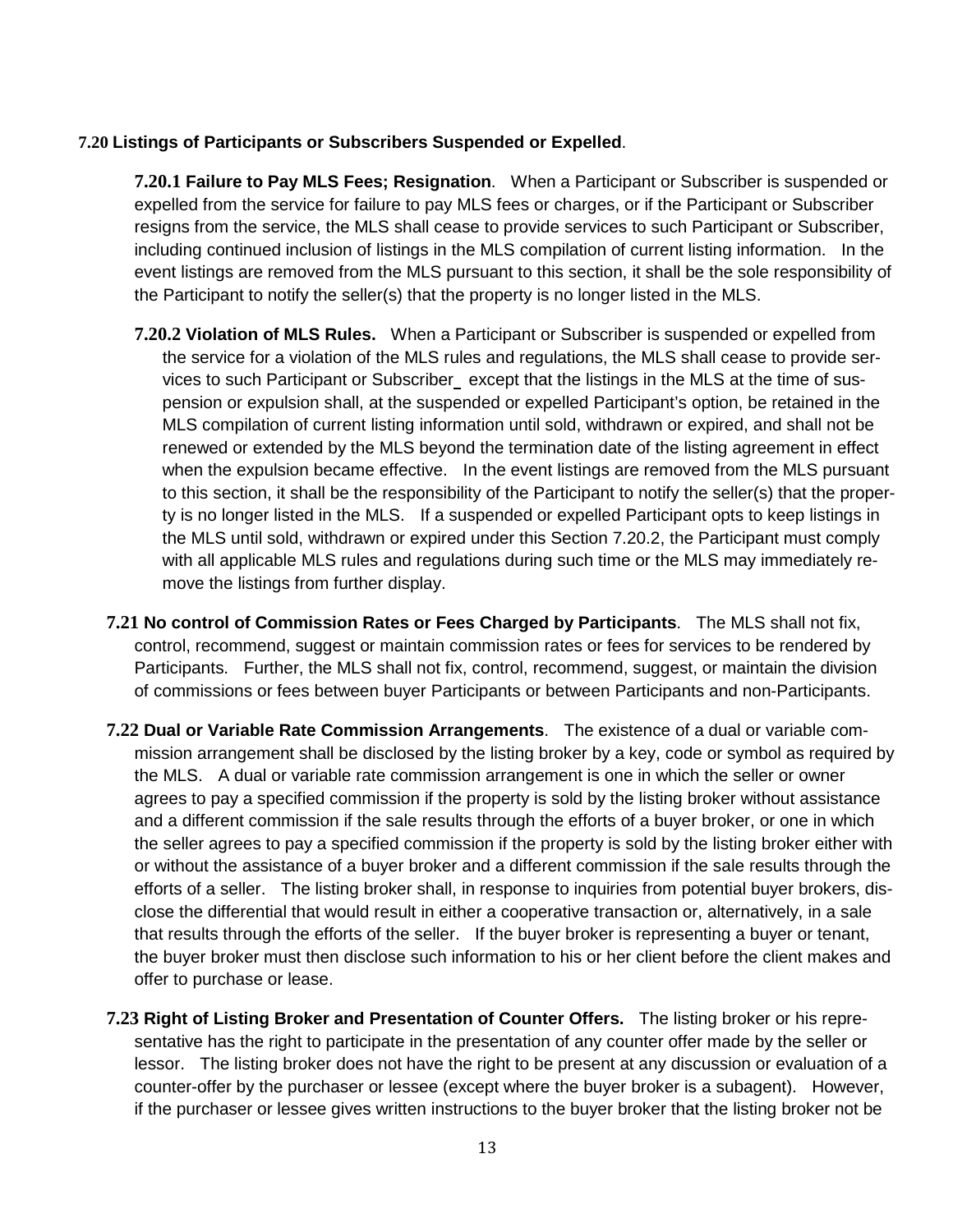present when a counter-offer is presented, the listing broker has the right to a copy of the purchaser's or lessee's written instructions.

**Auction Listings.** Only auction listings which comply with these MLS Rules and Regulations, including, but not limited to Sections 7.12 and 7.13, may be submitted to the Service. Auction listings entered into the MLS system shall have listing contracts as required under these rules, be clearly labeled as auction listings, and provide all the terms and conditions of the auction. Reserve auctions are not permitted on the MLS. Auction listings shall further specify the following:

- (a) The list price, which shall be seller's minimum acceptable bid price;
- (b) The date, time and place of the auction;

(c) All required procedures for Participants/Subscribers to register their representation of a potential bidder;

- (d) The amount of the buyer's premium, if any;
- (e) The time or manner in which potential bidders may inspect the listed property;
- (f) Whether or not the seller will accept a purchase offer prior to the scheduled auction; and
- (g) Any other material rules or procedures for the auction.

Subsections (b) through (g) above shall not appear in a listing's public remarks

- **7.21 Co-Listings.** Only the listings of Participants and Subscribers will be accepted by the MLS. Inclusion of co-listings where the co-listing broker/agent is not a Participant or Subscriber in the MLS is prohibited
- **7.22 Days on Market/Cumulative Days on Market Calculation.** The calculation of Days on Market (DOM) is based on the listing number assigned to the property by the MLS and is tied to the brokerage firm holding the listing. The calculation of Cumulative Days on Market (CDOM) is based on the Assessor's Parcel Number ("APN") until the earlier of a change of ownership or the property is not available for sale and no listing agreement is in effect for a period of 90 days or more. MLS tracking of this field, if any, shall be classified as "non-confidential" for the purpose of allowing Participants and Subscribers to make such information available to clients or customers pursuant to Sections 12.15.1 (Client Copies) and 12.19 (VOWs). [Whether display of this field is permitted for advertising purposes, including IDX display set forth in Section 12.16, is at the discretion of the MLS].
- **7.23 REO Disclosure.** Participants and Subscribers submitting foreclosure, bank-owned or real estate owned ("REO") listings to the service shall disclose said status upon submission of the listing to the service.
- **7.24 Short Sale (Lender Approval) Listings.** Participants must disclose potential short sales (defined as a transaction where title transfers, where the sale price is insufficient to pay the total of all liens and costs of sale and where the seller does not bring sufficient liquid assets to the closing to cure all deficiencies) when reasonably known to the listing broker. This section does not allow Participants with short sale listings to place any reduction conditions on compensation offered through the MLS for items such as lender reductions of the gross commission, short sale negotiator fees or other administrative costs of the transaction. Any reductions from the commission for such items, if any, should be factored in as a reduced amount the listing broker initially offers to a buyer broker and may not be made a condition of the offer.
- **8. DOCUMENTATION; SELLER'S PERMISSION; ACCURACY OF INFORMATION.**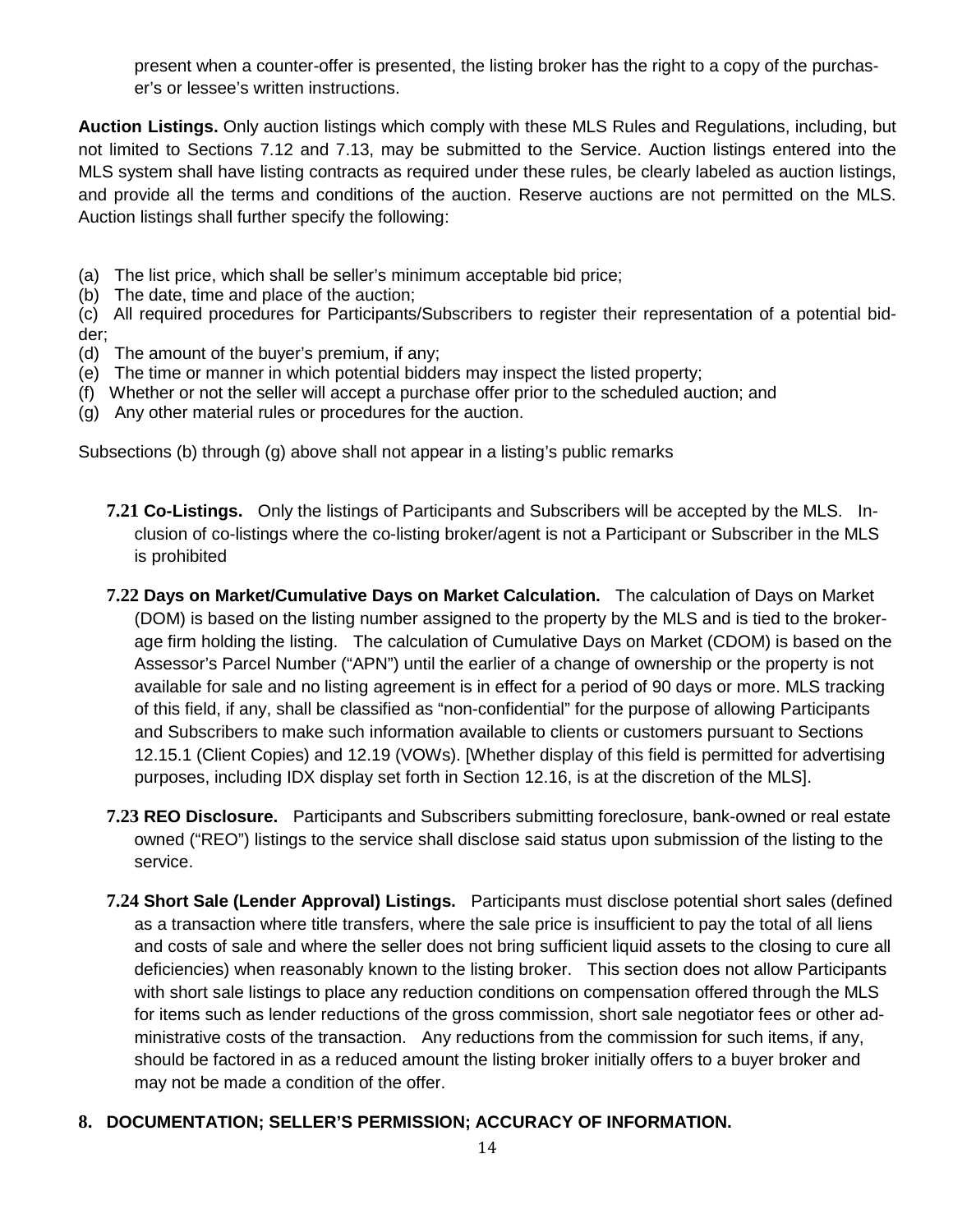- **8.1 Listing Agreement and Seller's Permission**. Prior to submitting a listing to the service, the listing broker shall obtain the written agreement of the seller expressly granting the listing broker authority to: (1) file the listing with the service for publication and dissemination to those authorized by the MLS; (2) act as an agent for the seller; (3) abide by the rules of the service; (4) provide timely notice of status changes of the listing to the service; (5) provide sales information including selling price to the service upon sale of the property for publication and dissemination to those authorized by the MLS and (6) publish sales information after the final closing of a sales transaction in accordance with these MLS rules (see Section 10.1).
- **8.2 Written Documentation.** Listing brokers filing listings with the service shall have a written listing agreement with all necessary signatures in their possession. Only listings that create an agency relationship between the seller and the Broker Participant are eligible for submission to the service. By inputting a listing to the service, Broker Participants and R.E. Subscribers represent that they have in their possession such written agreements establishing agency and the represented type of listing agreement. The service shall have the right to demand a copy of such written listing agreements and verify the listing's existence and adequacy at any time. The service shall also have the right to demand a copy of the seller's written authorization required under these rules. If the Broker Participant or R.E. Subscriber fails to provide documentation requested by the service within 1 day after the service's request, the service shall have the right to immediately withdraw any listings from the database in addition to disciplining the Participant and Subscriber for a violation of MLS rules.
- **8.3 Accuracy of Information; Responsibility for Accuracy.** By inputting information into the MLS computer database, the listing broker represents that the information input is accurate to the best of the listing broker's knowledge. The listing broker shall use good faith efforts to determine the accuracy of the information and shall not submit or input information which the listing broker knows to be inaccurate. Upon receipt of the first publication or electronic transfer by the MLS of such information the listing broker shall make all necessary corrections. The MLS merely publishes the MLS information and has no affirmative responsibility to verify the accuracy of the MLS information. The MLS, however, reserves the right to require Participants and Subscribers to change their MLS information if the MLS is made aware of alleged inaccuracies in the MLS information and the MLS determines that such inaccuracies do in fact exist. The MLS also reserves the right to remove a listing that contains said inaccurate information from the MLS compilation of current listings should Participant or Subscriber refuse or fail to timely correct. A Participant or Subscriber is required to correct inaccurate information within 2 days after being notified of the inaccuracies by the MLS. If a Participant or Subscriber fails to make necessary or required corrections to their MLS information, the Participant and Subscriber shall indemnify and hold harmless the service for any claims, costs, damage or losses, including reasonable attorney fees and court costs, incurred by the MLS as a result of such failure. In no event will the MLS be liable to any MLS Participant, Subscriber or any other party for any indirect, special or consequential damages arising out of any information published in the MLS and all other damages shall be limited to an amount not to exceed the MLS fees paid by the listing broker**.**
- **8.4 Input Defined.** All references or uses of the word "input" shall also include information which is submitted to the MLS for input in the MLS data base by the MLS staff, whether such information was provided to the MLS staff on a "property data form" or otherwise.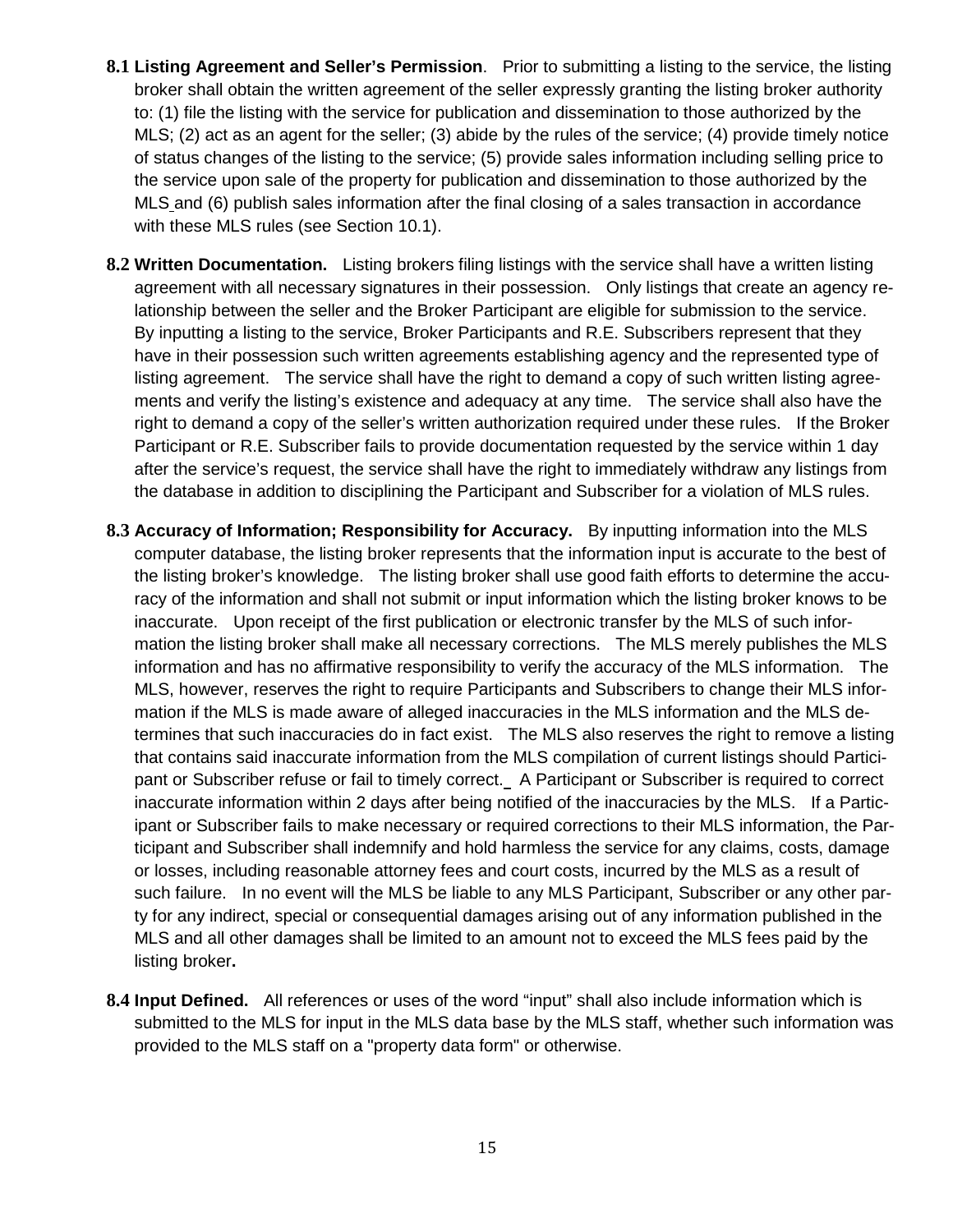**8.5 Buyer, Seller, Purchase and Sale Defined.** All references to the buyer shall also include lessee. All references to the seller shall also include lessor. All references to a purchase shall also include a lease. All references to a sale shall also include a lease.

## **9. SELLING PROCEDURES.**

- **9.1 Showings and Negotiations**. Appointments for showings and negotiations with the seller for the purchase of listing property filed with the service shall be conducted through the listing broker except under the following circumstances:
	- a) the listing broker gives the buyer broker specific authority to show and/or negotiate directly with the seller, or
	- b) after reasonable effort and no less than 1 day, the buyer broker cannot contact the listing broker or his representative. However the listing broker, at his option, may preclude such direct negotiations by the buyer broker by giving notice to all Participants through the MLS.

In the event the listing broker is having all showings and negotiations conducted solely by the seller, the listing broker shall clearly set forth such fact in the listing information published by the service.

- **9.2 Disclosing the Existence of Offers.** Listing brokers, in response to inquiries from buyers or buyer brokers, shall, with the sellers' approval, disclose the existence of offers on the property. Where disclosure is authorized, the listing broker shall also disclose if asked whether offers were obtained by the listing licensee, by another licensee in the listing firm, or by a buyer broker.
- **9.3 Availability to Show or Inspect.** Listing brokers shall not misrepresent the availability of access to show or inspect a listed property.
- **9.4 Presentation of Offers**. The listing broker must make arrangements to present the offer as soon as possible, or give the buyer broker a satisfactory reason for not doing so. If a seller(s)/landlord(s) has directed that offers are not to be presented for any length of time, seller's direction authorizing such arrangement shall be in writing, and listing broker shall provide clear and accurate notice of the date/time of presentation of offers as set forth in the written instruction to Participants and Subscribers in the MLS. In the event a listing broker will not be participating in the presentation of offers, the listing broker shall clearly indicate this fact in the listing information published by the service.
- **9.5 Submission of Offers and Counter-Offers.** The listing broker shall submit to the seller/landlord all offers until closing unless precluded by law, governmental rule or expressly instructed in writing by the seller/landlord otherwise. If requested by buyer broker in writing, listing broker shall provide buyer broker with listing broker's written verification that buyer broker's offer was presented (or a written notification that the seller has waived the obligation to have the offer presented), said verification to be provided to buyer broker within 3 days of buyer broker's request. The buyer broker acting for buyer/tenant, shall submit to buyer/tenant all offers and counter-offers until acceptance.
- **9.6 Right of Buyer Broker in Presentation of Offer**. The buyer broker has the right to participate in the presentation of any offer he secures. The buyer broker does not have the right to be present at any discussion or evaluation of that offer by the seller and the listing broker. However, if the seller gives written instructions to the listing broker requesting that the buyer broker not be present when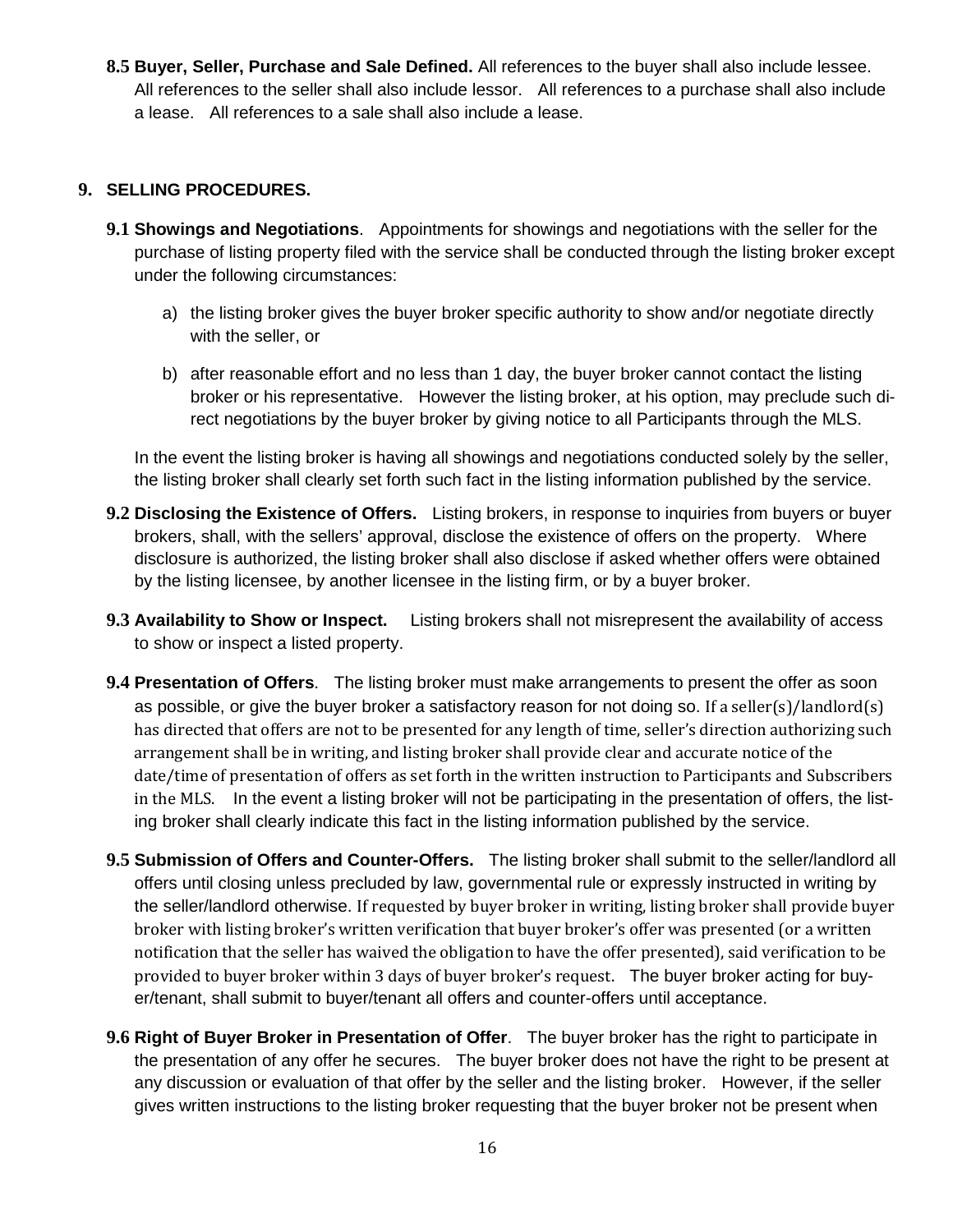an offer the buyer broker secured is presented, the buyer broker shall convey the offer to the listing broker for presentation. In such event, the buyer broker shall have the right to receive a copy of the seller's written instructions. Nothing in this section diminishes or restricts the listing broker's right to control the establishment of appointments for offer presentations.

- **9.7 Change of Compensation Offer by Buyer Broker**. The buyer broker shall not use the terms of an offer to purchase to attempt to modify the listing broker's offer of compensation nor make the submission of an executed offer to purchase contingent on the listing broker's agreement to modify the offer of compensation. However, failure of a buyer broker to comply with these rules shall not relieve a listing broker of the obligation to submit all offers to the seller as required by Section 9.4.
- **9.8 Buyer Broker as a Purchaser**. If a buyer broker wishes to acquire an interest in property listing with a listing broker, such contemplated interest shall be disclosed to the listing broker prior to the time an offer to purchase is submitted to the listing broker.
- **9.9 Physical Presence of Participant or Subscriber.** A Participant or Subscriber must be physically present on the property at all times when providing access to a listed property unless the Seller has consented otherwise.

(**NOTE:** Nothing in these rules shall preclude the listing broker and buyer broker from entering into a mutual agreement to change cooperative compensation.)

# **10. REPORTING SALES AND OTHER INFORMATION TO THE SERVICE.**

**10.1 Statuses.** The definitions of the stages of property status are set forth as follows:

### **On-Market Statuses**

- a) Active (A): A valid listing contract exists and no offer (with or without contingencies) has been accepted. This is an On-Market status.
- b) Active Under Contract (U): Offer accepted and either 1) Seller requests that property remain in an On-Market status and is looking for back-up offers, or 2) the sale is subject to court or other third party approval. This is an On-Market status.
- c) Delayed Showing aka Coming Soon (D): A valid listing contract is in effect but the Seller has instructed Listing Broker not to show the property to any potential buyers for a period of time. This is an On-Market status.
- d) Properties with a Coming soon status will not be included on realtor.com, or in any IDX feeds or other third party site feeds. They are also not included on Tour of Homes or Open House lists.
- e) Properties may not be shown while in a Coming Soon status.
- f) Properties may remain in a Coming Soon status for a maximum of 21 days.

# **Off-Market Statuses**

g) Hold (H): A valid listing contract is in effect, however, because of various reasons such as repairs, illness, guests, etc., the Seller has requested that temporarily there be no showings. This is an Off-Market status.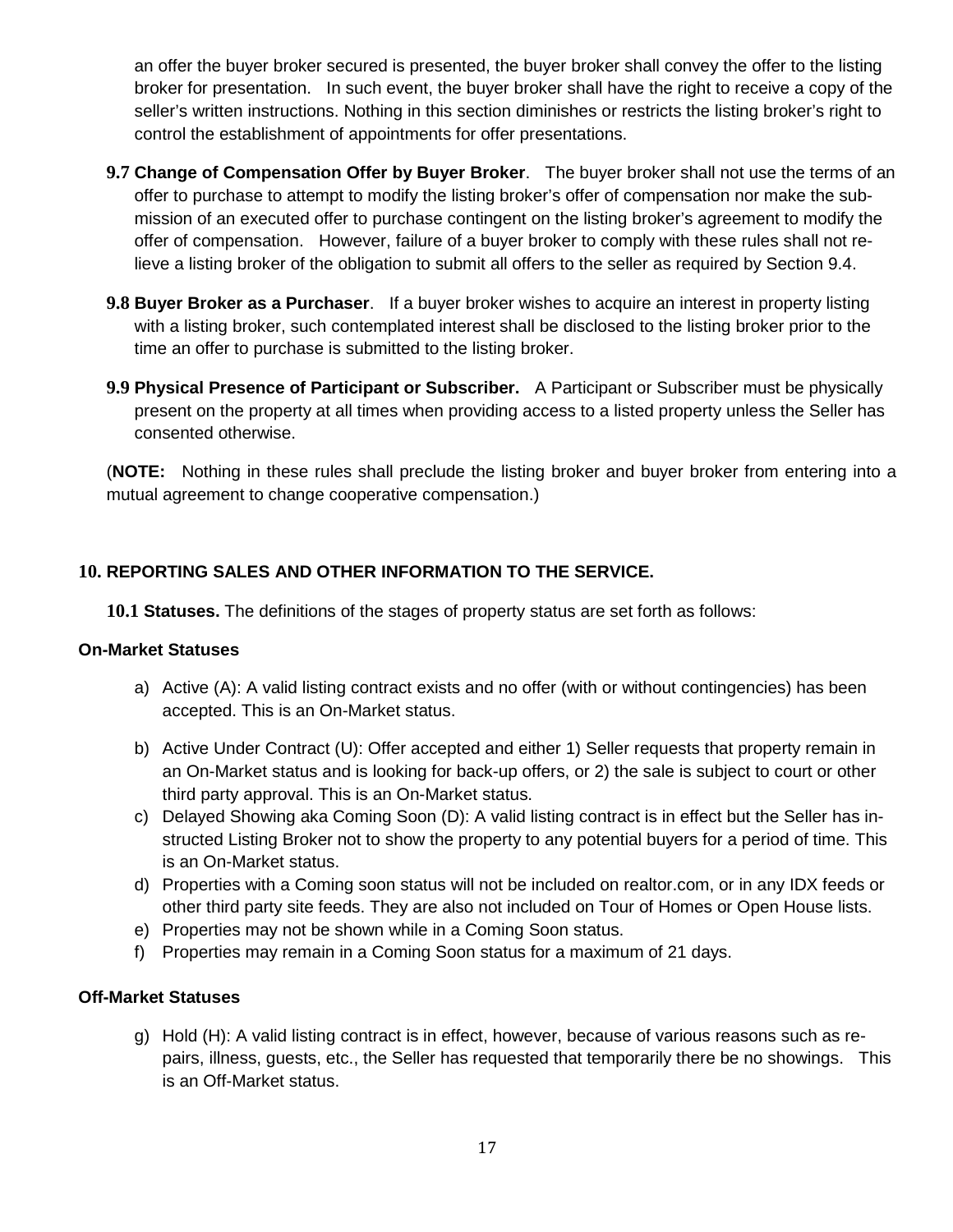- h) Withdrawn (W): A valid listing contract is in effect, however the property is no longer being marketed. This is an Off-Market status.
- i) Pending (P): The Seller has accepted an offer and is not soliciting further offers through the MLS. This is an Off-Market status.
- j) Canceled (C): The listing agreement has been canceled in writing. This is an Off-Market status.
- k) Expired (X): The listing agreement has expired. The time frame of the existing listing contract has run out. This is an Off-Market status.
- l) Sold (S): Escrow has closed. This is an Off-Market status.
- m) Leased (L): The property has been leased. This is an Off-Market status.
- **10.2 Reporting of Sales.** Listings with accepted offers shall be reported to the MLS or input into the MLS database by the listing broker as "pending" or "active under contract" within 2 days after the acceptance unless the negotiations were carried on under Section 9.1 (a) or (b), in which case, the buyer broker shall notify the listing broker of the "pending" or "active under contract" status within 2 days after acceptance, whereby the listing broker shall then report or input the status change to the MLS within 2 days of receiving notice from the buyer broker. The listing shall be published on the MLS as "pending" or "active under contract" with no price or terms prior to the final closing. Upon final closing, the listing broker shall report or input the listing in the MLS as "sold" and report the selling price within 2 days after the final closing date unless the negotiations were carried on under Section 9.1 (a) or (b), in which case, the buyer broker shall notify the listing broker of the "sold" status and selling price within 2 days after the final closing date, whereby the listing broker shall then report or input the status change and selling price to the MLS within 2 days of receiving notice from the buyer broker. Listings which were not input into the MLS as a result of the seller's instructions may be input into the MLS "sold" data at the listing broker's option. Additionally, an MLS may accept the reporting of sales information solely for comp purposes about other properties which were not otherwise eligible for input into the MLS but are located in the MLS's primary geographic service area and "sold" by a MLS participant and/or subscriber who represented the underlying property owner (i.e. broker who represented the seller or broker who represented the buyer), as long as such reporting is authorized by the underlying property owner to the broker who represented it, (documentation of which must be presented to MLS, if requested by the MLS), and the circumstances of the representation are disclosed on the Service by the reporting participant or subscriber. Any discretionary submission of sales information must occur within 30 days after close of escrow.
- **10.3 Removal of Listings for Refusal/Failure to Timely Report Status Changes.** The MLS is authorized to remove any listing from the MLS compilation of current listings where the Participant or Subscriber has refused or failed to timely report status changes. Prior to the removal of any listing from the MLS, the Participant and/or Subscriber shall be advised of the intended removal so the Participant and/or Subscriber can advise his or her client(s).
- **10.4 Reporting Cancellation of Pending Sale**. The listing broker shall report immediately to the service the cancellation of any pending sale and the listing shall be reinstated immediately as long as there is still a valid listing.
- **10.5 Refusal to Sell.** If the seller of any listing property filed with the service refuses to accept a written offer satisfying the terms and conditions stated in the listing, such fact shall be transmitted immediately to the service and to all Participants.
- **11. OWNERSHIP OF MULTIPLE LISTING SERVICE COMPLIATIONS AND COPYRIGHTS; DATA RIGHTS AND RESPONSIBILITES OF THE SERVICE**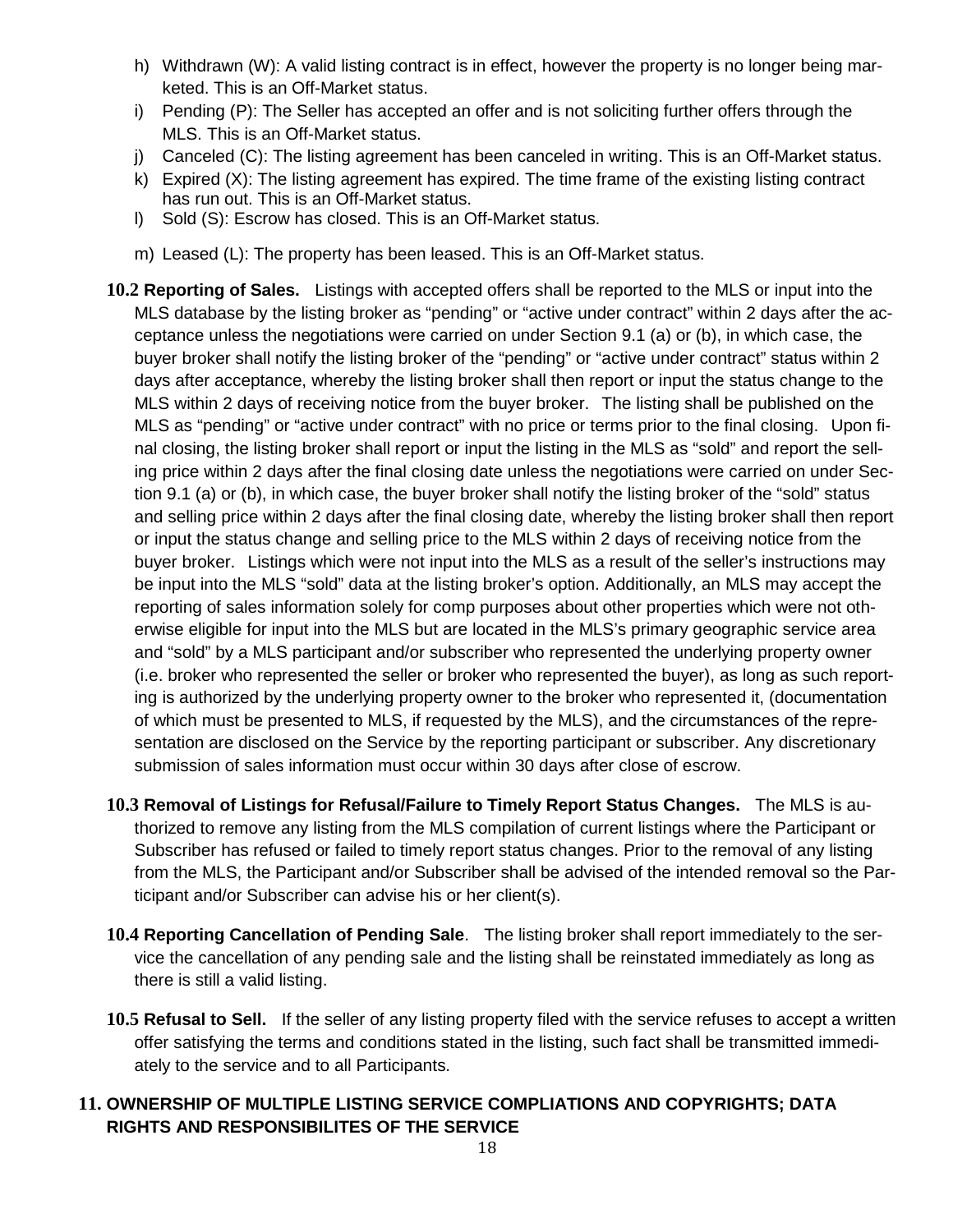- **11.1 MLS Compilation Defined.** The term "MLS compilation" includes, but is not limited to, the MLS computer data base and all data and content therein, including but not limited to photographs, images (including maps), graphics, audio and video recordings, virtual tours, drawings, descriptions, remarks, narratives, pricing information, statistics and other details or information related to listed property, all printouts of data and content from the MLS computer database, and all MLS publications. The MLS Compilation is protected by all applicable intellectual property laws.
- **11.2 Active Listing MLS Compilation Defined**. "Active listing MLS compilation" shall mean that portion of the MLS compilation which includes listings currently for sale and all other indexes and other information relating to the current listing information.
- **11.3 Comparable Data MLS Compilation Defined.** "Comparable data MLS compilation" shall mean that portion of the MLS compilation that includes the off market data, sold and appraisal information regarding properties that are not currently for sale and all indexes and information relating to the sold information compilation.
- **11.4 Authority to put Listings in MLS Compilation**. By submitting any property listing content (e.g., photographs, images, graphics, audio and video recordings, virtual tours, drawings, renderings or any other representation, descriptions, remarks, narratives, pricing information, and other details or information related to listed property) to the MLS or inputting listing information into the MLS compilation, Participants and Subscribers represent and warrant that they have been authorized to grant license and also thereby do grant authority for and license the A.O.R./MLS to include the property listing content in its copyrighted MLS compilation. By submitting any property listing content to the MLS, Participants and Subscribers represent and warrant that they have been authorized to report information about the sales, price and terms of a listing, have authority to grant and also thereby do grant authority for the A.O.R./MLS to include the sold information in its copyrighted MLS compilation.
- **11.5 Photographs/Images in the MLS**. By submitting photographs/images, including but not limited to photographs, images, graphics, audio and video recordings, virtual tours, drawings, renderings or any other representations (collectively referenced in these Rules as photographs and or images) to the MLS, the Participant and/or Subscriber represents and warrants that he or she either owns the right to reproduce and display such photographs or has procured such rights from the appropriate party, and has the authority to grant and hereby grants the MLS and the other Participants and Subscribers the right to reproduce and display the photographs in accordance with these rules and regulations. Use of photographs by a subsequent listing agent requires prior written authorization from the originating listing agent or other appropriate party with the legal right to reproduce and display such photographs. Except by the MLS for purposes of protecting its rights under Section 11.6, branding of photographs and or images, including but not limited to photographs displaying "for sale" signs posted on the property, is prohibited. At least one (1) photograph or image accurately displaying the listed property (except where sellers expressly direct that photographs of their property not appear in MLS compilations), is required to be posted on the MLS at time of submission of the listing in all categories. The MLS reserves the right to remove any non-compliant photographs and or images from MLS display should Participant or Subscriber refuse or fail to bring said photographs and or images into compli-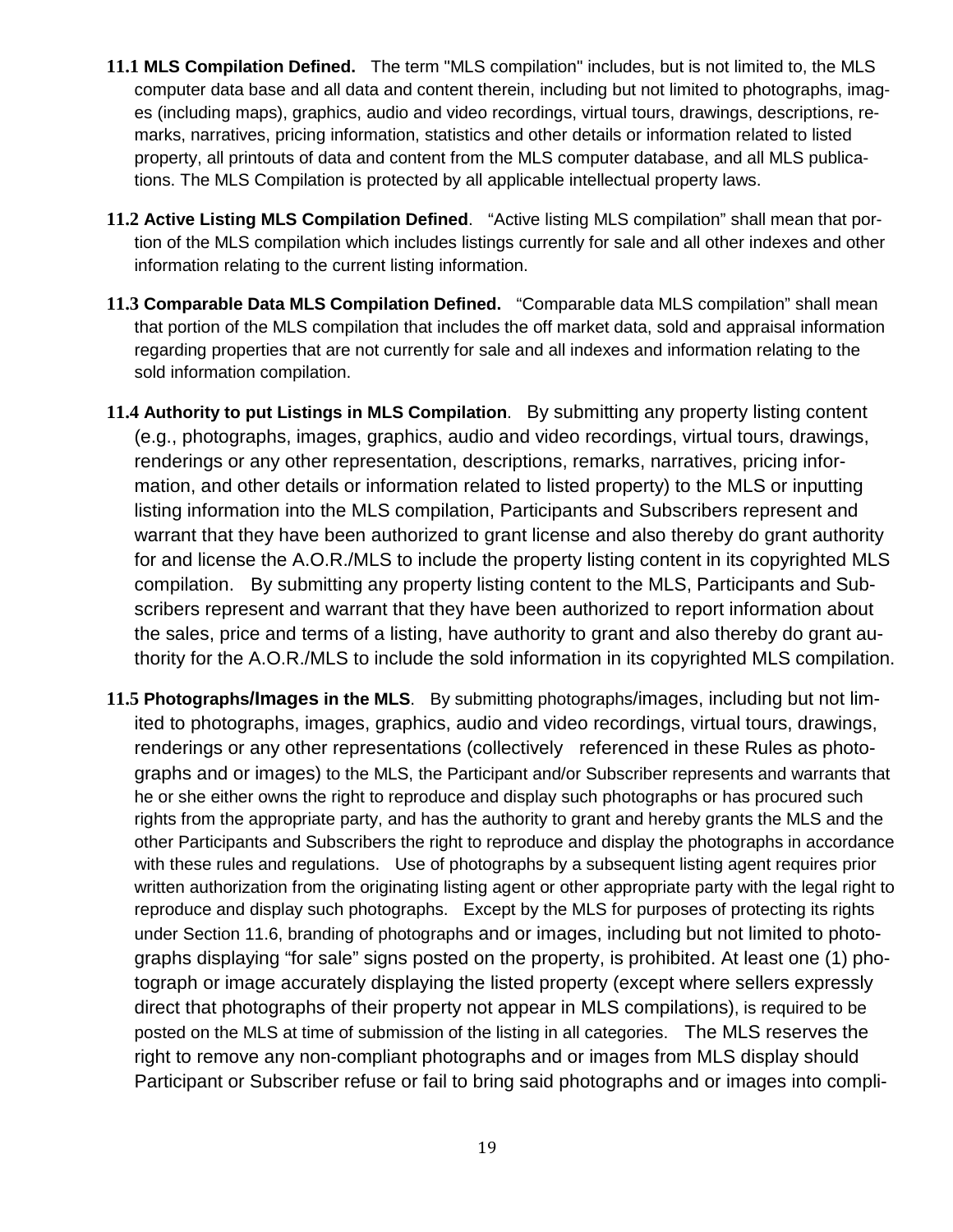ance with the requirements of this rule after being notified and instructed to correct by the MLS.

- **11.6 Copyright Ownership**. All right, title, and interest in each copy of every MLS compilation created and copyrighted by the Association of REALTORS®, and in copyrights therein, shall at all times remain vested in the Association of REALTORS®. The A.O.R. shall have the right to license such compilations or portions thereof to any entity pursuant to terms agreed upon by the Board of Directors.
- **11.7 Licensing of MLS Compilations.** Each Participant shall be entitled to license from the A.O.R. the number of copies of each MLS compilation of active listing and comparable data information sufficient to provide the Participant and Subscriber with one copy each of such MLS compilations. Participants and Subscribers shall acquire by such license only the right to use the MLS compilations in accordance with these rules. Clerical Users may have access to the information solely under the direction and supervision of the Participant or Subscriber. Clerical Users may not provide any MLS compilation or information to persons other than the Participant or the Subscriber under whom the clerical user is registered.
- **11.8 Database Preservation.** No data may be removed from the MLS compilation other than by the service. Although a listing may be removed from display in the MLS compilation of current listing information, all data submitted to the MLS will remain in the database for historical and other purposes approved by the service (unless the service itself removes said data in accordance with other provisions of these rules).
- **11.9 Removal of and Responsibility for Content.** The MLS has the right, but not the obligation, to reject, pull down, restrict publication of, access to or availability of content the MLS in good faith considers to be obscene, lewd, lascivious, filthy, excessively violent, harassing, unlawful or otherwise objectionable. Participants and Subscribers remain solely responsible and liable for the content they provide. In no case will any monitoring or removal of Participants' or Subscribers' content by the MLS make it responsible or liable for such content.
- **11.10 Data Privacy.** By participation in the service, Participants and Subscribers represent and warrant that they have given all lawfully required privacy notices and opt-out rights to their respective seller and buyer clients whose personal information, as defined in the California Consumer Privacy Act ("CCPA"), may be submitted or included in the MLS compilation. C.A.R. Standard Form CCPA may be used to satisfy the notice requirements set forth in this rule, but if an alternate document is used, it must show that required privacy notices and opt-out rights have been given. All Participants and Subscribers are required to comply with this rule's notice requirements regardless of whether they are considered a "business" or "third party" or otherwise under the CCPA. The service shall have the right to demand a copy of written verification that such lawfully required privacy notices and opt-out rights have been given at any time. If the Participant or Subscriber fails to provide documentation requested by the service within 1 day after the service's request, the service shall have the right to immediately withdraw any listings from the data base in addition to disciplining the Participant and Subscriber for a violation of MLS rules.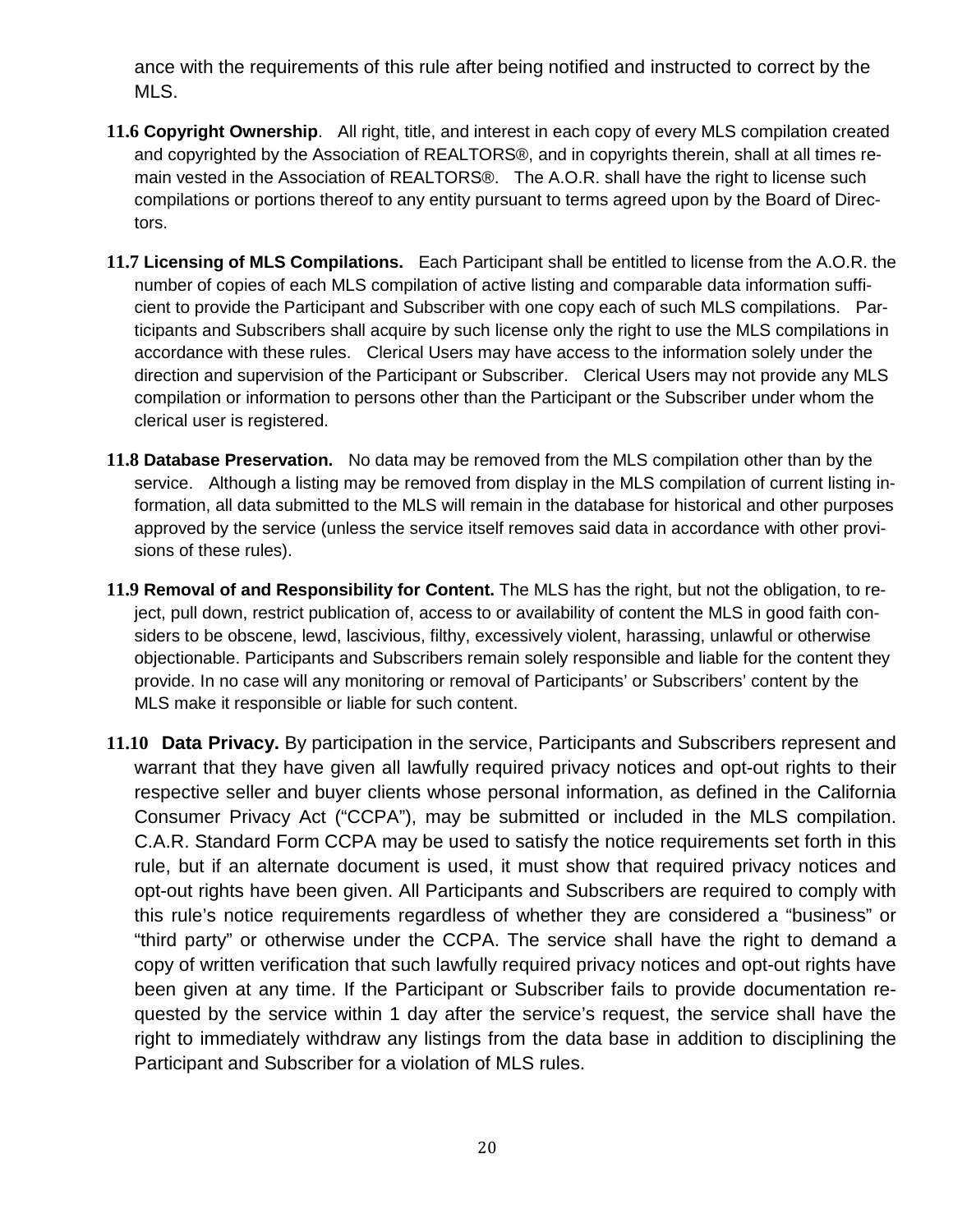In the event the MLS receives a consumer opt-out or deletion request, the MLS reserves the right to remove or delete personal information as may be, in its discretion, necessary to satisfy or otherwise accommodate the CCPA. The MLS's obligation to do so will vary given the circumstances and the extent to which the MLS is covered by the CCPA, thus the MLS also reserves the right to reject what it determines are unfounded or non-mandated opt-out or deletion requests, if any.

**11.11 Indemnification; Limitation of Liability.** Participant and Subscriber shall defend, indemnify and hold harmless the service and every other Participant and Subscriber from and against any liability, claims, costs, damage or losses, including reasonable attorney fees and court costs, resulting from or arising out of any content Participant and/or Subscriber submit to or in any way wrongfully reproduce from the Service. In no event will the MLS be liable to any MLS Participant, Subscriber or any other party for any indirect, special or consequential damages arising out of any information published in the MLS and all other damages shall be limited to an amount not to exceed the MLS fees paid by the listing broker.

**11.12 Pursuing Complaints of Unauthorized Use of Listing Content.** MLS Participants and Subscribers may not take legal action against another Participant or Subscriber for alleged rules violation(s) unless the complaining Participant or Subscriber has first exhausted the remedies provided in these rules.

**(a) Notice.** Any Participant or Subscriber who believes another Participant or Subscriber has engaged in the unauthorized use or display of listing content, including photographs, images, audio or video recordings, and virtual tours, shall send notice of such alleged unauthorized use to the MLS. Such notice shall be in writing, specifi cally identify the allegedly unauthorized content, and be delivered to the MLS not more than sixty (60) days after the alleged misuse was first identified. No Participant or Subscriber may pursue action over the alleged unauthorized use and display of listing content in a court of law without first completing the notice and response procedures outlined in this section of the MLS rules.

**(b) Response.** Upon receiving a notice, the applicable Committee/Board of Directors will send the notice to the Participant or Subscriber who is accused of unauthorized use. Within ten (10) days from receipt, the Participant or Subscriber must either: 1) remove the allegedly unauthorized content, or 2) provide proof to the Committee/Board of Directors that the use is authorized. Any proof submitted will be considered by the Committee/Board of Directors, and a decision of whether it establishes authority to use the listing content will be made within thirty (30) days.

**(c) Determination.** If the Committee/Board of Directors determines that the use of the content was unauthorized, the Committee/Board of Directors may issue sanctions pursuant to the MLS rules, including a request to remove and/or stop the use of the unauthorized content within ten (10) days after transmittal of the decision. If the unauthorized use stems from a violation of the MLS rules, that too will be considered at the time of establishing an appropriate sanction.

**(d) Court Action If Uncured.** If after ten (10) days following transmittal of the Committee's/Board of Director's determination the alleged violation remains uncured (i.e. the content is not removed or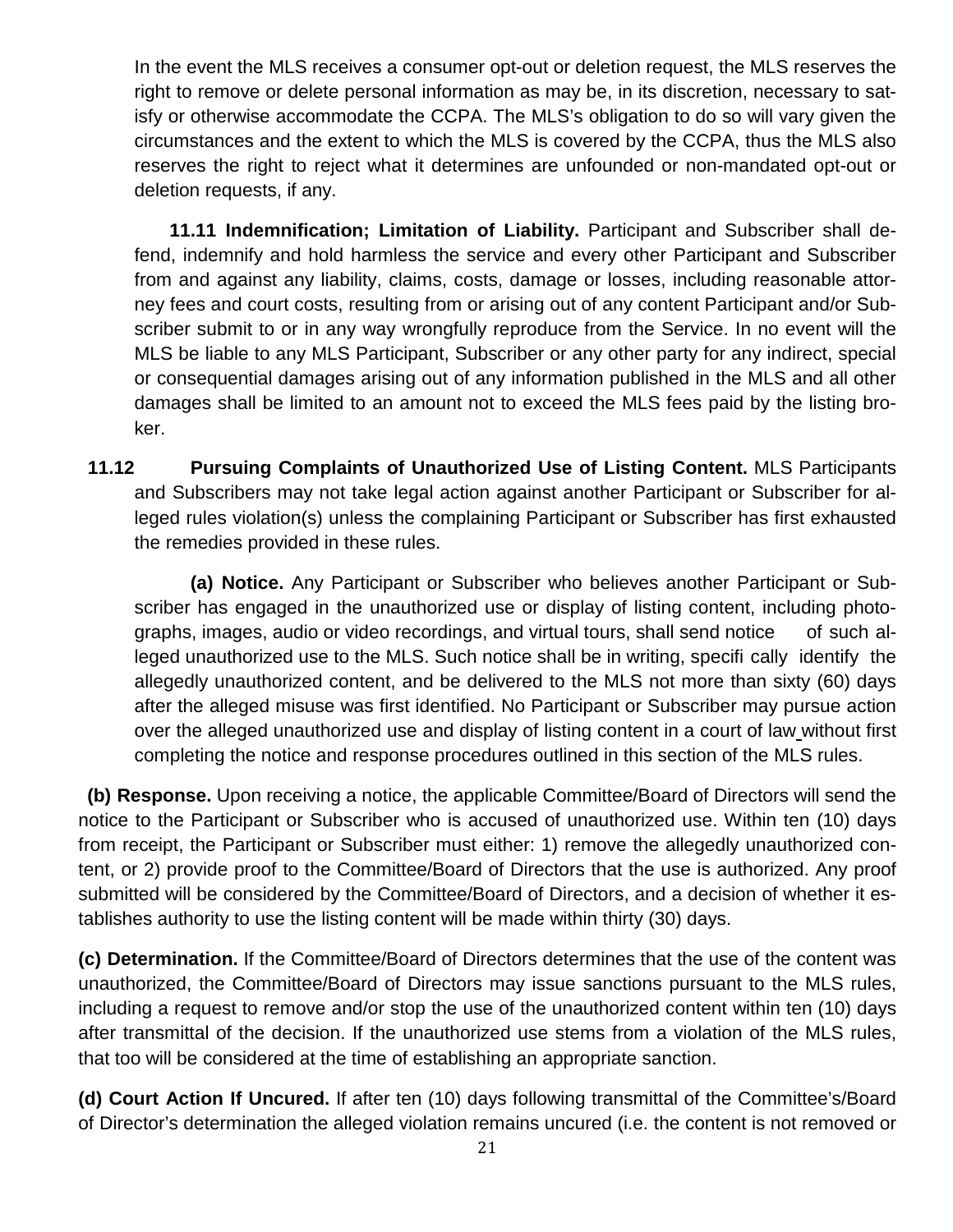the rules violation remains uncured), then the complaining party may seek action through a court of law.

**11.13 Participant Access and Entitlement to Their Own Listing Information; Data Portability.** The service must, upon request, promptly provide a Participant (or the Participant's designee) a data feed containing, at minimum, all active MLS listing content input into the MLS by or on behalf of the Participant and all of the Participant's off-market listing content available in the MLS system. The delivery charges for the Participant's listing content shall be reasonably related to the actual costs incurred by the MLS. The data feed must be in compliance with the prevailing RESO (Real Estate Standards Organization) standards required by NAR MLS Policy. The service will not limit the use of the Participant's listing content by the Participant or the Participant's designee.

**11.14 Data Feed Available to Participants.** The service must offer a Participant a single data feed in accordance with a Participant's licensed authorized uses. At the request of a Participant, the service must provide the single data feed for that Participant's licensed uses to that Participant's designee. The designee may use the single data feed only to facilitate that Participant's licensed uses on behalf of that Participant.

**11.15 Brokerage Back Office Data Feeds.** The service must provide to Participants the Brokerage Back Office Data for use subject to the terms below:

"Brokerage Back Office Data" means all real property listing and roster information in the MLS database, including all listings of all Participants, but excludes (i) MLS only fields (those fields only visible to MLS staff and the listing Participant), and (ii) fields and content to which MLS does not have a sufficient license for use in the Brokerage Back Office Feed.

Participant and Subscribers affiliated with the Participant can use the Brokerage Back Office Feed data for the following purposes:

- Brokerage management systems that only expose Brokerage Back Office Data to the Participant and Subscribers affiliated with the Participant.
- Customer relationship management (CRM) and transaction management tools that only expose the Brokerage Back Office Data to the Participant, Subscribers affiliated with the Participant, and their bona fide clients as established under state law.
- Agent and brokerage productivity and ranking tools and reports that only expose Brokerage Back Office Data to the Participant and Subscribers affiliated with the Participant.
- Marketplace statistical analysis and reports in conformance with NAR MLS Policy Statement 7.80, which allows for certain public distribution.

Brokerage Back Office Data use may only be made by the Participant and any Subscriber affiliated with the Participant, except that at the request of a Participant, the MLS must provide Brokerage Back Office Data to that Participant's designee. The designee may use the Brokerage Back Office Data only to facilitate the Brokerage Back Office Data use on behalf of that Participant and its affiliated Subscribers.

There is no option for Participants to opt out their listings from the Brokerage Back Office Data feed use as defined.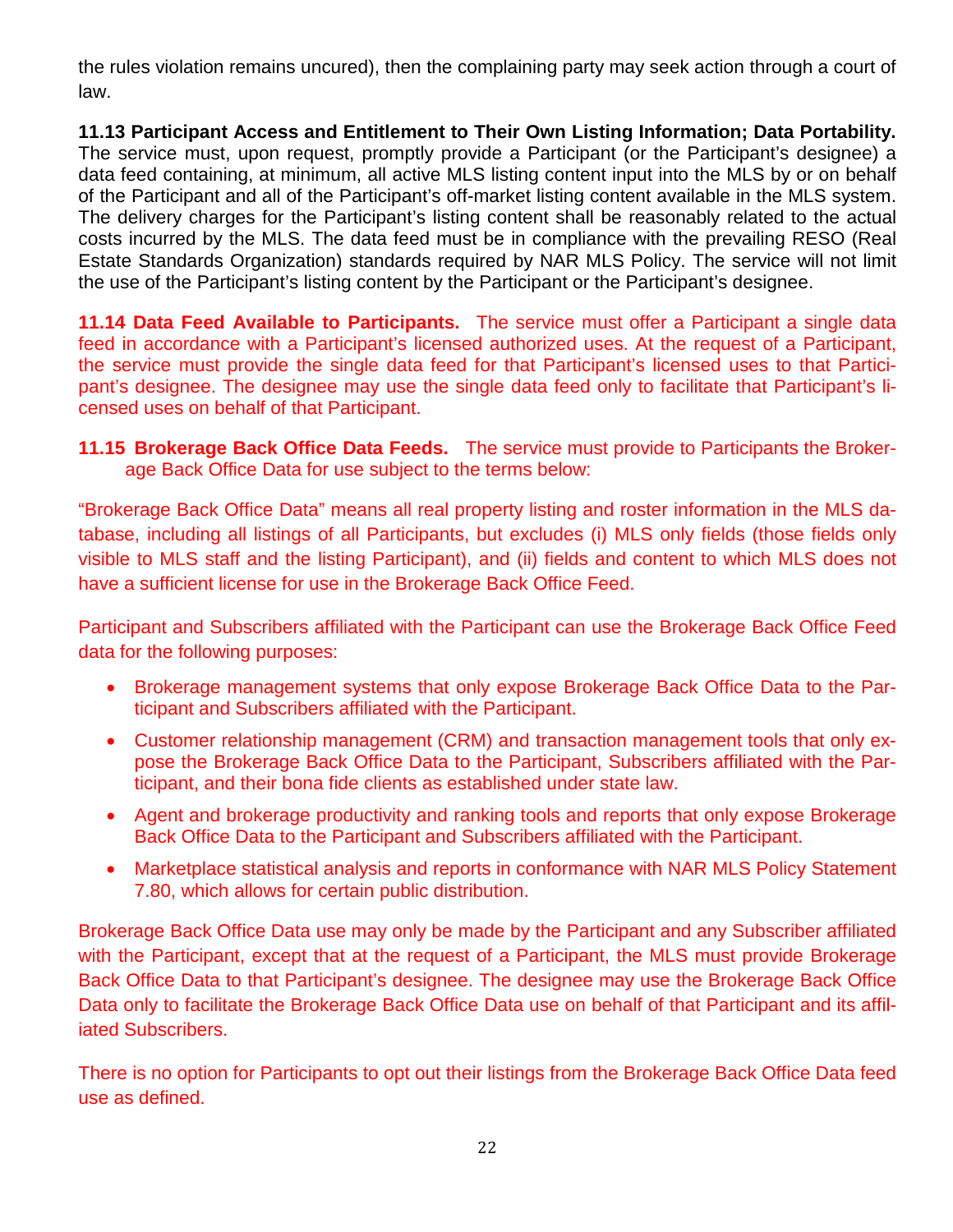The service may impose reasonable licensing provisions and fees related to a Participant's license to use the Brokerage Back Office Data. The service may require the Participant's designee to sign the same or a separate and different license agreement from what is signed by the Participant.

11.16 **Listing Broker's Offer of Compensation.** The service is required to include the listing broker's offer of compensation for each active listing displayed on its consumer-facing website(s) and in MLS data feeds provided to Participants and Subscribers. Additionally, the service shall permit MLS Participants or Subscribers to share the listing broker's offer of compensation for each active listing through IDX and VOW displays and through any other form or format provided to clients and consumers. The information about the offer of compensation will be accompanied by a disclaimer stating that the offer is made only to Participants of the MLS where the listing is filed.

#### **12. PROHIBITIONS AND REQUIREMENTS.**

- **12.1 Notification of California Department of Real Estate (DRE) or California Bureau of Real Estate Appraisers (BREA) Action**. Participants and Subscribers are required to notify the MLS within 1 day after any final action taken by the DRE or the OREA against the Participant, Subscriber or any licensee affiliated with the Participant or Subscriber including, but not limited to any final decisions restricting, suspending or revoking a real estate license or Appraisers certification or license of a Participant, the Participant's firm or corporation under which the Participant or Subscriber acts, or any licensee affiliated with the Participant or the Participant's firm or licensee or Appraiser who was affiliated with the Participant or Participant's firm at the time of the underlying act.
- **12.2 Violations of the Law**. If a Participant, Subscriber, Appraiser or a licensee affiliated with a Participant or Subscriber commits a felony or a crime involving moral turpitude or violates the Real Estate Law or the laws relating to Appraisers, the Participant and Subscriber shall be in violation of this section. However, a Participant or Subscriber shall not be found to have violated this section unless the Participant, Subscriber, Appraiser or salesperson licensed to the Participant has been convicted, adjudged, or otherwise recorded as guilty by a final judgment of any court of competent jurisdiction of (1) a felony, or (2) a crime involving moral turpitude, or (3) on a determination by any court of competent jurisdiction, or official of the State of California authorized to make the determination, that the Participant or Subscriber violated a provision of the California Real Estate Law or a Regulation of the Real Estate Commissioner or law relating to Appraisers.
- **12.3 Supervision of Licensees and Appraisers.** In addition to the notification requirements of paragraph 12.1, a Participant may not allow any licensee, under the Participant's license, whose license has been revoked, suspended or restricted by the DRE to use the MLS in any manner while the DRE discipline is in effect except that the licensee may be able to use the MLS under a restricted license providing such use is consistent with and does not violate such license restrictions.
- **12.4 Solicitation of Listing Filed With the MLS**. Participants and Subscribers shall not solicit a listing on property filed with the service unless such solicitation is consistent with Article 16 of the REAL-TORS® Code of Ethics, its Standards of Practice and its Case Interpretations. The purpose of this section is to encourage sellers to permit their properties to be filed with the service by protecting them from being solicited through unwanted phone calls, visits and communications, prior to expiration of the listing, by brokers and salespersons seeking the listing upon its expiration. This section is also intended to encourage brokers to participate in the service by assuring them that other Participants and Subscribers will not attempt to persuade the seller to breach the listing agreement or to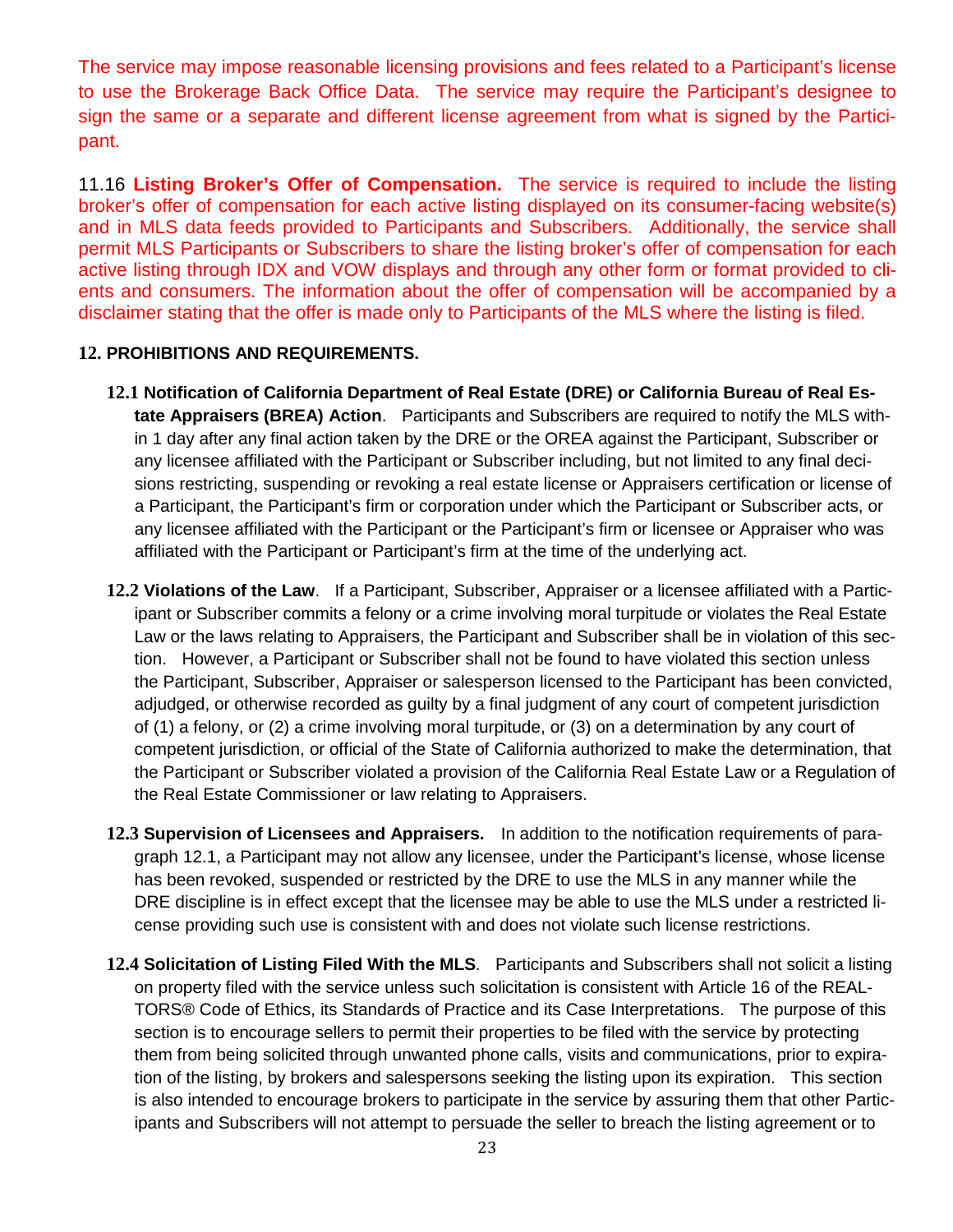interfere with the listing broker's attempts to market the property. This section does not preclude solicitation of listings under circumstances otherwise permitted under Article 16 of the REALTORS® Code of Ethics and its Standards of Practice.

- **12.5 Misuse of Remarks**. Information in the public remarks shall only relate to the marketing**,** description and condition of the property. No contact information is permitted, including names, phone or fax numbers, email addresses or website addresses (including virtual tours and transaction tracking URLs). No showing instructions are permitted, including references to lockbox, alarm, gate or other security codes, or the occupancy of the property (a statement that the property shall be delivered vacant is not a violation of this section). No information directed toward real estate agents or brokers, including compensation or bonuses offered to buyer brokers may be shown in public remarks. No information other than the marketing, description and condition of the property is permitted. Participants and Subscribers may not use the remarks in a property data profile sheet or listing submitted to the MLS or inputted directly into the MLS database for purposes of disparaging other real estate agents or conveying information about other offices or for conveying any other information that does not directly relate to the marketing of the listing. By submitting remarks to the MLS, Participant and/or Subscriber represents and warrants he or she has the authority to grant, and hereby grants the MLS and the other Participants and Subscribers the right to reproduce and display the remarks in accordance with these rules. Copying of remarks by a subsequent listing agent for use in his or her own listing requires prior written authorization from the originating listing agent or other appropriate party with the legal right to reproduce and display such remarks.
- **12.6** 12.5.1 Remarks Listing Content and Fair Housing Laws. All listing information, including all remarks, submitted to the MLS must be in compliance with fair housing laws. The MLS monitors listing content and employs a process for identifying potential violations of fair housing laws. Should potential fair housing law violations be identified, Participants and Subscribers will be advised to immediately remove or correct such potential violations. Failure to remove or correct may subject Participants and Subscribers to discipline and/or subject the listing to immediate removal from display.**"For Sale" Signs**. Only the "For Sale" signs of the listing broker may be placed on the property.
- **12.7 "Sold" Signs and Use of the Term "Sold".** Only Broker Participants or R.E. Subscribers who participated in the transaction as the listing broker or buyer broker may claim to have "sold" the property. Prior to closing, a buyer broker may post a "sold" sign on a property only with the consent of the listing broker. This section does not, however, prohibit any broker from advertising the addresses and prices of the properties that have sold in a neighborhood after the information regarding the properties has been published as long as the advertisement does not imply the agent was involved in the transaction unless such is the case and as long as the advertisement otherwise presents a "true picture" as is meant under Article 12 of the N.A.R. Code of Ethics, its Standards of Practice and its Case Interpretations.
- **12.8 Advertising of Listing Filed with the MLS**. A listing shall not be advertised by any Participant or Subscriber, other than the listing broker, without the prior consent of the listing broker except as provided in Section 12.16 and 12.19 relating to display of listings on the internet.

12.8.1 Advertising of Listing in Printed Neighborhood Market Report. Subject to the conditions set forth in (a) through (c) below, as well as throughout these Rules, Participants and Subscribers may include the listings of others in their printed "Neighborhood Market Reports." The "Neighborhood Market Report" is defined as an advertising and/or information sheet (typically appearing in the form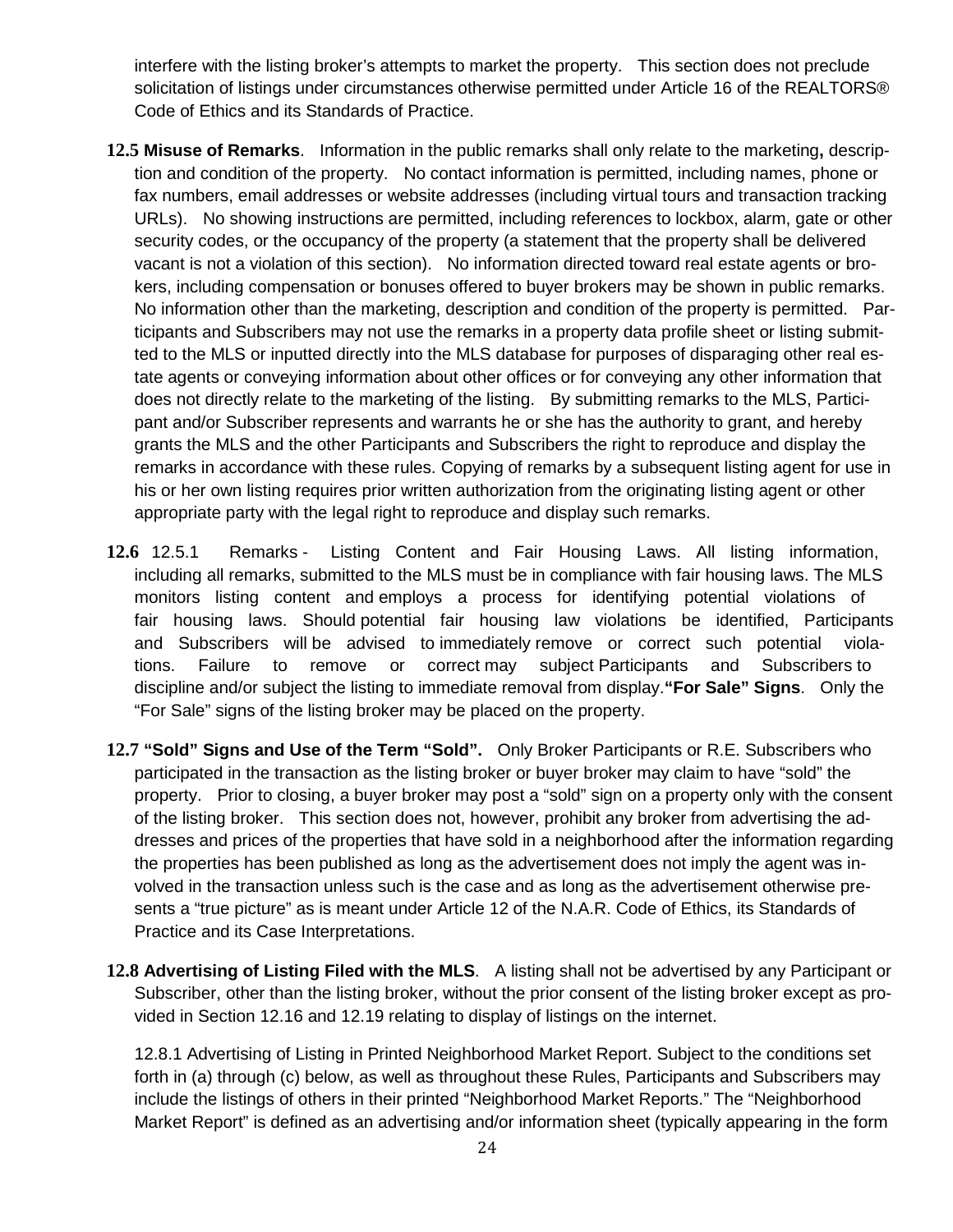of a postcard, flier or newsletter) compiled by and/or for use by a licensee which sets forth a list of home activity in a particular neighborhood area. Advertising appearing in newspapers, magazines or other classified forms is not included in the definition of "Neighborhood Market Report" and is not authorized by this Rule 12.8.1.

(a) Consent. The listing brokers' consent for such advertising is presumed, in satisfaction of Rule 12.8, unless a listing broker affirmatively notifies the MLS that the listing broker refuses to permit others to advertise his listing in the "Neighborhood Market Report" (i.e. "opts-out") either on a blanket or listing by listing basis. Listing brokers that refuse to permit other Broker Participants or R.E. Subscribers to advertise their listings on a blanket basis may not display the listings of the other brokers' listings in their own "Neighborhood Market Reports". Even where listing brokers have given blanket authority for other Broker Participants and R.E. Subscribers to advertise their listings in the "Neighborhood Market Report", such consent may be withdrawn on a listing-by-listing basis where the seller has prohibited it. Participants and Subscribers are not permitted to include listings in their Neighborhood Market Report from which listing broker has opted out and will be responsible for verifying that they have permission to advertise all listings contained in their Neighborhood Market Reports.

(b) Listing Attribution. All listings in the "Neighborhood Market Report" must identify the name of the listing firm(s) and the name of the listing agent(s) in a manner designed to easily identify such listing firm(s) or agent(s). Such identification shall be in a reasonably prominent location and in a readily visible color and typeface not smaller than the median used in the display of listing data.

(c) Allowable Listing Content. Broker Participants and R.E. Subscribers may include only those portions of the MLS compilation consisting of the following: property address (and whether attached or detached), status, price, number of bedrooms, number of bathrooms, number of garages (and whether attached or detached), square footage, lot size, year built, tract or development name, and if there's a pool. Display of other fields, as well as confidential information and photographs, is prohibited.

**12.9 Limitations on Use of Association or MLS information in Advertising**. Except as provided in Section 12.7, 12.8, 12.11 and 12.15, truthful use of information from the MLS compilation of current listing information, from the Association's "statistical report," or from any "sold" or "comparable" report of the Association or MLS for public mass media advertising by an MLS Participant or Subscriber in other public representations for purposes of demonstrating market share is not prohibited. However, any print or non-print forms of advertising or other forms of public representations must clearly demonstrate the period of time over which such claims are based and must include the following, or substantially similar, notice in a font size and style no smaller than the average used elsewhere in the display:

Based on information from the Santa Ynez Valley Association of REALTORS® (alternatively, from the North Santa Barbara County Regional MLS) as of (date the AOR/MLS data was obtained) for the period (date) through (date). Display of MLS data is usually deemed reliable but is NOT guaranteed accurate by the MLS. Buyers are responsible for verifying the accuracy of all information and should investigate the data themselves or retain appropriate professionals. Information from sources other than the Listing Agent may have been included in the MLS data. Unless otherwise specified in writing, Broker/Agent has not and will not verify any information obtained from other sources. The Broker/Agent providing the information contained herein may or may not have been the Listing and/or Selling Agent.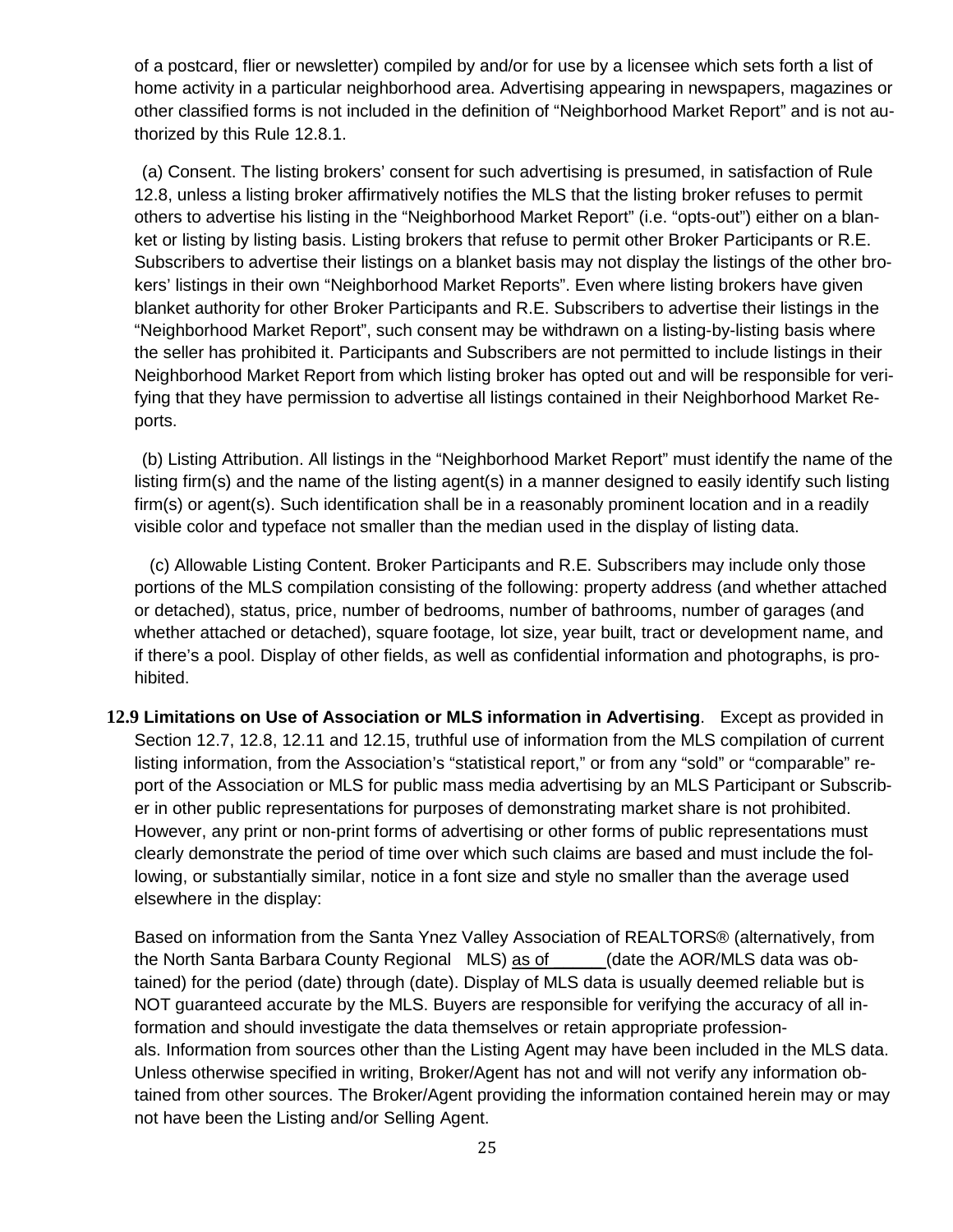**12.10 False or Misleading Advertising and Representations; True Picture Standard of Conduct.** Participants and Subscribers may not engage in false or misleading advertising, including, but not limited to, advertisements or representations regarding the Participant's or Subscriber's relationship to the service, about the service itself, or about any property listed with the service. Participants and Subscribers may not represent that their brokerage services to a client or customer are free or available at no cost to their clients, unless the Participant or Subscriber will receive no financial compensation from any source for those services.

MLS Participants and Subscribers shall present a true picture in their advertising and

 represenations to the public, including Internet content, images and the URLs and domain names they use, and Participants and Subscribers may not:

(a) engage in deceptive or unauthorized framing of real estate brokerage websites;

(b) manipulate (e.g., presenting content developed by others) listing and other content in any way that produces a deceptive or misleading result;

(c) deceptively use metatags, keywords or other devices/methods to direct, drive, or divert Internet traffic;

(d) present content developed by others without either attribution or without permission; or

(e) otherwise mislead consumers, including use of misleading images.

**12.11 Use of MLS Information.** In recognition that the purpose of the MLS is to market properties and offer compensation to other Broker Participants and R.E. Subscribers for the sole purpose of selling the property, and that sellers of properties filed with the service have not given permission to disseminate the information for any other purpose, Participants and Subscribers are expressly prohibited from using MLS information for any purpose other than to market property to bonafide prospective purchasers or to support market evaluations or appraisals as specifically allowed by Sections 12.14, 12.15, 12.16 and 12.19. Any uses of MLS information inconsistent with these Sections is expressly prohibited. Nothing in this Section, however, shall limit the A.O.R. from entering into licensing agreements with MLS Participants and Subscribers or other third parties for use of the MLS information.

**12.12 Confidentiality of MLS information.** Any information provided by the service to the Participants and Subscribers shall be considered confidential and exclusively for the use of Participants and Subscribers for purposes described in Sections 2, 12.7, 12.11, 12.14, 12.15, 12.16, 12.19 and this section. Participants and Subscribers shall at all times maintain control over and responsibility for each copy of any MLS compilation leased to them by the A.O.R. and shall not distribute any such copies to persons other than Participants and Subscribers. Participants and Subscribers are responsible for the security of their pass codes and shall not give or allow use of or make available their pass codes to any person. Participants and Subscribers may reproduce or display the information as provided in these rules.

**12.12.1 Clerical Users**. Clerical Users may have access to the information solely under the direction and supervision of the Participant or Subscriber. Clerical Users may not provide any MLS information to persons other than the Participant or Subscriber under whom they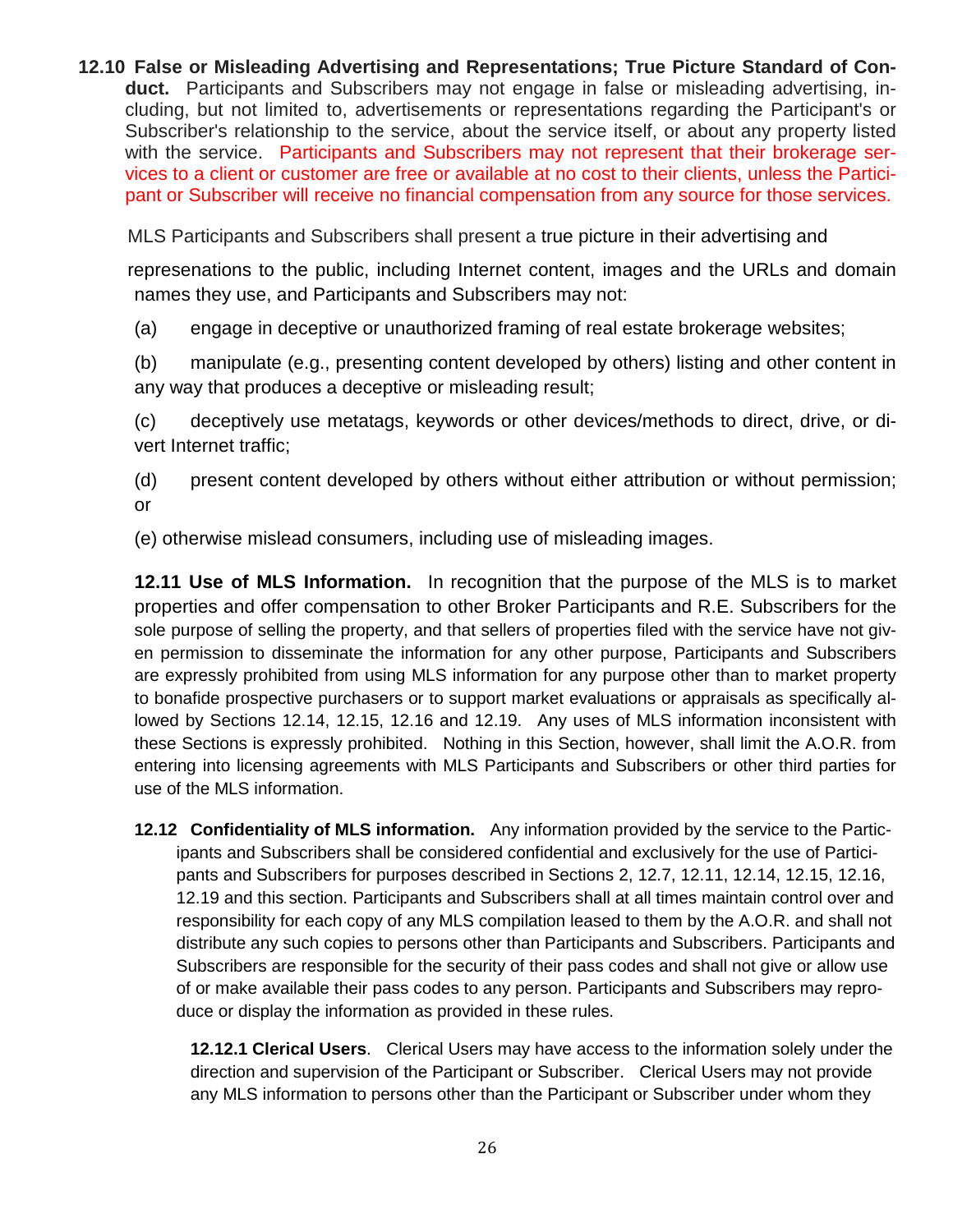are registered. Access by Clerical Users to the data base is solely for clerical and administrative functions for the Participant or Subscriber under whom the clerical user is registered.

**12.13 Access to Comparable and Statistical Information.** A.O.R. members who are actively engaged in real estate brokerage, management, mortgage financing, appraising, land development, or building, but who do not participate in the service, are nonetheless entitled to receive, by purchase or lease, all information other than current listing information that is generated wholly or in part by the MLS including "comparable" information, "sold" information, and statistical reports. This information is provided for the exclusive use of A.O.R. members and individuals affiliated with A.O.R. members who are also engaged in the real estate business and may not be transmitted, retransmitted or provided in any manner to any unauthorized individual, office or firm except as otherwise specified in these rules and regulations.

**12.14 Display.** Subject to Sections 12.15, 12.16 and 12.19, Broker Participants and R.E. Subscribers shall be permitted to display the MLS compilation in either electronic or printed format to specifically identified and bona fide prospective purchasers only in conjunction with their ordinary business activities of attempting to locate ready, willing and able buyers for the properties described in said MLS compilation. Broker Participants and R.E. Sub scribers shall be permitted to display the MLS compilation in either electronic or printed format to specifically identified and bona fide sellers or prospective sellers only in conjunction with their ordinary business activities in listing properties. Broker Participants and R.E. Sub scribers may not filter out or restrict MLS listings that are searchable by and displayed to consumers based on the level of compensation offered to the cooperating broker or the name of a brokerage or agent. Appraiser Participants and Appraiser Subscribers shall be permitted to display the MLS compilation to the person requesting the appraisal only in con junction with their ordinary business activities of producing a written appraisal. Such dis plays under this section shall be only in the immediate presence of the MLS Participant or Subscriber.

**12.14.1 Clerical Users**. Clerical Users are expressly prohibited from displaying MLS information to anyone other than the Participant or Subscribers under whom the Clerical User is registered.

- **12.15 Reproduction.** "Reproduction" shall include but not be limited to, making photocopies, computer printouts, electronic transfers (including email), or downloading of MLS data or compilations. Participants and Subscribers or their affiliated licensees shall not reproduce any MLS compilation or any portion thereof except as provided in Section 12.16, 12.19 and in the following limited circumstances:
	- **12.15.1 Copies to Prospective Purchasers**. Broker Participants and R.E. Subscribers may reproduce from the MLS compilation, and distribute to prospective real estate purchasers, copies of those portions of the MLS compilation consisting of only a description of the property, including the address, features, financing and price. Such "client copies" shall also comply with the following:
		- a) Permissible MLS data may be augmented with additional data not otherwise prohibited from display, provided the source of any additional data is clearly identified.
		- b) All listings provided shall identify the name of the listing firm and the listing broker or agent in a readily visible color, in a reasonably prominent location, and in typeface not smaller than the median typeface used in the display of listing data.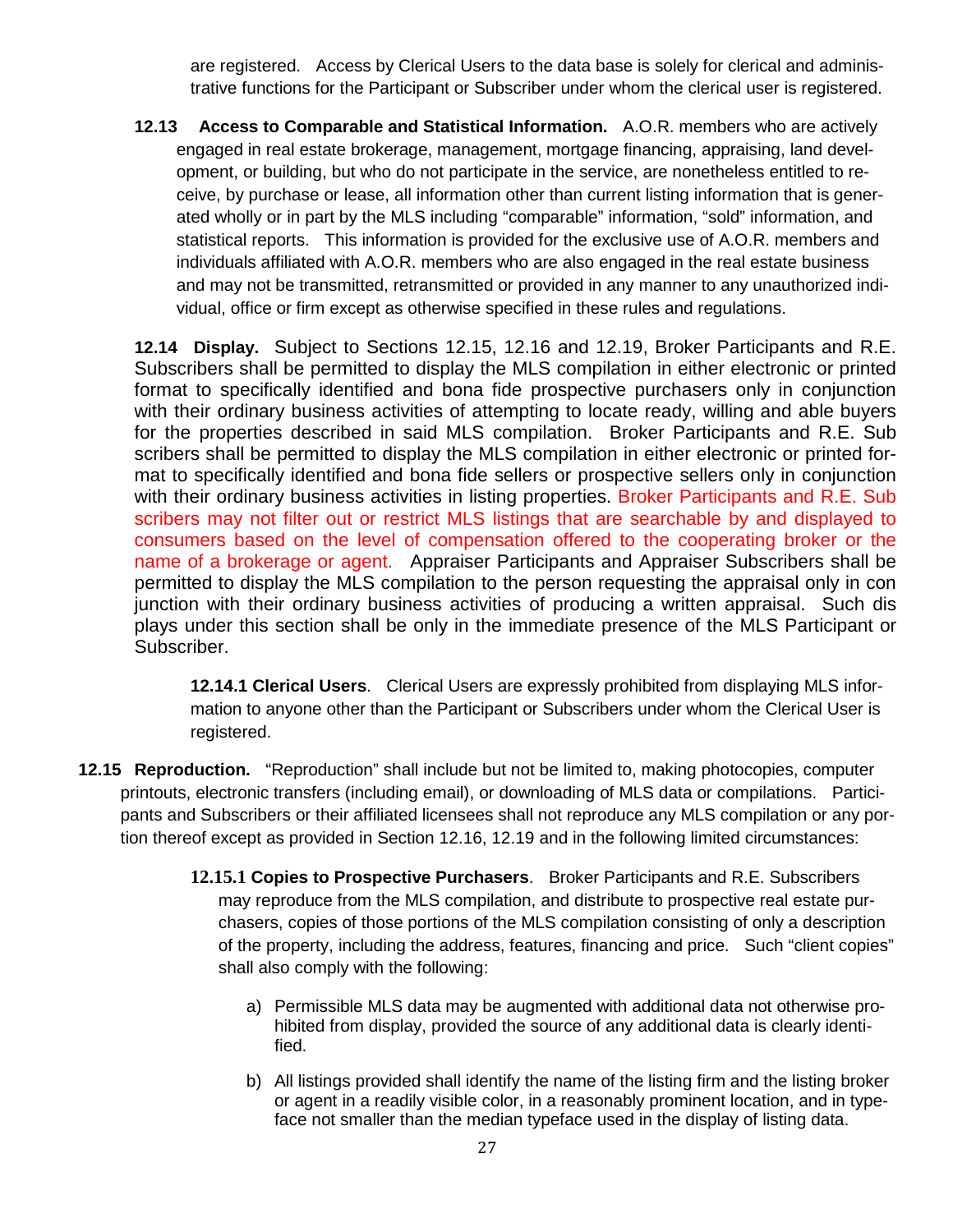- c) No more than 500 current listings and 500 sold listings (insert number that will be the same as the numbers in 12.19.19) may be provided in response to any inquiry.
- d) A disclaimer statement shall be made in a font size and style no smaller than the average used elsewhere in the reproduction, that contains the following, or substantially similar notice:

Based on information from the Santa Ynez Valley Association of REALTORS® (alternatively, from the \_\_\_\_\_\_\_\_\_\_\_\_\_ MLS) as of \_\_\_\_\_\_(date the AOR/MLS data was obtained). Display of MLS Data is usually deemed reliable but is NOT guaranteed accurate by the MLS. Buyers are responsible for verifying the accuracy of all information and should investigate the data themselves or retain appropriate professionals. Information from sources other than the Listing agent may have been included in the MLS data. Unless otherwise specified in writing, Broker/Agent has not and will not verify any information obtained from other sources. The Broker/Agent providing the information contained herein may or may not have been the Listing and/or Selling Agent.

- **12.15.2** .**Information Prohibited from Reproductions/Confidential Fields**. Unless the Participant or Subscriber obtains prior written consent from the listing broker, the information reproduced pursuant to this section shall not include the following:
	- a) Property owner's name, phone number, and address (if different than the listed property);
	- b) Instructions or remarks intended for buyer brokers, including but not limited to showing instructions or security references (ex: lock box, burglar alarm or security system, vacancies) regarding the listed property;
	- c) Type of listing;
	- d) Compensation or bonuses offered to buyer brokers.
	- e) Expired or withdrawn listings;
	- f) Other information which goes beyond a description of the property.
- **12.15.3 Copies for Appraisals.** Participants and Subscribers may reproduce from the MLS compilation, and attach to an appraisal as supporting documentation hard copies of those portions of the MLS compilation consisting only of such information on properties necessary to support a written appraisal or estimate of value on a particular property.
- **12.15.4 Downloading into Computers.** Participants may download MLS information into a computer as long as:
	- a) Access to the computer receiving the information is strictly limited to authorized Participants, their Subscribers and their Clerical Users as defined in these rules; and
	- b) The information is only retransmitted to the Participants, Subscribers and Clerical Users authorized to access the system by these rules; and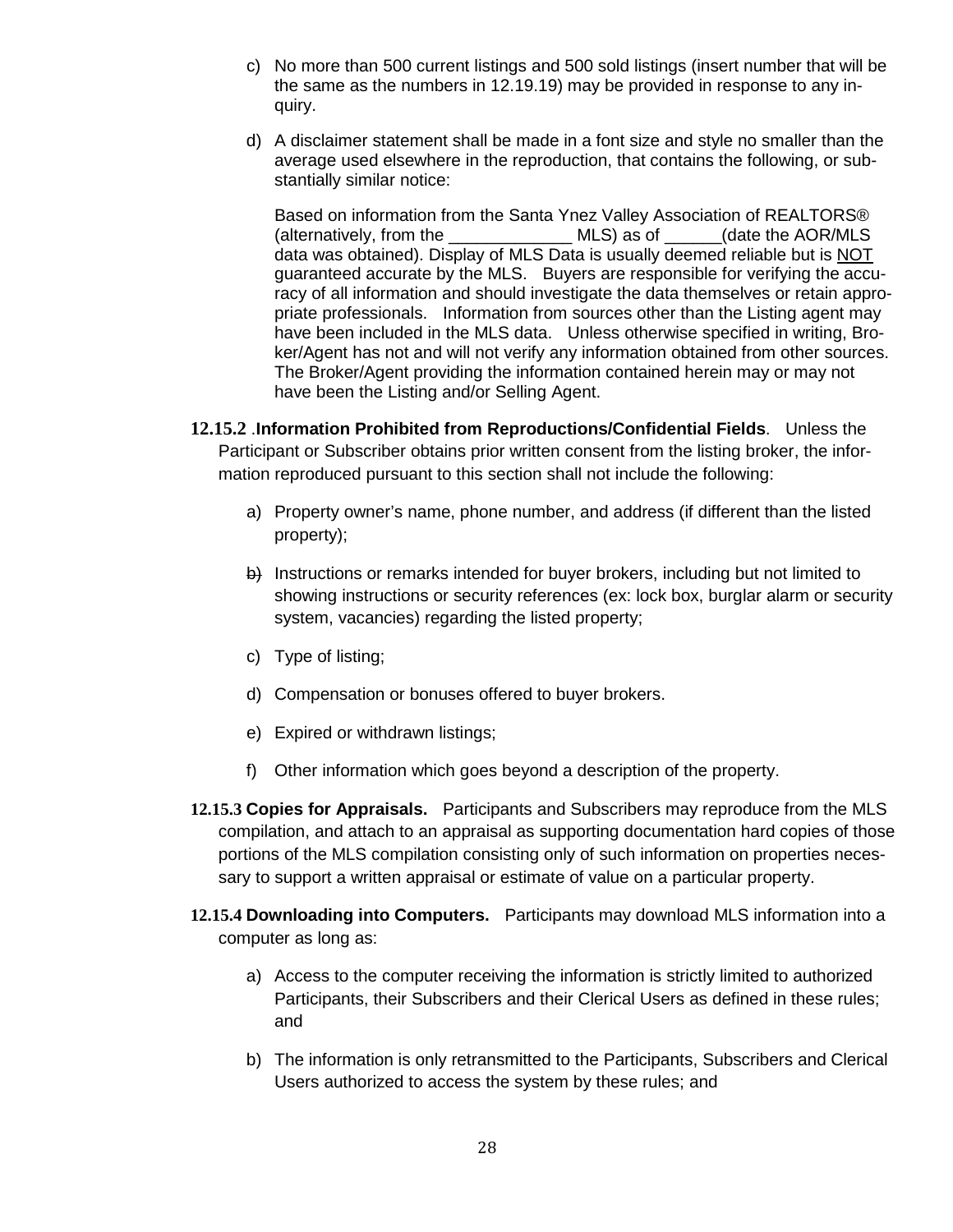- c) The information is not reformatted or used to create another product except as may be used by the Participant who downloaded the data and such use strictly complies with Sections 12.7, 12.11, 12.15, 12.16 and 12.19.
- **12.15.5 Sold Information.** Individuals legitimately in possession of current listing information, "sold" information, "comparables" or statistical information may utilize such information to support an estimate of value valuations on a particular property for particular clients and customers. Any MLS content in data feeds available to participants for real estate brokerage purposes must also be available to participants for valuation purposes, including automated valuations. MLSs must either permit use of existing data feeds, or create a separate data feed, to satisfy this requirement. MLSs may require execution of a third-party license agreement where deemed appropriate by the MLS. MLSs may require participants who will use such data feeds to pay the reasonably estimated costs incurred by the MLS in adding or enhancing its downloading capacity for this purpose. However, only such I Information that the MLS has deemed to be non-confidential and necessary to support the estimate of value may not be reproduced and attached to the report used as supporting documentation. Any other use of such information is unauthorized and prohibited by these rules and regulations.
- **12.16 Use of Listing Information on Internet [Also known as Internet Data Exchange ("IDX")].**  "Internet Data Exchange" ("IDX") is a means by which listing brokers permit limited electronic display and delivery of their active, pending and sold listings data, in accordance with the IDX rules set forth herein, by other participating Broker Participants and R.E. Subscribers -via the following authorized mediums under said Broker Participants and R.E. Subscribers control: websites, mobile apps and audio devices. As used throughout this policy "display" includes "delivery" of such listings.
	- a) **Authorization.** Subject to paragraphs (b) through (r) below, and notwithstanding anything in these rules and regulations to the contrary, Broker Participants and R.E. Subscribers may electronically display aggregated MLS active, pending and sold listing information through either downloading or by framing such information on the MLS or association public access website (if such a site is available). The MLS's download will include publicly accessible sold listing data starting from January 1, 2012. "Publicly accessible" sold information as used in the IDX policy and rules, means data that is available electronically or in hard copy to the public from city, county, state and other government records.
	- b) **Consent**. The listing brokers' consent for such internet display is presumed, in satisfaction of Rule 12.8, unless a listing broker affirmatively notifies the MLS that the listing broker refuses to permit display on either on a blanket or on a listing-by listing basis. Listing brokers that refuse to permit other Broker Participants or R.E. Subscribers to display their listing information on a blanket basis may not display MLS active listing information of other brokers' listings. Even where listing brokers have given blanket authority for other Broker Participants and R.E. Subscribers to partake in IDX display of their listings, such consent may be withdrawn on a listing-by-listing basis where the seller has .-Affirmatively directed that their listing or their property address not appear on the Internet or other electronic forms of display or distribution.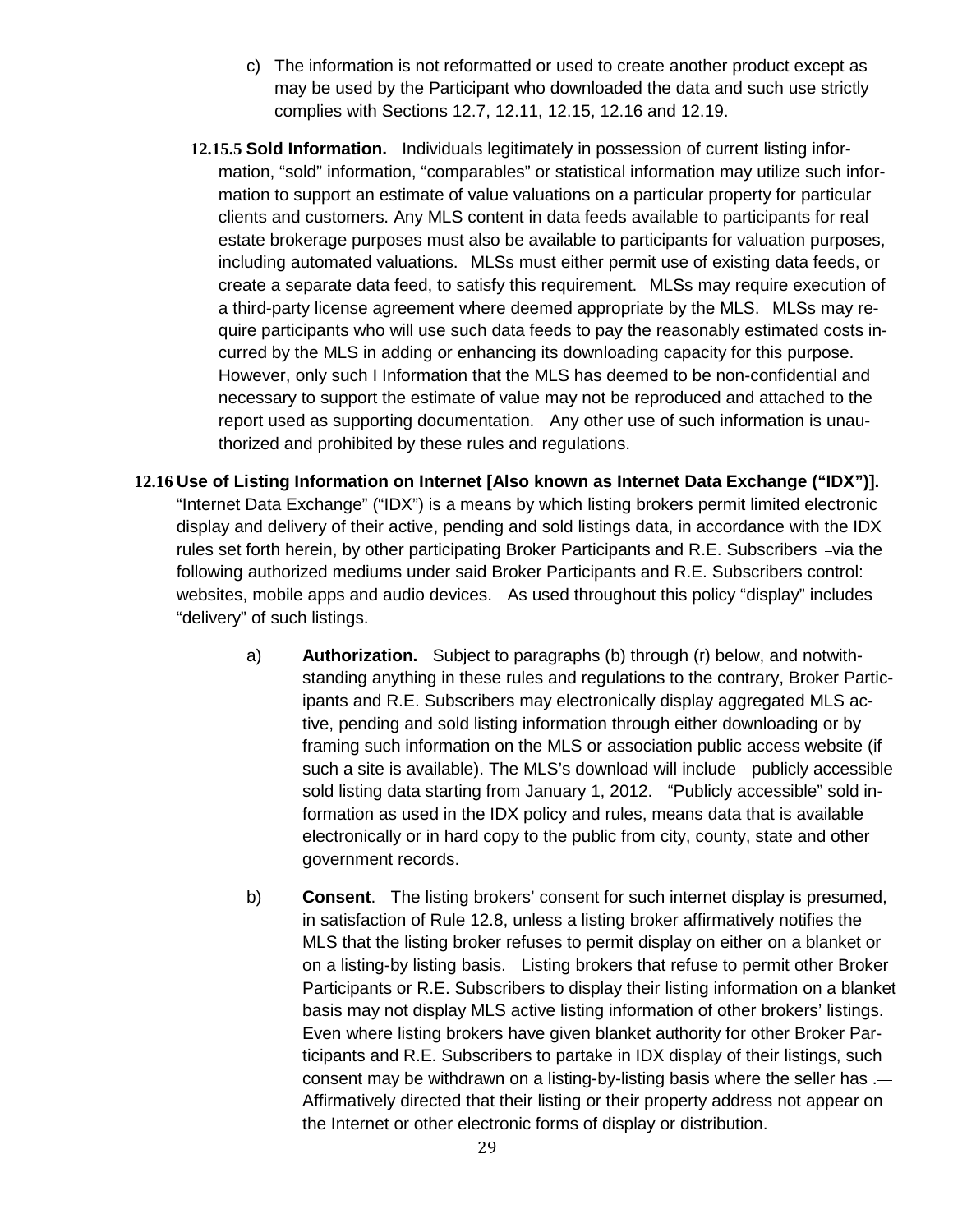- c) **Control.** Broker Participants and R.E. Subscribers may only partake in IDX display on websites and applications for mobile devices and audio devices which they control. Under IDX policy, "control" means that Broker Participants and R.E. Subscribers must have the ability to add, delete, modify and update information as required by the IDX policy. All displays of IDX listings must also be under the actual and apparent control of the Broker Participant and/or R.E. Subscriber, and must be presented to the public as being that Broker Participant's and/or R.E. Subscriber's display. Actual control requires that Broker Participants and R.E. Subscribers have developed the display, or caused the display to be developed for themselves pursuant to an agreement giving the Broker Participant and/or R.E. Subscriber authority to determine what listings will be displayed, and how those listings will be displayed. Apparent control requires that a reasonable consumer receiving the Broker Participant's and/or R.E. Subscriber's display will understand the display is the Broker Participant's and/or R.E. Subscriber's, and that the display is controlled by the Broker Participant and/or R.E. Subscriber.
- d) **Display Content.** Broker Participants and Subscribers shall not display confidential information fields, as determined by the MLS in the MLSs' sole discretion, such as that information intended for buyer brokers rather than consumers.
- e) **Listing Attribution.** All IDX listing displays shall identify the name of the listing firm, and the email or phone number provided by the listing Participant, and the name of the listing agent in a manner designed to easily identify such listing firm or agent. Such identification shall be in a reasonably prominent location and provide clear, conspicuous written or verbal identificiation of the name of the listing firm and listing agent, and the email or phone number provided by the listing Participant. Displays of minimum information (e.g. a one-line or thumbnail search result, text messages, "tweets", etc. of two hundred (200) characters or less) are exempt from this requirement but only when linked directly to a display that includes all required disclosures. Audio delivery of listing content is exempt from this disclosure requirement only when all required disclosures are subsequently delivered electronically to the registered consumer performing the property search or linked to through the device's application.
- f) **Modifications**. Broker Participants and R.E. Subscribers shall not modify the information displayed pursuant to these MLS rules. (This is not a limitation on site design but refers to changes to actual listing data.) However, permissible MLS data may be augmented with additional data not otherwise prohibited from display, provided the source of any additional data is clearly identified.
- g) **Source and Update** Information displayed shall indicate the MLS as the source of the information being displayed and the most recent date updated. Displays of minimum information (e.g. a one-line or thumbnail search result, text messages, "tweets", etc. of two hundred (200) characters or less) are exempt from this requirement but only when linked directly to a display that in-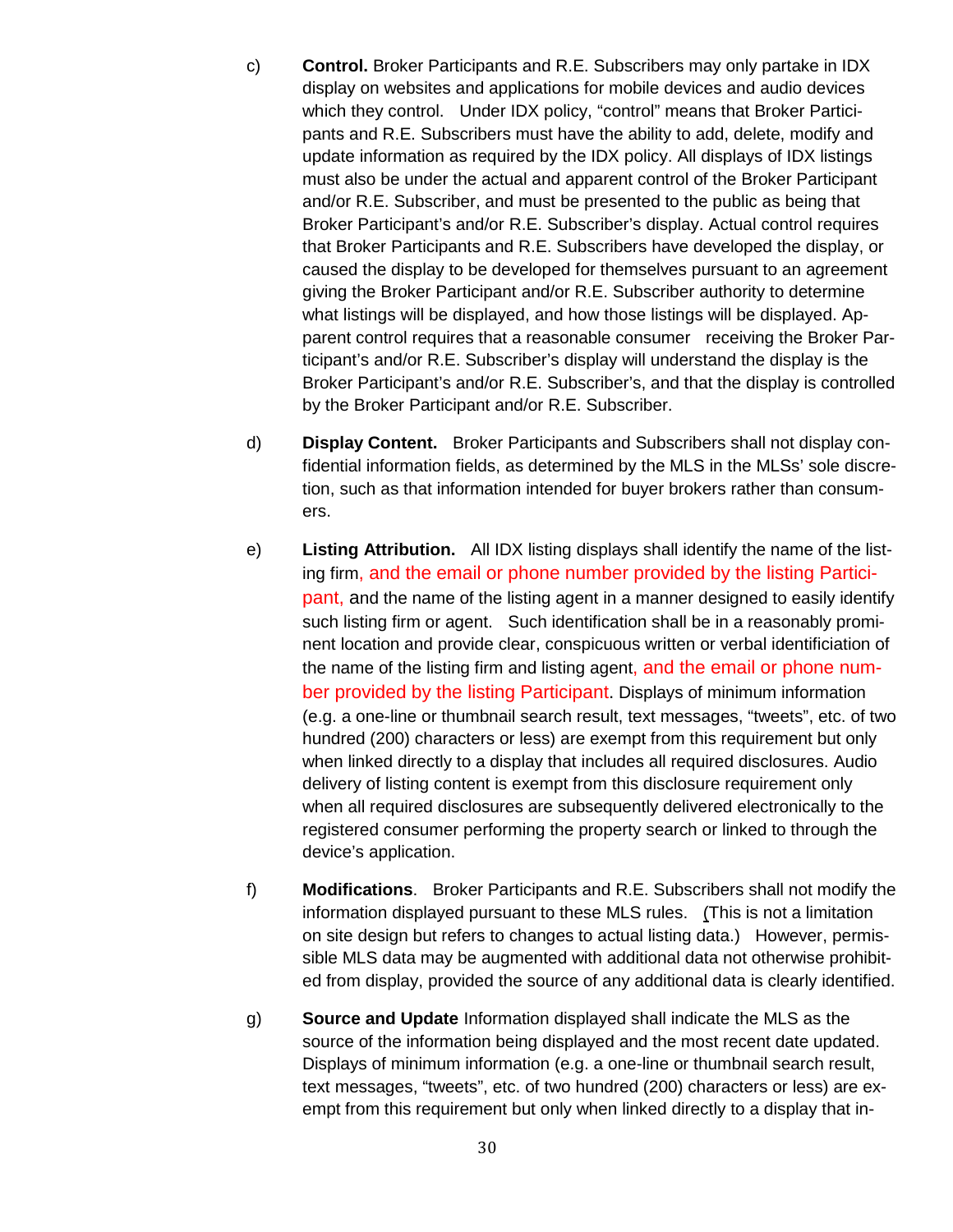cludes all required disclosures. Audio delivery of listing content is exempt from this disclosure requirement only when all required disclosures are subsequently delivered electronically to the registered consumer performing the property search or linked to through the device's application. Broker Participants and R.E. Subscribers shall update all downloads and refresh all MLS downloads and IDX displays automatically fed by those downloads at least once every 12 hours;

- h) **Usage Limitations.** Broker Participants and R.E. Subscribers shall indicate on their displays that the information being provided is for consumers' personal, non-commercial use and may not be used for any purpose other than to identify prospective properties consumers may be interested in purchasing. Displays of minimum information (e.g. a one-line or thumbnail search result, text messages, "tweets", etc of two hundred (200) characters or less) are exempt from this requirement but only when linked directly to a display that includes all required disclosures. Audio delivery of listing content is exempt from this disclosure requirement only when all required disclosures are subsequently delivered electronically to the registered consumer performing the property search or linked to through the device's application.
- i) **Display Purpose.** Broker Participants and R.E. Subscribers may not use IDXprovided listings for any purpose other than display on their websites. This does not require Broker Participants and R.E. Subscribers to prevent indexing of IDX listings by recognized search engines.
- j) **Restricted Display**. Listings, including property addresses, can be included in IDX display except where sellers have directed their listing brokers to withhold their listings or the listings' property address from all display on the Internet (including, but not limited to, publicly–accessible websites or VOWs)..
- k) **Selective Listing Display**. Not all listings from the MLS must be displayed as long as any exclusions from display on Broker Participants' and R.E. Subscribers' IDX sites are based on objective criteria, e.g. type of property, listed price, listing status or geographical location. Selection of listings displayed on any IDX site must be independently made by each Participant.
- l) **Restricted Access and Distribution**. Sharing of the MLS compilation with any third party not authorized by the MLS is prohibited. Except as provided in the IDX policy and these rules, an IDX site or a Participant or user operating an IDX site or displaying IDX information as otherwise permitted may not distribute, provide or make any portion of the MLS database available to any person or entity.
- m) **Brokerage Identification**. Any IDX display controlled by a Broker Participant or R.E. Subscriber must provide clear conspicuous written or verbal identification the name of the brokerage firm under which they operate.**Co-Mingling**. A Broker Participant or R.E. Subscriber may co-mingle listings through IDX from this MLS with listings from other MLS sources on its IDX display, provided all such displays are consistent with these IDX rules, and the MLS Participant (or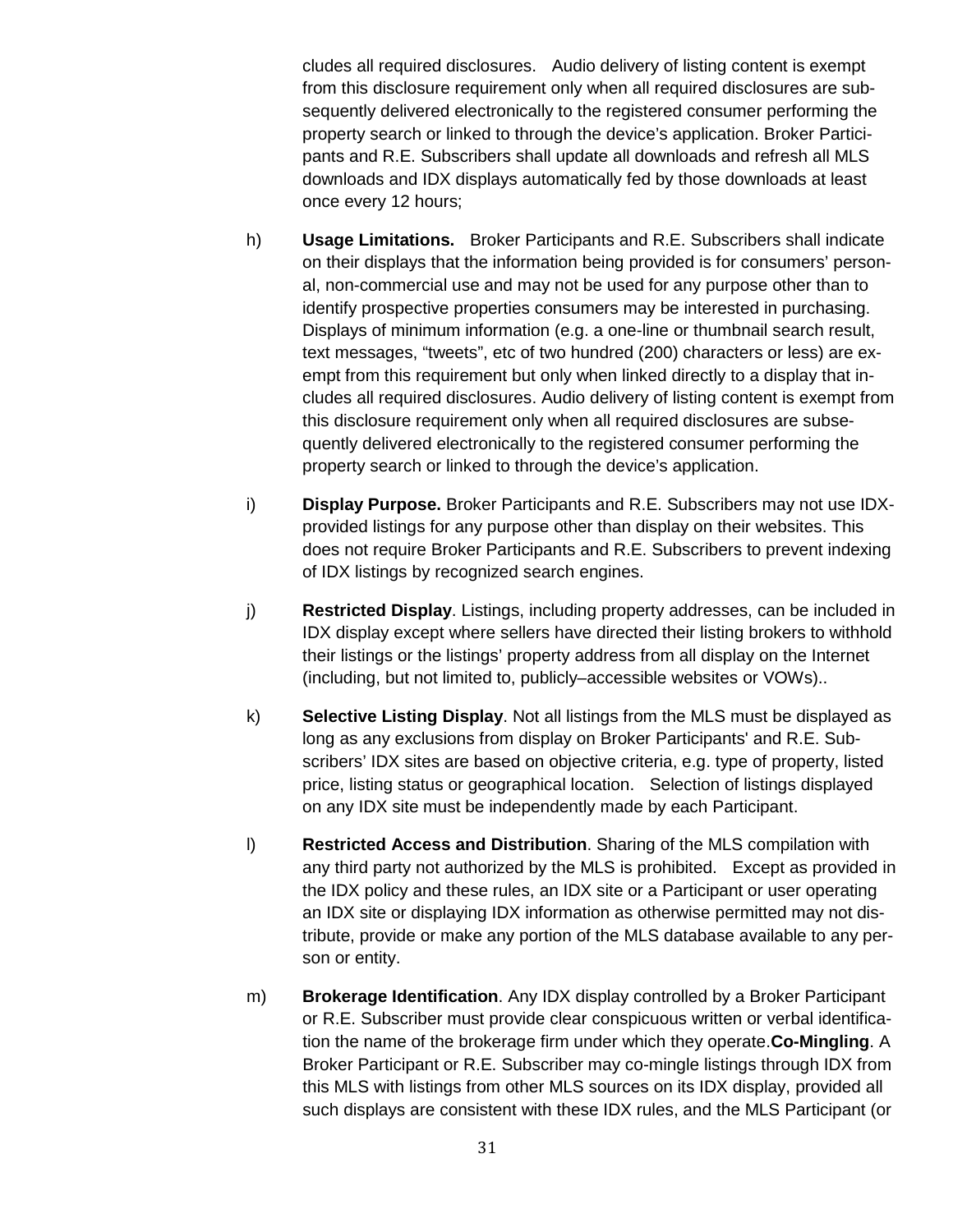MLS subscriber) holds participatory rights in those MLSs. Co-mingling is the ability for a visitor to the website to execute a single property search of multiple IDX feeds resulting in the display of IDX information from each of the MLSs on a single search results page; and that Participants may display listings from each IDX feed on a single webpage or display. Listings obtained from other MLSs must display the source from which each such listing was obtained. Displays of minimum information (e.g. a one-line or thumbnail search result, text messages, "tweets", etc. of two hundred (200) characters or less) are exempt from this requirement but only when linked directly to a display that includes all required disclosures. Audio delivery of listing content is exempt from this disclosure requirement only when all required disclosures are subsequently delivered electronically to the registered consumer performing the property search or linked to through the device's application.

- n) **Third Party Comments and Automated Value Estimates**. Any IDX display controlled by a Broker Participant or R.E. Subscriber that (a) allows thirdparties to write comments or reviews about particular listings or displays a hyperlink to such comments or reviews in immediate conjunction with particular listings, or (b) displays an automated estimate of the market value of the listing (or hyperlink to such estimate) in immediate conjunction with the listing, shall disable or discontinue either or both of those features as to the seller's listing at the request of the seller. The listing broker or agent shall communicate to the MLS that the seller has elected to have one or both of these features disabled or discontinued on all displays controlled by Broker Participants and R.E. Subscribers. Except for the foregoing and subject to section (o) below, a Broker Participant's or R.E. Subscriber's IDX display may communicate the Broker Participant's or R.E. Subscriber's professional judgment concerning any listing. Nothing shall prevent an IDX display from notifying its viewers that a particular feature has been disabled at the request of the seller..
- o) **Making Corrections**. Broker Participants and R.E. Subscribers shall maintain a means (e.g., e-mail address, telephone number) to receive comments about the accuracy of any data or information that is added by or on behalf of Broker Participants and R.E. Subscribers beyond that supplied by the MLS and that relates to a specific property. Broker Participants and R.E. Subscribers shall correct or remove any false data or information relating to a specific property upon receipt of a communication from the listing broker or listing agent for that property explaining why the data or information is false. However, the Broker Participants and R.E. Subscribers shall not be obligated to remove or correct any data or information that simply reflects good faith opinion, advice, or professional judgment.
- p) **Search Result Limitation**. Broker Participants and R.E. Subscribers shall limit the number of listings that a viewer may view, retrieve, or download to not more than 500 in response to any inquiry.
- q) **Advertising**. Deceptive or misleading advertising (including co-branding) on pages displaying IDX-provided listings is prohibited. For purposes of these rules, co-branding will be presumed not to be deceptive or misleading if the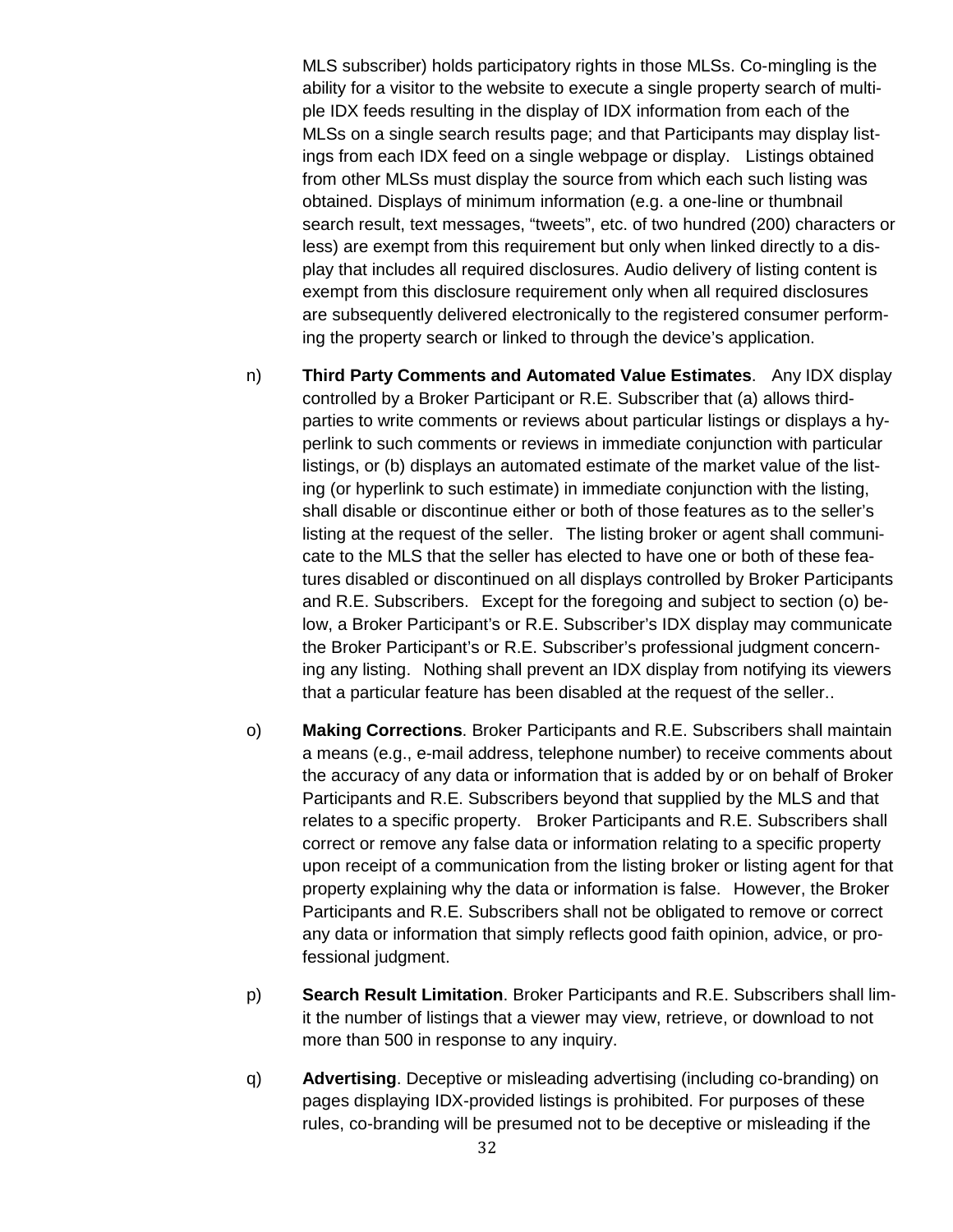Broker Participant's and/or R.E. Subscriber's logo and contact information is larger than that of any third party.

r) **Disclaimer**. Broker Participants and R.E. Subscribers shall indicate on their displays, in a manner readily visible to consumers but not less than 7pt type, the following, or substantially similar, notice:

Based on information from the \_\_\_\_\_\_\_\_\_\_\_\_\_\_\_\_\_\_\_\_\_\_\_ /Association of REAL-TORS® (alternatively, from the \_\_\_\_\_\_\_\_\_\_\_\_\_\_\_\_\_\_\_\_ MLS) as of \_\_\_\_\_ (date the AOR/MLS data was obtained). All data, including all measurements and calculations of area, is obtained from various sources and has not been, and will not be, verified by broker or MLS. All information should be independently reviewed and verified for accuracy. Properties may or may not be listed by the office/agent presenting the information.

Displays of minimum information (e.g. a one-line or thumbnail search result, text messages, "tweets", etc. of two hundred (200) characters or less) are exempt from this requirement but only when linked directly to a display that includes the required disclosure. Audio delivery of listing content is exempt from this disclosure requirement only when all required disclosures are subsequently delivered electronically to the registered consumer performing the property search or linked to through the device's application.

- **12.16.1 Notification by Authorized Participants and Subscribers**. Broker Participants and R.E. Subscribers partaking in the display of MLS active listing information of other brokers' listings pursuant to Section 12.16 must notify the MLS before displaying said MLS active listing information and must make their website directly accessible to the MLS and other MLS Participants for purposes of monitoring/ensuring compliance with applicable rules and policies.
- **12.16.2 Right to Charge for Download.** The MLS has the right to charge the costs of adding or enhancing its downloading capacity to Participants and Subscribers who request downloading of listing information pursuant to Section 12.16
- **12.16.3 Listing Broker's Right to Opt Out of Internet Advertising of MLS Information.** If the A.O.R. advertises MLS information on the Internet or licenses MLS information for advertising on the Internet, the listing broker shall have the right to opt out of such advertising in accordance with the MLS's procedures for opting out. The listing broker also shall have the right to refuse to have listings displayed on a blanket basis or on a listing by listing basis in accordance with Section 12.16 by affirmatively notifying the MLS in accordance with the MLS procedures for opting out. Notwithstanding anything in these rules and regulations to the contrary, the A.O.R. reserves the right to determine whether to provide Internet advertising services and whether such services are to be made available to non-A.O.R. members.
- **12.17 Website Name and Status Disclosure.** MLS Participants' firm websites shall disclose the firm's name and state(s) of licensure in a reasonable and readily apparent manner. Websites of Subscribers affiliated with a Participant's firm shall disclose the firm's name and the Subscriber's state(s) of licensure in a reasonable and readily apparent matter.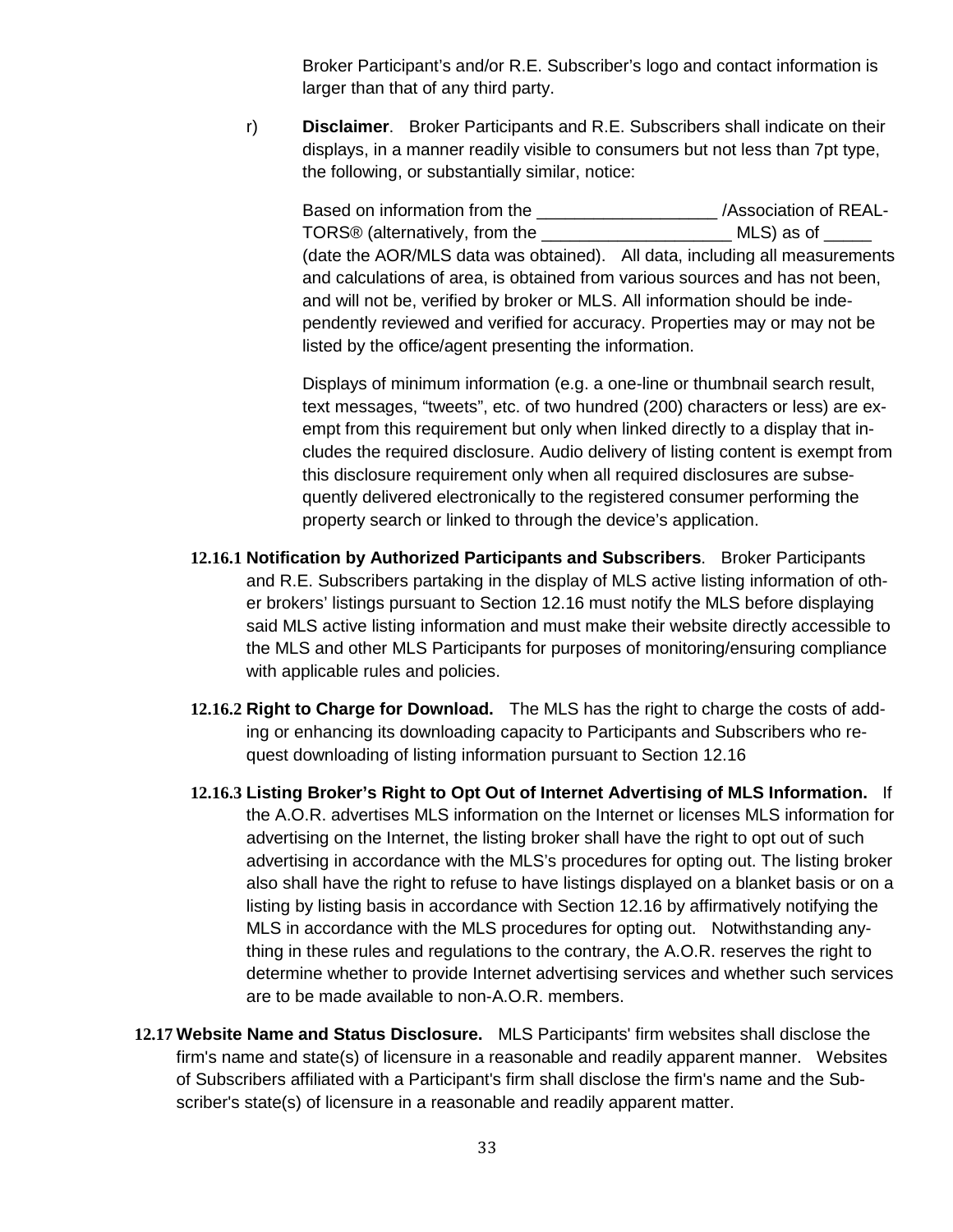**12.18 Use of the Terms MLS and Multiple Listing Services.** No MLS Participant or Subscriber shall, through the name of their firm, their URLs, their e-mail addresses, their website addresses, or in any other way represent, suggest, or imply that the individual or firm is an MLS, or that they operate an MLS. Participants and Subscribers shall not represent, suggest, or imply that consumers or others have direct access to MLS databases, or that consumers or others are able to search MLS databases available only to Participants and Subscribers. This does not prohibit Participants and Subscribers from representing that any information they are authorized under MLS rules to provide to clients or customers is available on their websites or otherwise.

## **12.19 Virtual Office Websites ["VOW"].**

# **[Coinciding NATIONAL ASSOCIATION OF REALTORS® VOW Policy ("VOW Policy")** [available here](https://www.nar.realtor/handbook-on-multiple-listing-policy/virtual-office-websites-policy-governing-use-of-mls-data-in-connection-with-internet-brokerage), **is adopted and incorporated herein.**

- **Section 12.19.1 (a):** A Virtual Office Website ("VOW") is a Participant's Internet website, or a feature of a Participant's website, through which the Participant is capable of providing real estate brokerage services to consumers with whom the Participant has first established a broker-consumer relationship (as defined by state law) where the consumer has the opportunity to search MLS Listing Information, subject to the Participant's oversight, supervision, and accountability. A non-principal broker or sales licensee affiliated with a Participant (i.e. Subscriber) may, with his or her Participant's consent, operate a VOW. Any VOW of a Subscriber is subject to the Participant's oversight, supervision, and accountability.
	- **(b)** As used in Section 12.19 of these Rules, the term "Participant" includes a Participant's affiliated non-principal brokers and sales licensees (i.e. Subscribers) – except when the term is used in the phrases "Participant's consent" and "Participant's oversight, supervision, and accountability". References to "VOW" and "VOWs" include all VOWs, whether operated by a Participant, by a Subscriber, or by an Affiliated VOW Partner ("AVP") on behalf of a Participant.
	- **(c)** "Affiliated VOW Partner" ("AVP") refers to an entity or person designated by a Participant to operate a VOW on behalf of the Participant, subject to the Participant's supervision, accountability and compliance with the VOW Policy. No AVP has independent participation rights in the MLS by virtue of its right to receive information on behalf of a Participant. No AVP has the right to use MLS Listing Information except in connection with operation of a VOW on behalf of one or more Participants. Access by an AVP to MLS Listing Information is derivative of the rights of the Participant on whose behalf the AVP operates a VOW.
	- **(d)** As used in Section 12.19 of these Rules, the term "MLS Listing Information" refers to active listing information and non-confidential pending and sold data provided by participants to the MLS and aggregated and distributed by the MLS to Participants.
- **Section 12.19.2 (a):** The right of a Participant's VOW to display MLS Listing Information is limited to that supplied by the MLS(s) in which the Participant has participatory rights. However, a Participant with offices participating in different MLSs may operate a master website with links to the VOWs of the other offices.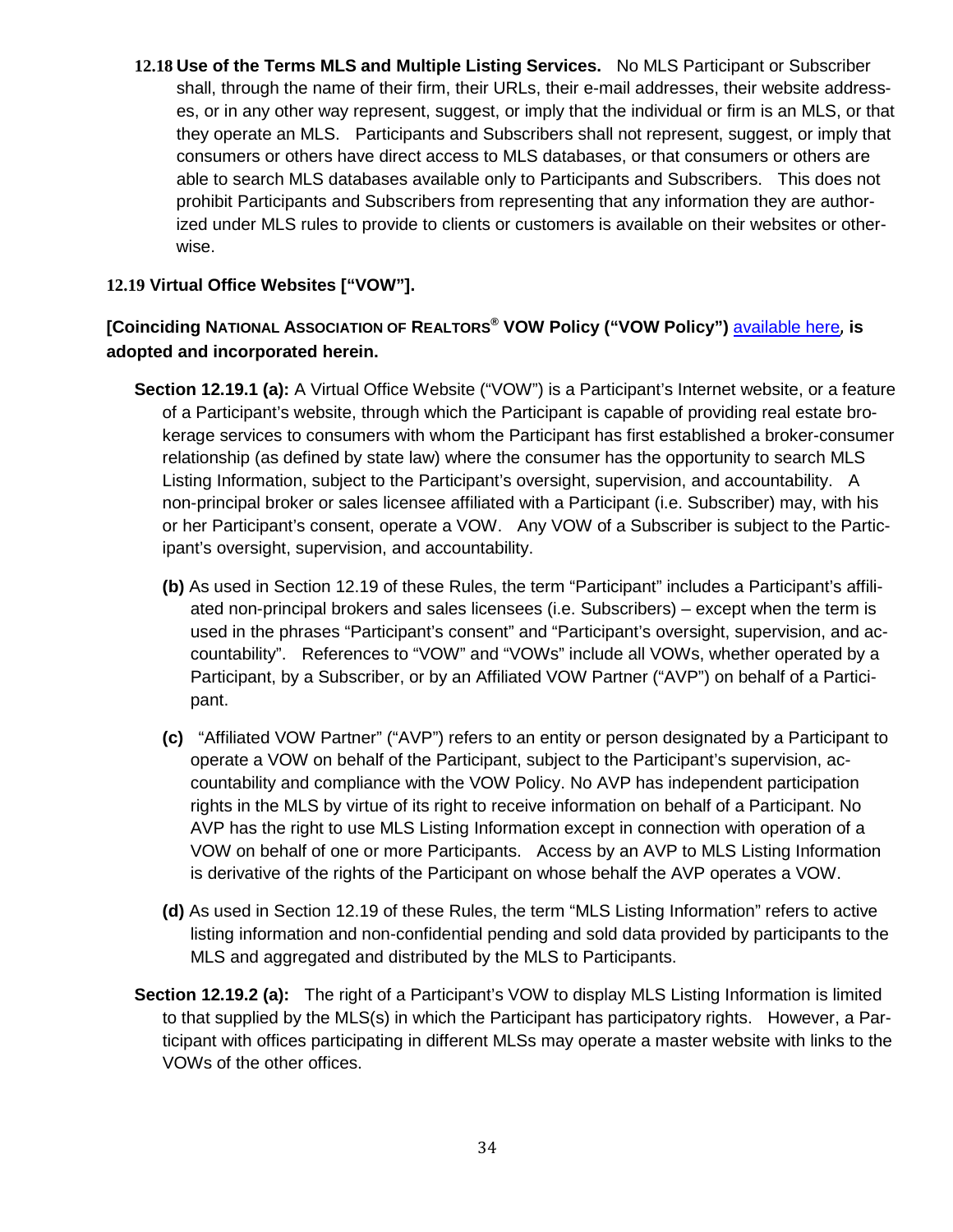- **(b)** Subject to the provisions of the VOW Policy and these Rules, a participant's VOW, including any VOW operated on behalf of a Participant by an AVP, may provide other features, information, or functions, e.g. Internet Data Exchange ("IDX") as set forth in Rule 12.16.
- **(c)** Except as otherwise provided in the VOW Policy or in these Rules, a Participant need not obtain separate permission from other MLS Participants whose listings will be displayed on the Participant's VOW.
- **Section 12.19.3 (a):** Before permitting any consumer to search for or retrieve any MLS Listing Information on his or her VOW, the Participant must take each of the following steps:
	- **(i)** The Participant must first establish with that consumer a lawful broker-consumer relationship (as defined by state law), including completion of all actions required by state law in connection with providing real estate brokerage services to clients and customers (hereinafter "Registrants"). Such actions shall include, but are not limited to, satisfying all applicable agency, non-agency, and other disclosure obligations, and execution of any required agreements.
	- **(ii)** The Participant must obtain the name of, and a valid email address for, each Registrant. The Participant must send an email to the address provided by the Registrant confirming that the Registrant has agreed to the Terms of Use (described in subsection (d) below). The Participant must verify that the email address provided by the Registrant is valid and that the Registrant has agreed to the Terms of Use.
	- **(iii)** The Participant must require each Registrant to have a user name and a password, the combination of which is different from those of all other Registrants on the VOW. The Participant may, at his or her option, supply the user name and password or may allow the Registrant to establish its user name and password. The Participant must also assure that any email address is associated with only one user name and password.
- **(b)** The Participant must assure that each Registrant's password expires on a date certain but may provide for renewal of the password. The Participant must at all times maintain a record of the name, email address, user name, and current password of each Registrant. The Participant must keep such records for not less than 180 days after the expiration of the validity of the Registrant's password.
- **(c)** If the MLS has reason to believe that a Participant's VOW has caused or permitted a breach in the security of MLS Listing Information or a violation of MLS rules, the Participant shall, upon request of the MLS, provide the name, email address, user name, and current password, of any Registrant suspected of involvement in the breach or violation. The Participant shall also, if requested by the MLS, provide an audit trail of activity by any such Registrant.
- **(d)** The Participant shall require each Registrant to review, and affirmatively to express agreement (by mouse click or otherwise) to, a "Terms of Use" provision that provides at least the following:
	- **i.** That the Registrant acknowledges entering into a lawful consumer-broker relationship with the Participant;
	- **ii.** That all information obtained by the Registrant from the VOW is intended only for the Registrant's personal, non-commercial use;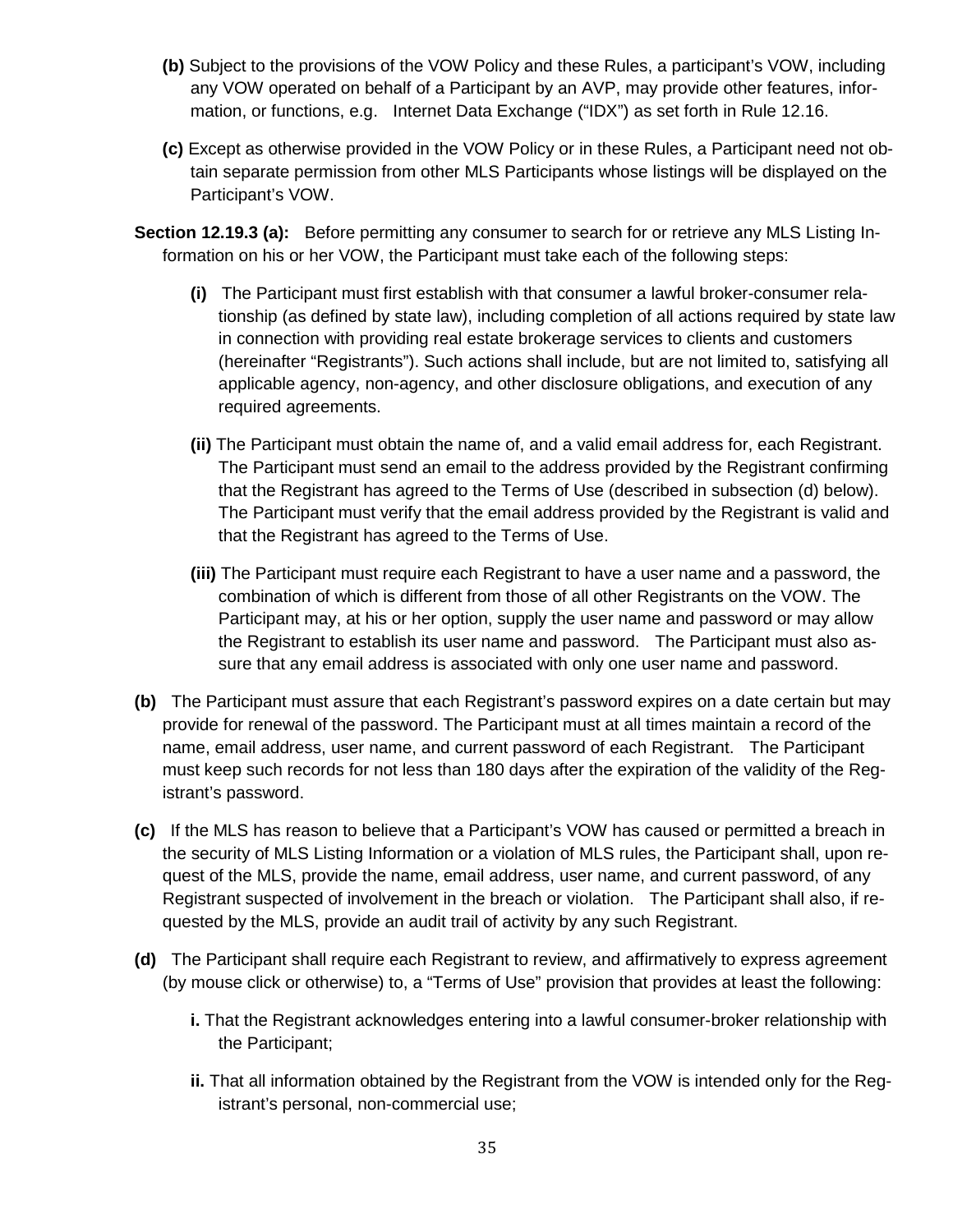- **iii.** That the Registrant has a bona fide interest in the purchase, sale, or lease of real estate of the type being offered through the VOW;
- **iv.** That the Registrant will not copy, redistribute, or retransmit any of the information provided except in connection with the Registrant's consideration of the purchase or sale of an individual property;
- **v.** That the Registrant acknowledges the MLS's ownership of, and the validity of the MLS's copyright in, the MLS database.
- **(e)** The Terms of Use Agreement may not impose a financial obligation on the Registrant or create any representation agreement between the Registrant and the Participant. Any agreement entered into at any time between the Participant and Registrant imposing a financial obligation on the Registrant or creating representation of the Registrant by the Participant must be established separately from the Terms of Use, must be prominently labeled as such, and may not be accepted solely by mouse click.
- **(f)** The Terms of Use Agreement shall also expressly authorize the MLS, and other MLS Participants or their duly authorized representatives, to access the VOW for the purposes of verifying compliance with MLS rules and monitoring display of Participants' listings by the VOW. The Agreement may also include such other provisions as may be agreed to between the Participant and the Registrant.
- **Section 12.19.4:** A Participant's VOW must prominently display an e-mail address, telephone number, or specific identification of another mode of communication (e.g., live chat) by which a consumer can contact the Participant to ask questions, or get more information, about any property displayed on the VOW. The Participant, or a non-principal broker or sales licensee licensed with the Participant (i.e. subscriber), must be willing and able to respond knowledgeably to inquiries from Registrants about properties within the market area served by that Participant and displayed on the VOW.
- **Section 12.19.5:** A Participant's VOW must employ reasonable efforts to monitor for, and prevent, misappropriation, "scraping", and other unauthorized use of MLS Listing Information. A Participant's VOW shall utilize appropriate security protection such as firewalls as long as this requirement does not impose security obligations greater than those employed concurrently by the MLS.

(NOTE: MLSs may adopt rules requiring Participants to employ specific security measures, provided that any security measure required does not impose obligations greater than those employed by the MLS.)

**Section 12.19.6 (a):** A Participant's VOW shall not display listings or property addresses of any seller who has affirmatively directed the listing broker to withhold the seller's listing or property address from display on the Internet. The listing broker shall communicate to the MLS that the seller has elected not to permit display of the listing or property address on the Internet. Notwithstanding the foregoing, a Participant who operates a VOW may provide to consumers via other delivery mechanisms, such as email, fax, or otherwise, the listings of sellers who have determined not to have the listing for their property displayed on the Internet.

> (b) A Participant who lists a property for a seller who has elected not to have the property listing or the property address displayed on the Internet shall cause the seller to execute a document that includes the following (or a substantially similar) provision: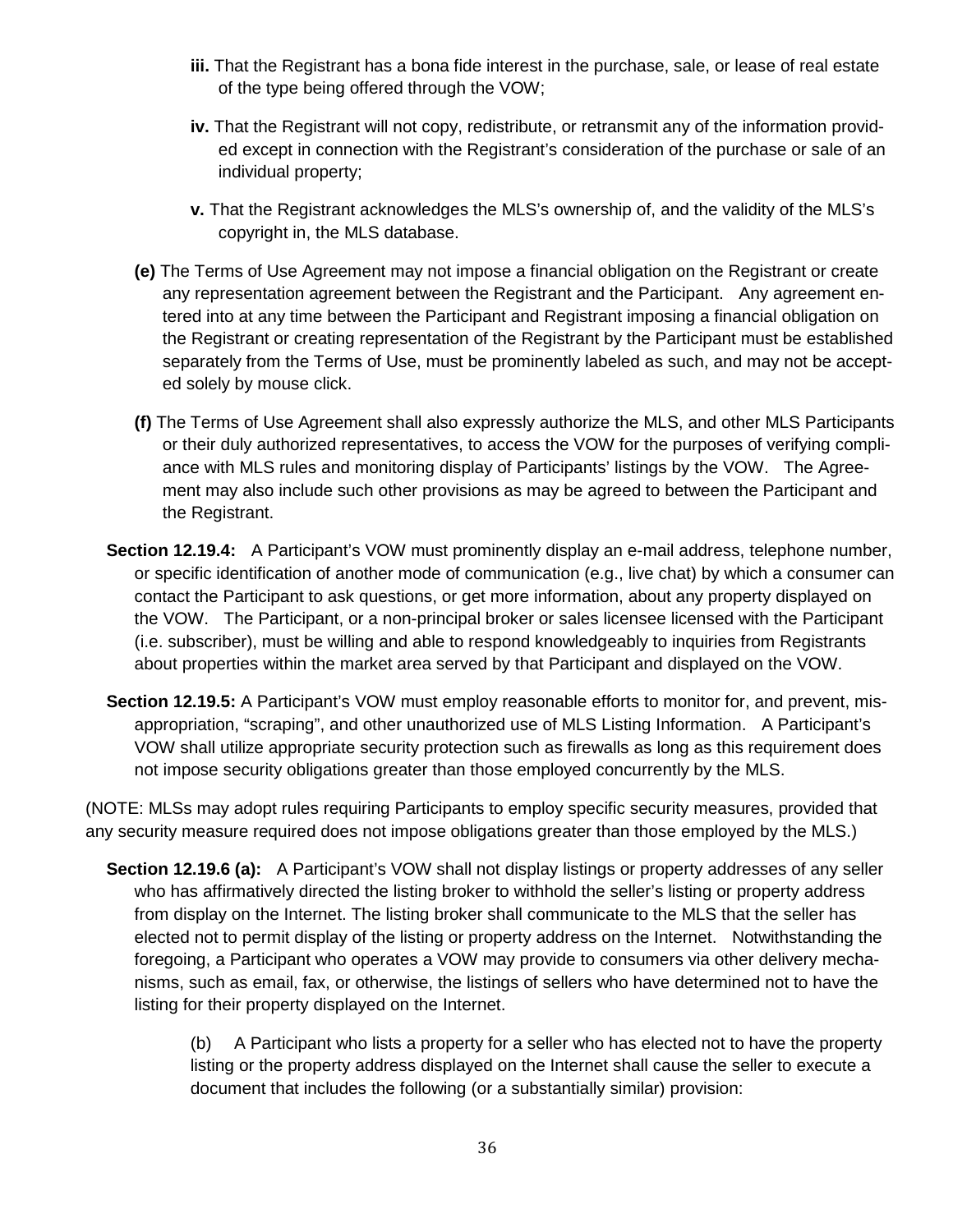### **Seller Opt-Out Form**

1. Please check either Option a or Option b

a.[ ] I have advised my broker or sales agent that I do not want the listed property to be displayed on the Internet.

OR

b.[ ] I have advised my broker or sales agent that I do not want the address of the listed property to be displayed on the Internet.

2. I understand and acknowledge that, if I have selected option a, consumers who conduct searches for listings on the Internet will not see information about the listed property in response to their search.

 $\overline{\phantom{a}}$ initials of seller

> **(c)** The Participant shall retain such forms for at least one year from the date they are signed, or one year from the date the listing goes off the market, whichever is greater.

### **Section 12.19.7:**

- (a) Subject to subsection (b), a Participant's VOW may allow third-parties (i) to write comments or reviews about particular listings or display a hyperlink to such comments or reviews in immediate conjunction with particular listings, or (ii) display an automated estimate of the market value of the listing (or hyperlink to such estimate) in immediate conjunction with the listing.
- (b) Notwithstanding the foregoing, at the request of a seller the Participant shall disable or discontinue either or both of those features described in subsection (a) as to any listing of the seller. The listing broker or agent shall communicate to the MLS that the seller has elected to have one or both of these features disabled or discontinued on all Participants' websites. Subject to the foregoing and to Section 12.19.8, a Participant's VOW may communicate the Participant's professional judgment concerning any listing. A Participant's VOW may notify its customers that a particular feature has been disabled "at the request of the seller."
- **Section 12.19.8:** A Participant's VOW shall maintain a means (e.g., e-mail address, telephone number) to receive comments from the listing broker about the accuracy of any information that is added by or on behalf of the Participant beyond that supplied by the MLS and that relates to a specific property displayed on the VOW. The Participant shall correct or remove any false information relating to a specific property within 48 hours following receipt of a communication from the listing broker explaining why the data or information is false. The Participant shall not, however, be obligated to correct or remove any data or information that simply reflects good faith opinion, advice, or professional judgment.
- **Section 12.19.9:** A Participant shall cause the MLS Listing Information available on its VOW to be refreshed at least once every three (3) days.
- **Section 12.19.10:** Except as provided in these rules, the VOW Policy or any other applicable MLS rules or policies, no Participant shall distribute, provide, or make accessible any portion of the MLS Listing Information to any person or entity.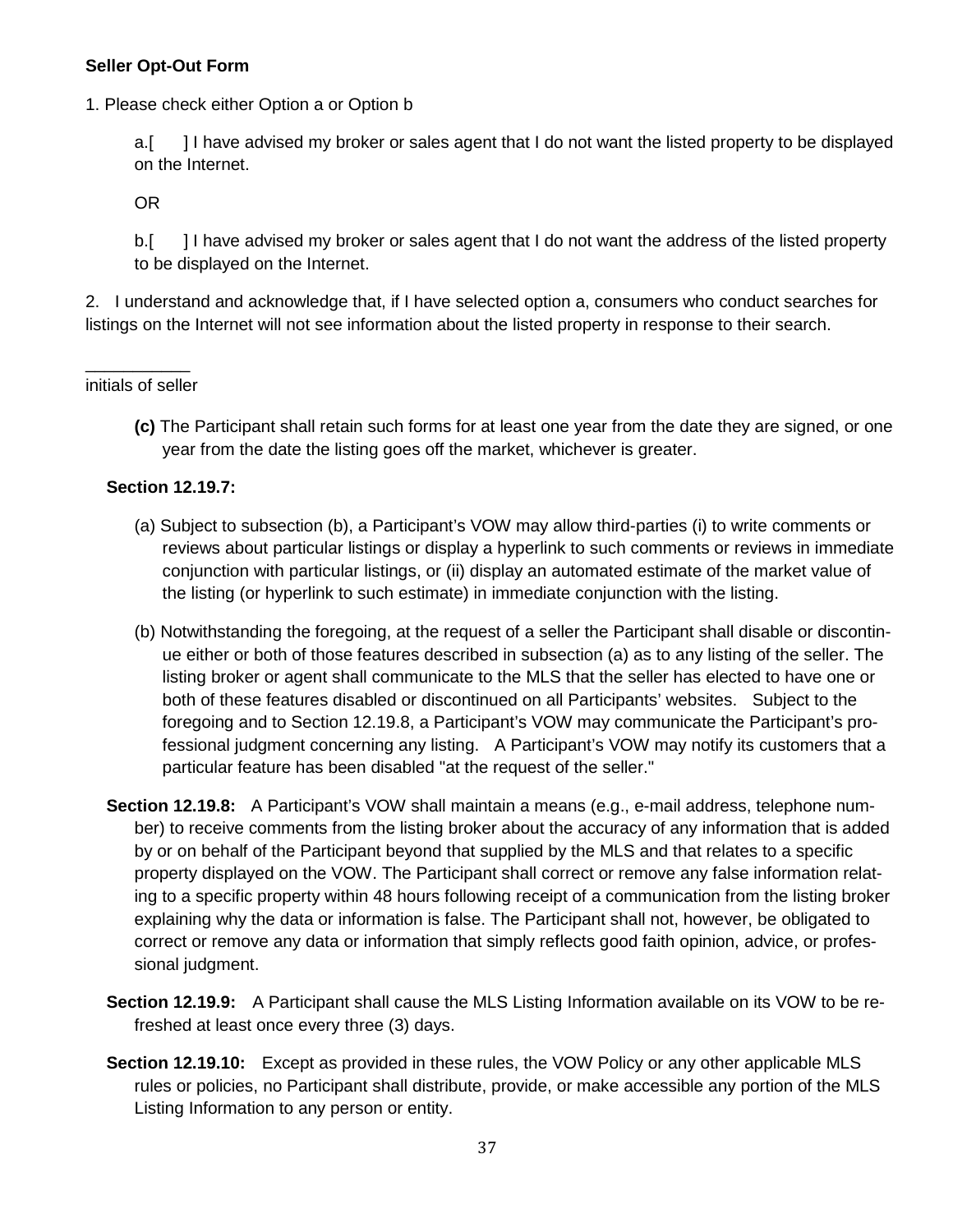- **Section 12.19.11:** A Participant's VOW must display the Participant's privacy policy informing Registrants of all of the ways in which information that they provide may be used.
- **Section 12.19.12:** A Participant's VOW may exclude listings from display based only on objective criteria, including, but not limited to, factors such as geography, list price, type of property, cooperative compensation offered by listing broker, and whether the listing broker is a REALTOR®.
- **Section 12.19.13:** A Participant who intends to operate a VOW to display MLS Listing Information must notify the MLS of its intention to establish a VOW and must make the VOW readily accessible to the MLS and to all MLS Participants for purposes of verifying compliance with these Rules, the VOW Policy and any other applicable MLS rules or policies.
- **Section 12.19.14**: A Participant may operate more than one VOW himself or herself or through an AVP. A Participant who operates his or her own VOW may contract with an AVP to have the AVP operate other VOWs on his or her behalf. However, any VOW operated on behalf of a Participant by an AVP is subject to the supervision and accountability of the Participant.
- **Section 12.19.15:** A Participant's VOW may not make available for search by, or display to, Registrants any of the following information:
	- **a.** Expired, or withdrawn, listings.
	- **b.** The type of listing agreement, i.e., exclusive right to sell orseller reserve.

**c.** The seller's and occupant's name(s), phone number(s), or e-mail address(es).

**d.** Instructions or remarks intended for buyer brokers only, such as those regarding showings or security of listed property.

- **Section 12.19.16:** (Not Adopted by Santa Ynez AOR)
- **Section 12.19.17:** A Participant shall cause to be placed on his or her VOW in a font size and style no smaller than the average used elsewhere in the display, the following, or substantially similar notice:

Based on information from the Santa Ynez Valley Association of REALTORS® (alternatively, from the MLS) as of  $\qquad$  (date the AOR/MLS data was obtained). Display of MLS Data is usually deemed reliable but is NOT guaranteed accurate by the MLS. Buyers are responsible for verifying the accuracy of all information and should investigate the data themselves or retain appropriate professionals. Information from sources other than the Listing agent may have been included in the MLS data. Unless otherwise specified in writing, Broker/Agent has not and will not verify any information obtained from other sources. The Broker/Agent providing the information contained herein may or may not have been the Listing and/or Selling Agent.

**Section 12.19.18:** A Participant shall cause any listing that is displayed on his or her VOW to identify the name of the listing firm and the listing broker or agent, and the email or phone number provided by listing Participant, in a readily visible color, in a reasonably prominent location, and in typeface not smaller than the median typeface used in the display of listing data. (Not Adopted by Santa Ynez AOR)

**Section 12.19.19:** A Participant shall limit the number of listings that a Registrant may view, retrieve, or download to not more than 500 current listings and not more than 500 sold listings in response to any inquiry.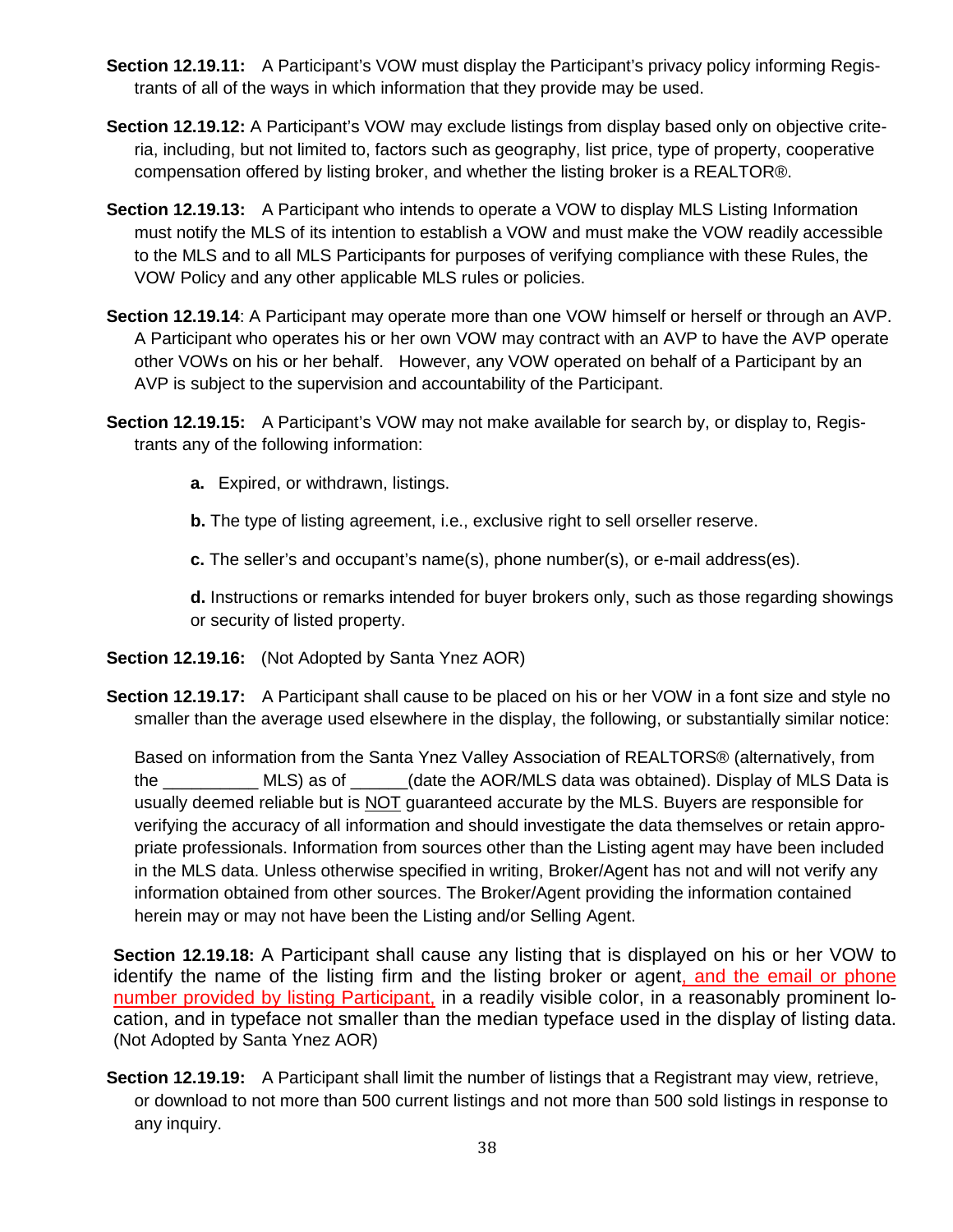- (Note: The number of listings that may be viewed, retrieved, or downloaded should be specified by the MLS in the context of this rule but may not be fewer than 100 listings or 5% of the listings in the MLS, whichever is less.)
- **Section 12.19.20:** A Participant shall require that Registrants' passwords be reconfirmed or changed every 90 days.
- (Note: The number of days passwords remain valid before being changed or reconfirmed must be specified by the MLS in the context of this rule and cannot be shorter than 90 days. Participants may, at their option, require Registrants to reconfirm or change passwords more frequently.)
- **Section 12.19.21:** A Participant may display advertising and the identification of other entities ("cobranding') on any VOW the Participant operates or that is operated on his or her behalf. However, a Participant may not display on any such VOW deceptive or misleading advertising or co-branding. For purposes of this Section, co-branding will be presumed not to be deceptive or misleading if the Participant's logo and contact information (or that of at least one Participant, in the case of a VOW established and operated on behalf of more than one Participant) is displayed in immediate conjunction with that of every other party, and the logo and contact information of all Participants displayed on the VOW is as large as the logo of the AVP and larger than that of any third party.
- **Section 12.19.22:** A Participant shall cause any listing displayed on his or her VOW that is obtained from other sources, including from another MLS or from a broker not participating in the MLS, to identify the source of the listing.
- **Section 12.19.23:** A Participant shall cause any listing displayed on his or her VOW obtained from other sources, including from another MLS or from a broker not participating in the MLS, to be searched separately from listings in the MLS.
- **Section 12.19.24:** Participants and the AVPs operating VOWs on their behalf must execute the license agreement required by the MLS.
- **Section 12.19.25:** Where a seller affirmatively directs their listing broker to withhold either the seller's listing or the address of the seller's listing from display on the Internet, a copy of the seller's affirmative direction shall be provided to the MLS within 48 hours.

# **13. LOCKBOXES**

- a) **Eligibility for Lockboxes.** MLS Participants and Subscribers are eligible for lockbox privileges if they otherwise qualify under this section. Clerical Users are not eligible for lockbox privileges. MLS Participants and Subscribers shall be eligible to hold a lockbox key (defined as a physical or electronic key, programmer or other device by which a lockbox can be opened) provided:
- b) The key holder signs a lease agreement with the MLS.
- c) The Participant to which the key holder is licensed cosigns the lease agreement with the MLS.
- d) The key holder continues to comply with all MLS rules relating to lockbox keys.
- e) The key holder and Participant to whom the keyholder is licensed remain eligible for MLS services.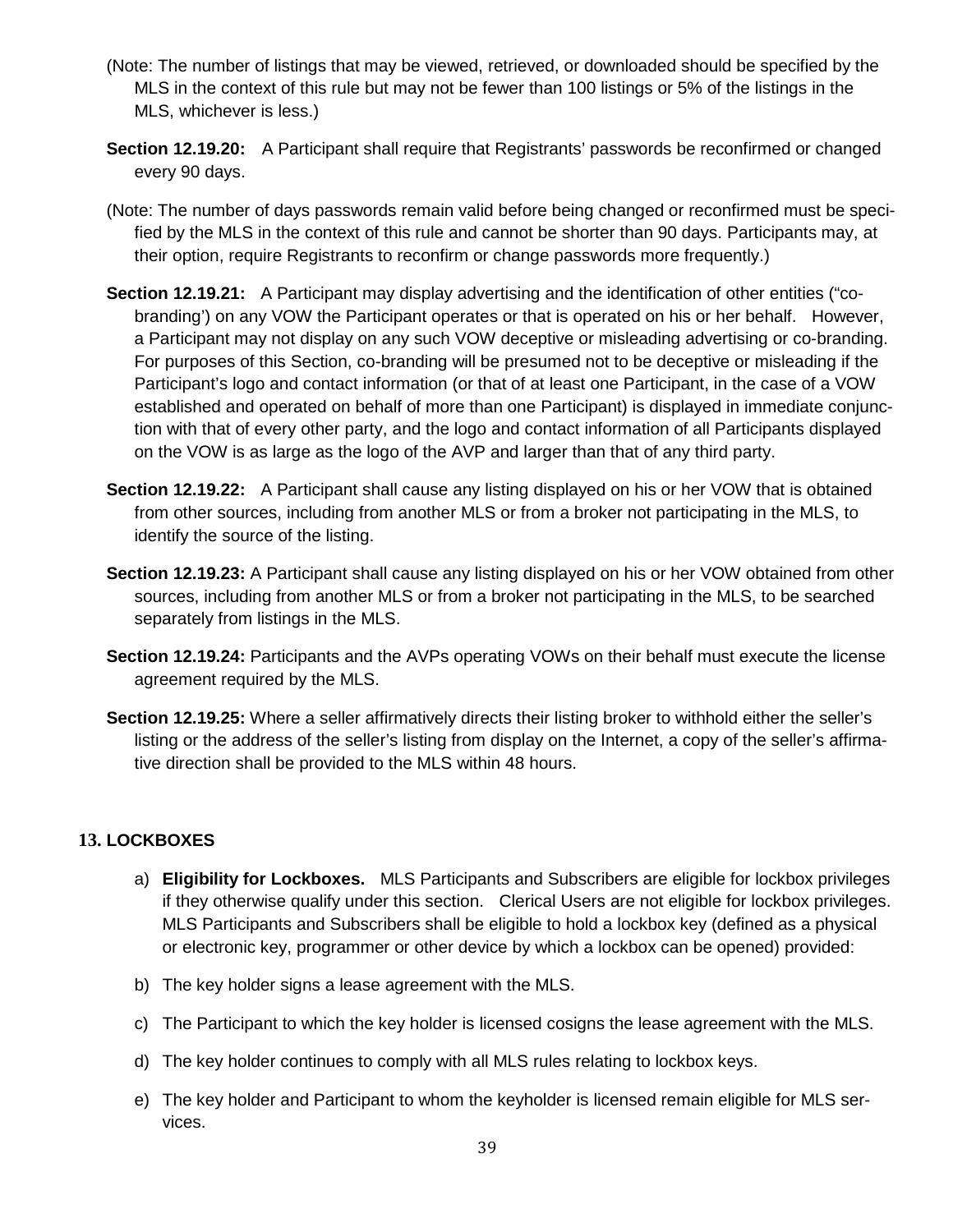**13.2 Key Use and Service**. Keys may not be used under any circumstances by anyone other than the key holder, including, but not limited to, lending, borrowing or sharing keys with others. The MLS is not obligated to provide service on keys or lock boxes to individuals who are not the registered lessee or owner of the component. Keys may only be used for the purpose of facilitating the sale or lease of a listed property.

**13.2.1 Use of Lockbox Contents.** Participants and Subscribers shall at all times follow the showing instructions published in the MLS. Participants and Subscribers shall not remove contents of the lockbox for purposes other than showing the home and shall promptly return the contents to the lockbox upon exiting the property. Participants and Subscribers shall keep lockbox contents in their possession at all times after removal from the lockbox. The lockbox and/or contents shall not be removed from the property site without prior consent from the listing agent.

**13.2.2 Lockbox Requirements**. If any lockbox or other device giving access to On Market listed property for real estate professionals and/or service providers is authorized by the seller and/or occupant and is placed on or present on property listed through the Service, such lockbox or device must be one that is approved by the MLS where the listing has been submitted. The authorized lockboxes sold by, leased by or otherwise offered through the local Association or MLS where the listing is submitted have been approved by the MLS. Unless expressly indicated otherwise by the MLS, for any other lockbox or device to be considered "MLS-approved," use of it must provide reasonable, timely access to listed property such that (1) it allows all participants and subscribers timely access to listed property by reliance solely on data submitted to and residing on the MLS; (2) complete, accurate and stand-alone instructions are provided for accessing the listed property in the appropriate agent section on the Service; and (3) it ensures that the lockbox or device will provide reasonable access to listed property with any information, code or key needed to access the contents of the lockbox or device to be made available or access to the property otherwise scheduled within four [4] hours of initial contact in the event the lockbox or device requires the participating member to obtain additional information to enable access (ex: "call listing agent for entry code") with said 4 hour response obligation in effect every day from 8am to 6pm. The MLS reserves the right to require that the device be submitted in advance for approval. The MLS also may revoke the approval and/or subject the participant to discipline if the device is used in a manner that fails to continue to satisfy this requirement. Failure to provide reasonable and timely access as required by this section will subject the listing agent to discipline and potential fines. More than one lockbox or access device may be used on a property as long as one of them is MLS-approved where the listing is submitted.

13.2.3 Issuing Temporary Codes. Listing broker or agent can issue temporary codes/access to the lockbox and property on terms and conditions agreed to in advance by the seller. Temporary codes/access must expire within seventy-two (72) hours after being issued or must be under the control of the listing broker or agent. Temporary codes must be a minimum field size of five (5) characters. (XXXXX).

**13.3** Responsible Keyholder and **Temporary Keys.** If the MLS uses electronic lockbox programmers or keypads, a Participant may purchase or lease additional programmers or keypads (the "Responsible Keyholder") to be issued on a temporary basis to other keyholders in the Participant's firm in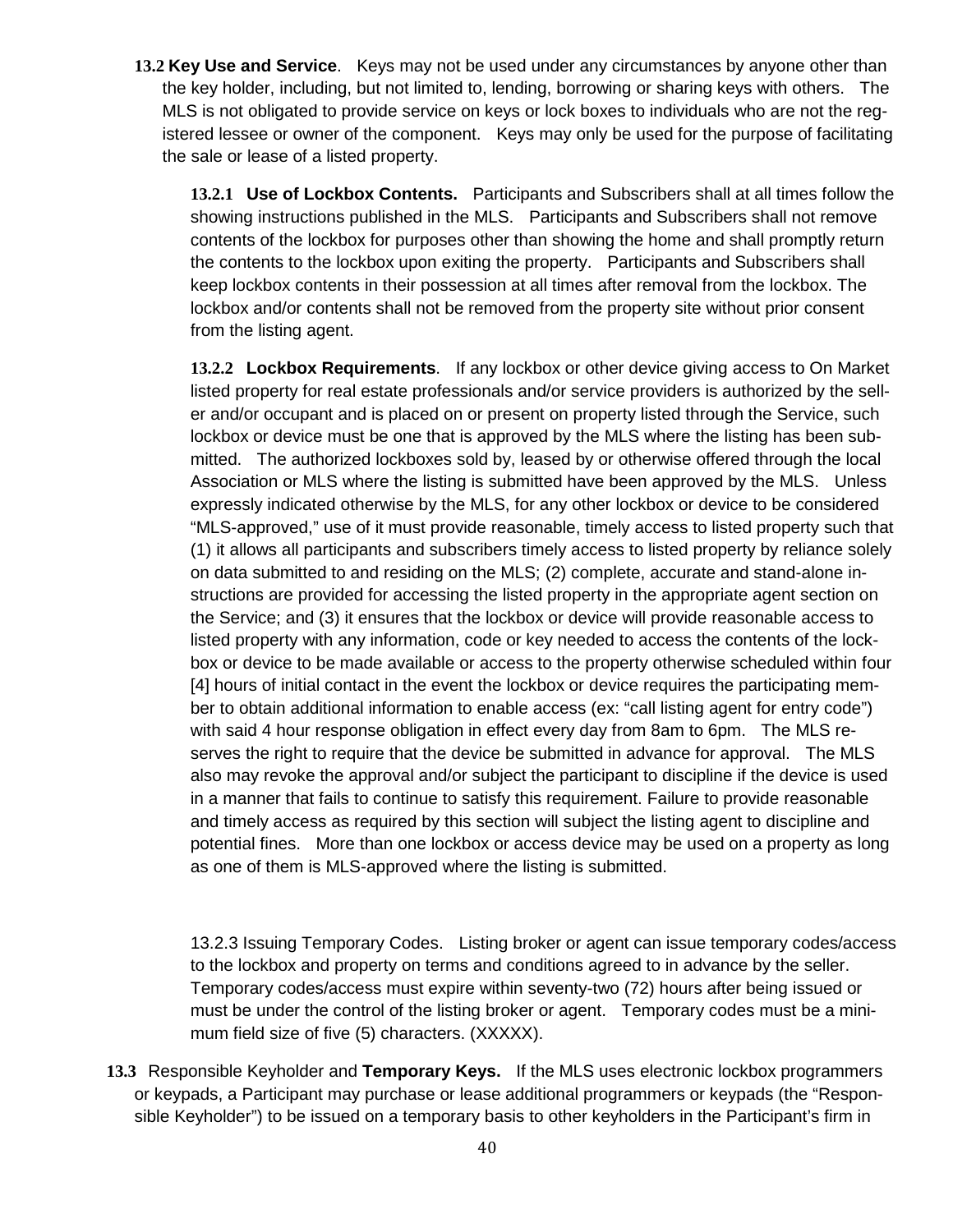the event their programmer or keypad becomes non-functional outside normal business hours or under circumstances where a replacement programmer or keypad is not reasonably available from the MLS. Whenever the Responsible Keyholder issues a temporary key, the Responsible Keyholder shall advise the MLS in writing within 2 days after said issuance that the programmer or keypad has been issued, to whom, and the date and time of issuance. The Responsible Keyholder shall also advise the MLS in writing within 2 business days after possession of the previously issued programmer or keypad has been reassumed.

- **13.4 Accountability.** Key holders must account for keys at the time of any inventory conducted by the MLS or at any time requested by the Board. Key holders who cease to participate or subscribe to the MLS shall return all key(s) in their possession to the MLS. Failure to return a key(s) will subject the key holder and/or the key holder's Participant to fines and penalties and to being responsible for all costs incurred by the MLS to secure the lock box system as a result of the failure to return the key(s). Further, key lease agreements may contain a liquidated damages provision to offset some or all of the costs in reestablishing the security of the system if it is determined that the security has been compromised through the negligence or fault of the keyholder.
- **13.5 Deemed Unaccountable**. Keys shall be deemed unaccounted for if a key holder refuses or is unable to demonstrate that the key is within the key holder's physical control.
- **13.6 Written Authority**. Participants and Subscribers shall not place a lockbox on a property without written authority from the seller and occupant if other than the seller. Inclusions in MLS compilations cannot be required as a condition of placing lockboxes on listed property.
- **13.7 Listing Broker's Permission**. No MLS Participant or Subscriber may enter a property with or without a lockbox without the listing broker's permission. Such permission may be granted by the listing broker specifying permission to use the lockbox through the MLS. Appraiser Participants are expressly prohibited from using lockbox keys to enter a property without either the owner's or listing broker's permission.
- **13.8 Reporting Missing or Unaccountable Keys**. Key holders and Participants cosigning with a key holder shall immediately report lost, stolen or otherwise unaccountable keys to the Board.
- **13.9 Rules Violations**. Failure to abide by rules related to lockboxes as set forth in this section or failure to abide by the key lease agreement may result in discipline as provided in section 13 and 14 of these rules, in addition to loss of or restriction on all lockbox and key privileges.
- **13.10 Right to limit Access**. The MLS reserves the right to refuse to issue, activate or reactivate a key or terminate an existing key lease agreement or otherwise limit access to lockboxes if, in its sole discretion, it determines the security of the system would be compromised by issuing such keys or granting access to lockboxes.
- **13.11 Removal.** The lockbox must be removed within one (1) day after the close of escrow or expiration/cancellation of the listing.

# **14. VIOLATIONS OF RULES AND REGULATIONS.**

**14.1 Grounds for Disciplinary Action and Sanctions**. After a hearing by a hearing panel as provided in the *California Code of Ethics and Arbitration Manual*, the Board of Directors may take disciplinary action and impose sanctions against any MLS Participant and Subscriber;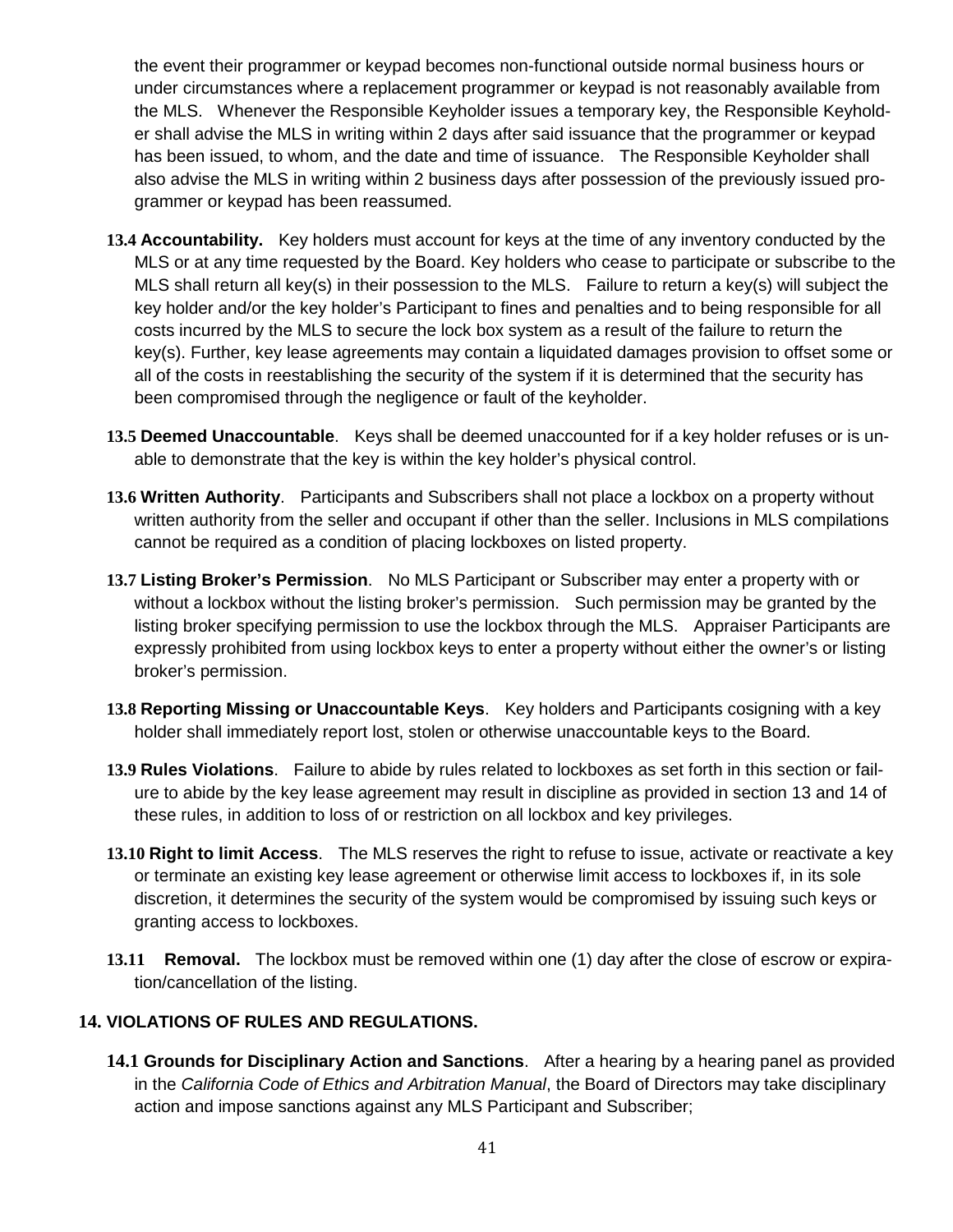- (a) For violation of any MLS rule;
- (b) On the Participant's or Subscriber's being convicted, adjudged, or otherwise recorded as guilty by a final judgment of any court of competent jurisdiction of (1) a felony, or (2) a crime involving moral turpitude, or (3) on a determination by any court of competent jurisdiction, or official of the State of California authorized to make the determination, that the Participant or Subscriber violated a provision of the California Real Estate Law or a Regulation of the Real Estate Commissioner or the laws relating to appraisers or a regulation of the Office of Real Estate Appraisers.
- (c) For any violation of subsection (a) by any person, including but not limited to a clerical user or a salesperson, who is not a Participant or Subscriber but is employed by or affiliated with such Participant or Subscriber and was providing real estate related services within the scope of the Participant's or Subscriber's license. Lack of knowledge by the Participant or Subscriber of such salesperson's conduct shall only go to mitigation of discipline imposed.
- (d) For any violation of the N.A.R. Code of Ethics while a member of any Association of REALTORS®.
- **14.2 Sanctions**. Sanctions or disciplinary action for violation of an MLS Rule may consist of one or more of those specified in the *California Code of Ethics and Arbitration Manual.*
- **14.3 Citations**. The MLS committee, subject to approval of the board of directors, may implement a schedule of fines for certain MLS rules violations and direct staff to issue citations for the specified MLS rules violations and implement a procedure whereby the Participant and Subscriber receiving the citation may (1) pay the amount specified on the citation or (2) request citation reconsideration (paper review) in accordance with the procedures set forth in the California Code of Ethics and Arbitration Manual or (3) request a full hearing in accordance with the procedures set forth in the California Code of Ethics and Arbitration Manual.

# **15. PROCEDURES FOR MLS RULES HEARINGS.**

All MLS rules hearings shall be processed in accordance with the *California Code of Ethics and Arbitration Manual* as from time to time amended which is hereby incorporated by reference. Failure to abide by the procedures shall be a violation of these MLS rules.

# **16. ARBITRATION.**

**16.1 Mandatory Arbitration**. By becoming and remaining a Participant or Subscriber in the MLS, each Participant and Subscriber agrees to submit disputes arising out of the real estate business which also arises out of or is in conjunction with any listing filed with the MLS or any appraisal, to binding arbitration with any other Participant or Subscriber of this MLS, or Participants or Subscribers of any other MLS who are authorized to have access to this MLS under Section 6 of these rules. Such arbitrations shall be governed by the *California Code of Ethics and Arbitration Manual* as from time to time amended which is hereby incorporated by reference. This shall be deemed an arbitration agreement within the meaning of Part 3, Title 9 of the California Code of Civil Procedure. Failure to submit to arbitration as provided herein shall be a violation of these MLS rules.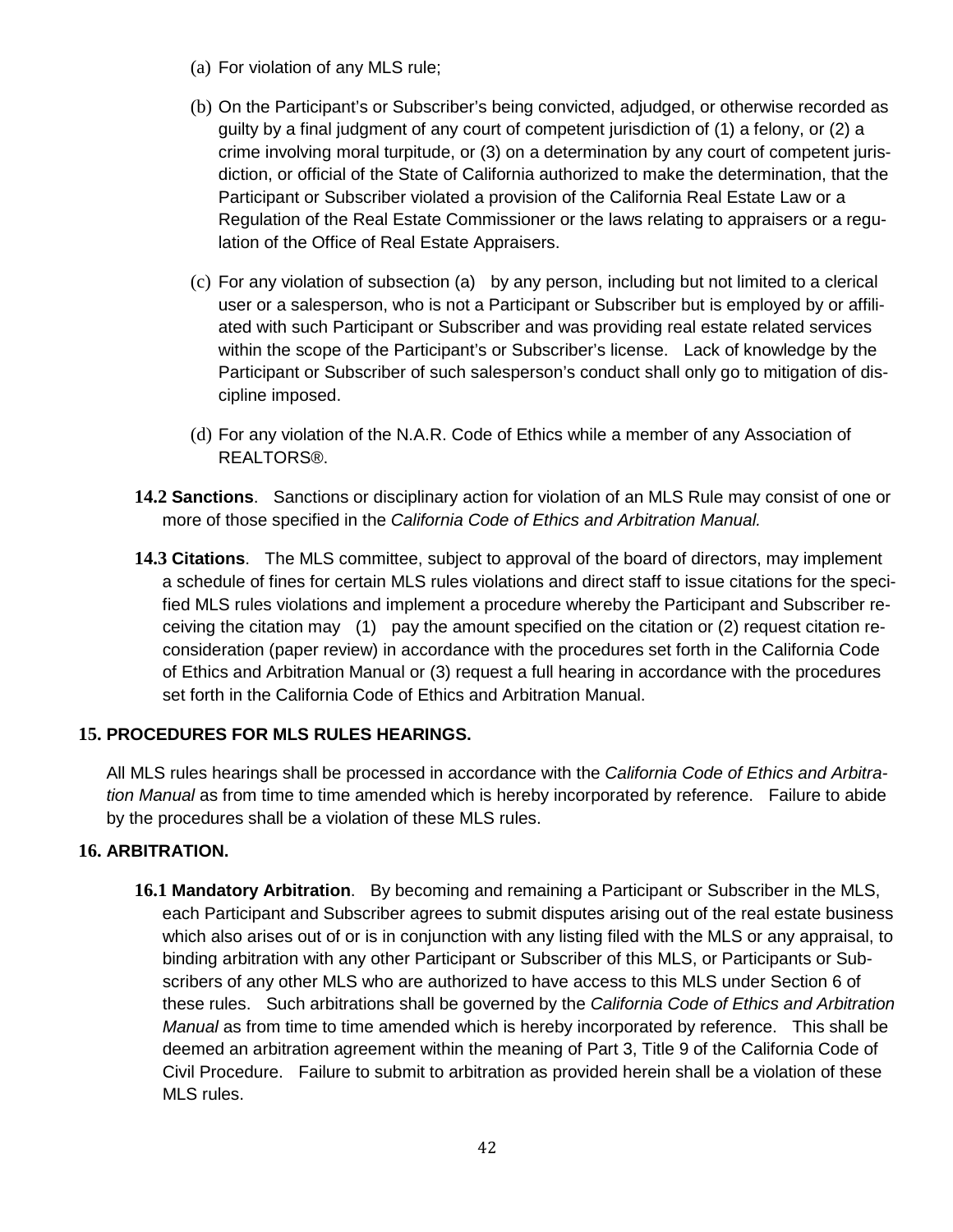- **16.2 Other Arbitration Agreements**. Notwithstanding any other provision of these rules, if any Participant or Subscriber enters into an agreement (either before or after a dispute arises) with another Participant or Subscriber to arbitrate a dispute utilizing non-Board facilities, such persons are not bound to arbitrate the dispute covered by such agreement under these rules utilizing Board facilities.
- **16.3 Arbitration between Association Members.** Notwithstanding any other provision of these rules,
	- (a) If all disputants are members of the same Association of REALTORS®, they shall arbitrate under that Association of REALTORS® in accordance with its rules.
	- (b) If the disputants are members of different Associations of REALTORS®, they remain obligated to arbitrate in accordance with the C.A.R. Interboard Arbitration rules or under a regional or shared professional standards agreement.
- **16.4 Arbitration Involving Non-Association Members.** Notwithstanding any other provision of these rules:
	- a) If all disputants are non-association members and they receive MLS services through the same A.O.R., they shall arbitrate at the A.O.R. unless the A.O.R. participates in a regional MLS, in which case, they shall arbitrate in accordance with any applicable regional agreements between the A.O.R. and the regional MLS.
	- b) If one or more of the disputants are non-association members and all disputants receive MLS services through the same A.O.R., they shall arbitrate at the A.O.R. unless the A.O.R. participates in a regional MLS, in which case, they shall arbitrate in accordance with any applicable regional agreements between the A.O.R. and the regional MLS
	- c) If one or more of the disputants are non-association members and the disputants receive MLS services through different A.O.R.s and the A.O.R.s participate in a regional MLS, they shall arbitrate in accordance with any applicable regional agreements between the A.O.R.s and the regional MLS.
	- d) In the absence of a regional agreement regarding the location of the arbitration, any dispute under subsection (a)-(c) may be conducted at any A.O.R. where the respondent(s) holds association membership or receives MLS services.
- **16.5 Same Firm.** Arbitration between persons from the same firm shall not be available and is not mandated by these rules unless covered by arbitration rules relating to the obligations of A.O.R. members to arbitrate.
- **16.6 Timing**. For purposes of this Section 16, the duty to arbitrate shall be determined when facts giving rise to the dispute occurred. Therefore, a Participant or Subscriber shall have a duty to arbitrate if the person was an MLS Participant or Subscriber when facts giving rise to the dispute occurred. Termination of MLS participation or subscription shall not relieve the arbitration duty under this section for disputes that arose when the person was an MLS Participant or Subscriber. Requests for arbitration must be filed within one hundred and eighty (180) days after the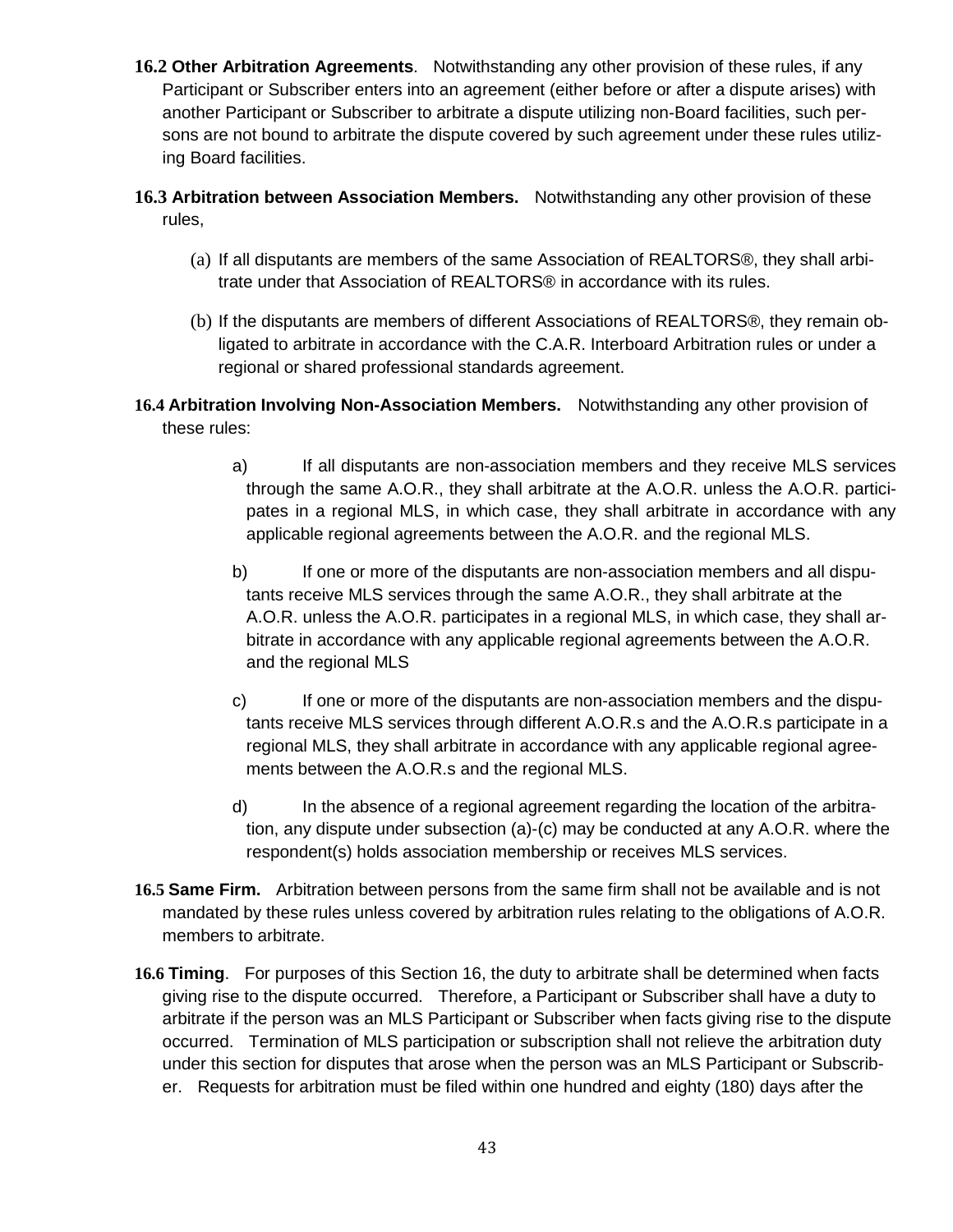closing of the transaction, if any, or after the facts constituting the matter could have been known in the exercise of reasonable diligence whichever is later.

### **17. NONPAYMENT OF MLS FEES**

**17.1 Nonpayment of MLS Fees.** If MLS fees, fines, charges or other amounts owed the MLS are not paid within one month after the due date, the nonpaying Participant and/or Subscriber's MLS services shall be subject to suspension until such outstanding amounts are paid in full. The MLS may suspend MLS services under this section provided the MLS gives the Participant and/or Subscriber at least twenty (20) calendar days prior notice of the proposed suspension date. Such notice may be included with the original billing statement for MLS fees, fines or charges or any time thereafter. In the event the amounts owed remain unpaid for three months after the due date, the nonpaying Participant and/or Subscriber's MLS services shall automatically terminate regardless if notice of such termination is given.

**17.2 Disputed Amounts**. If a Participant and/or Subscriber disputes the accuracy of amount owed, the Participant and/or Subscriber may request a hearing before the Board of Directors. In order to request such a hearing, the Participant and/or Subscriber must first pay the disputed amount in whole which may be refunded in whole or part in accordance with the Board of Directors' determination. Hearings under this section shall be conducted in accordance with the *California Code of Ethics and Arbitration Manual*. In the event the Board of Directors confirms the accuracy of the amount owed, the Participant and/or Subscriber shall also be subject to paying interest at the rate of ten (10%) per annum on such past due amounts.

**17.3 Reinstatement.** Any Participant and/or Subscriber whose MLS services have been terminated for nonpayment of MLS fees may reapply for participation in the MLS. However, prior to being granted access, such Participant and/or Subscriber must pay all fees applicable to new applicants and all past due amounts owed, including paying interest at the rate of ten (10%) per annum on such past due amounts.

### **18. CHANGES IN RULES AND REGULATIONS.**

The rules and regulations of the MLS may be amending by a two-thirds vote of all members of the MLS Committee, subject to approval by the Board of Directors. Any changes to these rules and regulations which are mandated by the National Association of REALTORS® shall automatically be incorporated into these rules and regulations and do not require MLS Committee or Board of Directors approval.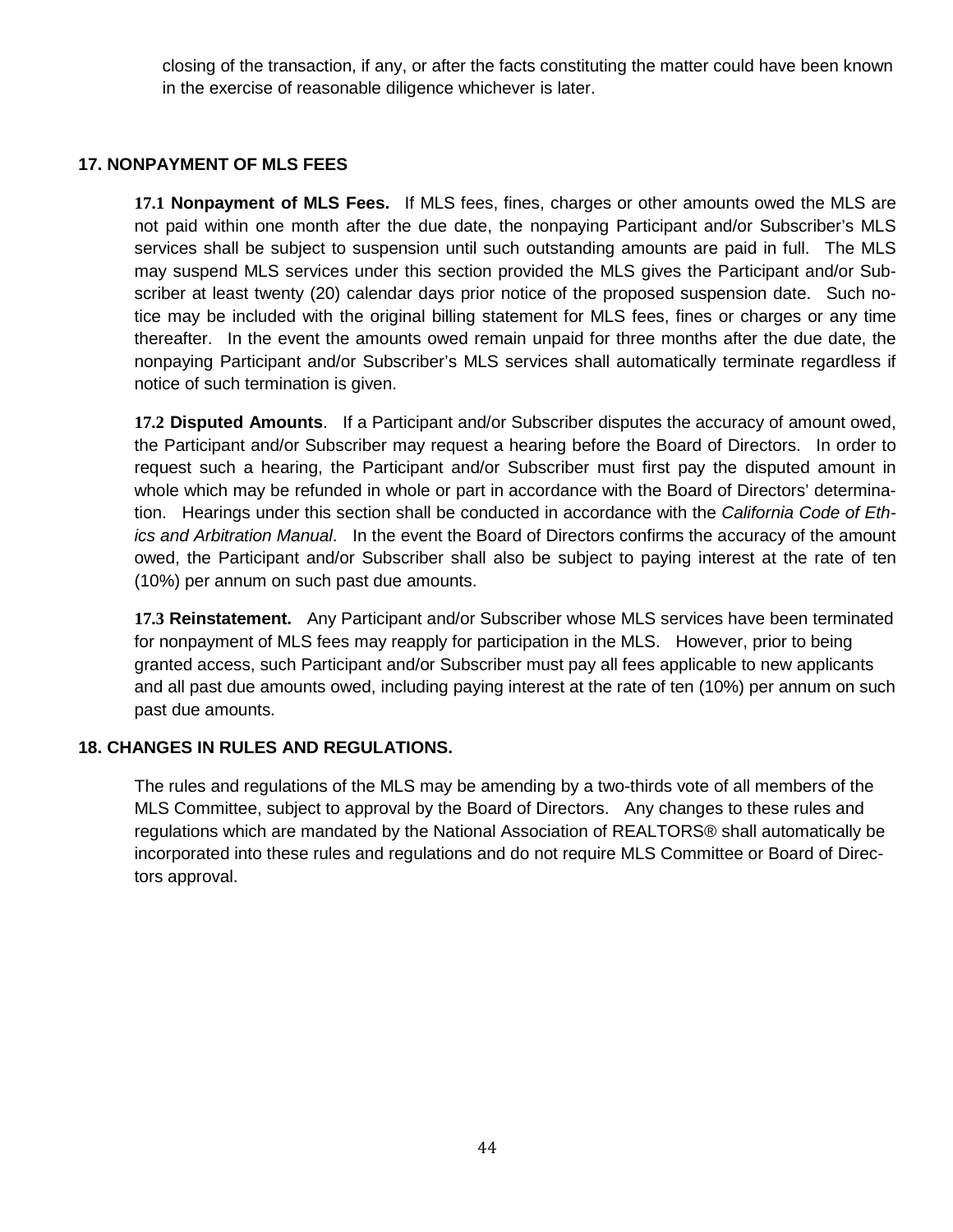# Santa Ynez Valley A.O.R. Multiple Listing Service

# Citation Enforcement Policy and Schedule of Violations Exhibit A

This Citation Enforcement Policy is Implemented Pursuant to MLS Rules, Section 14.3

The purpose of this citation policy is to ensure the integrity of the MLS including the currency and accuracy of its information. Fines will be issued and processed in accordance with this Citation Policy. The citable offenses and fines are subject to change upon approval of the AOR/MLS Board of Directors. The Citation Policy is in addition to and does not replace the provisions of Section 14 of the C.A.R. Model MLS Rules.

A. For the purpose of the Fine Schedule, the number of violations will be tracked on a calendar year basis. On the first day of each calendar year the violation count for each MLS member will be reset to zero (0).

B. A listing that contains one or more violations of the Citation Policy is considered a violation event for purposes of the Fine Schedule regardless of the category or nature of the violation.

C. A listing that contains more than one violation on the same day will be treated as a single violation for purposes of the Fine Schedule. Multiple violations that occur on the same day but are reported separately are treated as a single violation.

D. Notices of any violation will be sent to both Subscribers and their responsible Participant. A violation must be corrected within two (2) calendar days of notice of violation. Receipt of notice is presumed to be the sooner of three (3) calendar days after mailing or one (1) calendar day after electronic transmission. Failure to correct a noted violation within the two (2) day time period allotted will result in a new violation for the uncorrected violation with the associated fine for that level of violation. Failure to correct a violation within the two (2) day correction period may also subject a non-conforming listing to removal by the MLS from active display. New violations may be issued for any remaining uncorrected violations until the violations are corrected or the maximum fine is reached as set forth below.

E. The fine amount is determined by the total number of violations accumulated by each MLS member during a calendar year.

F. Fines are due within fifteen (15) calendar days of receipt of a violation notice. Receipt of notice is presumed to be three (3) business days after mailing or one (1) calendar day after email or facsimile transmission.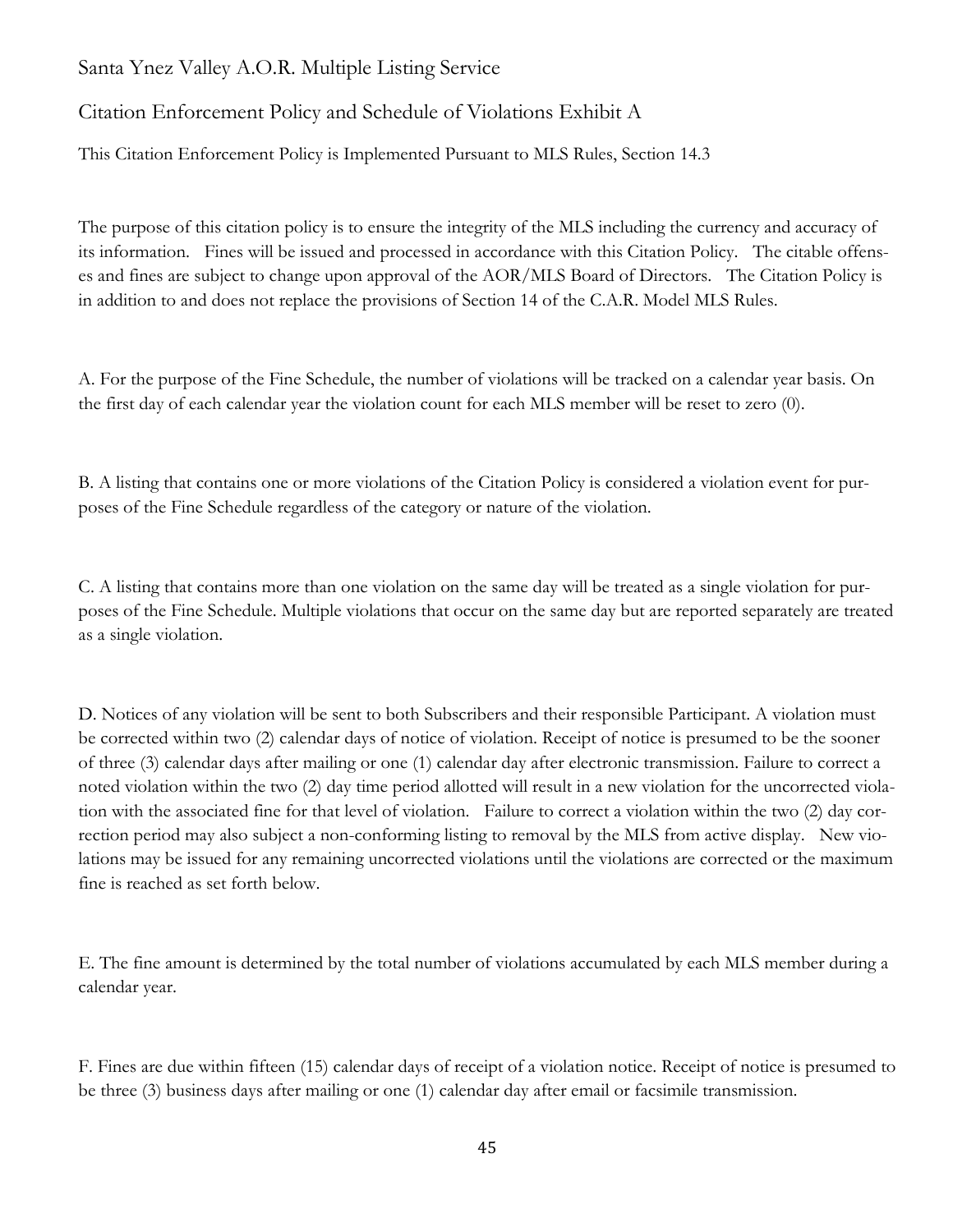G. If a recipient of a violation believes that a violation notice and fine was issued in error, the recipient may request a hearing in accordance to the procedures set out by their MLS/AOR. Prior to requesting a hearing, the violation must be corrected.

H. Failure to pay assessed fines may result in suspension of MLS privileges as detailed in Paragraph 17.1 of the MLS Rules and Regulations\*.

I. The MLS Committee and/or the Board of Directors reserves the right, at its discretion, to charge a Participant or Subscriber with rules violations by virtue of the hearing process, including the possibility of additional fees or fines, suspension or expulsion, rather than utilizing the citation process. Thus, the below fines may not be all inclusive. Any Participant or Subscriber who accumulates in excess of 3 (three) violations in one calendar year, unless otherwise specified, shall be required to attend a hearing for their actions and potential violations of MLS rules. Additionally the responsible Participant is required to attend any such hearing of a Subscriber.

J. Reporting of violations will remain confidential. When requested by a complainant, the MLS shall provide a process for processing reports of violations without revealing the complainant's identity. If the matter is forwarded to hearing, then the MLS Committee, Grievance Committee, MLS staff or other representative must serve as the complainant when the original complainant does not consent to participating in the process or the disclosure of his or her name.

K. The violation fine schedule is as follows:

Tier One:

First Violation: Warning Letter

Second Violation: \$250.00

Third and Subsequent Violations: \$500 with a \$15,000 maximum per violation

If such a class is offered by the AOR/MLS and the vilation recipient opts to attend a compliance training class in lieu of paying the fine for a Second Violation, the violation recipient will pay a \$50.00 non refundable one-time fee and complete the course within a 60 day period. The violation recipient will be given the opportunity for one make-up session only. Failure to complete the make-up session will result in assessment of the full fine amount set forth for a Second Violation.

As set forth in Section D above, violations must be corrected within two (2) calendar days of notice. Violations which remain uncorrected subject the violation recipient to the imposition of new penalties and removal of the listing from active display.

The maximum accumulated fine for a single violation may not exceed the top amount of \$15,000 allowed by NAR for assessment of financial penalty. If the maximum accumulated fine amount has been assessed and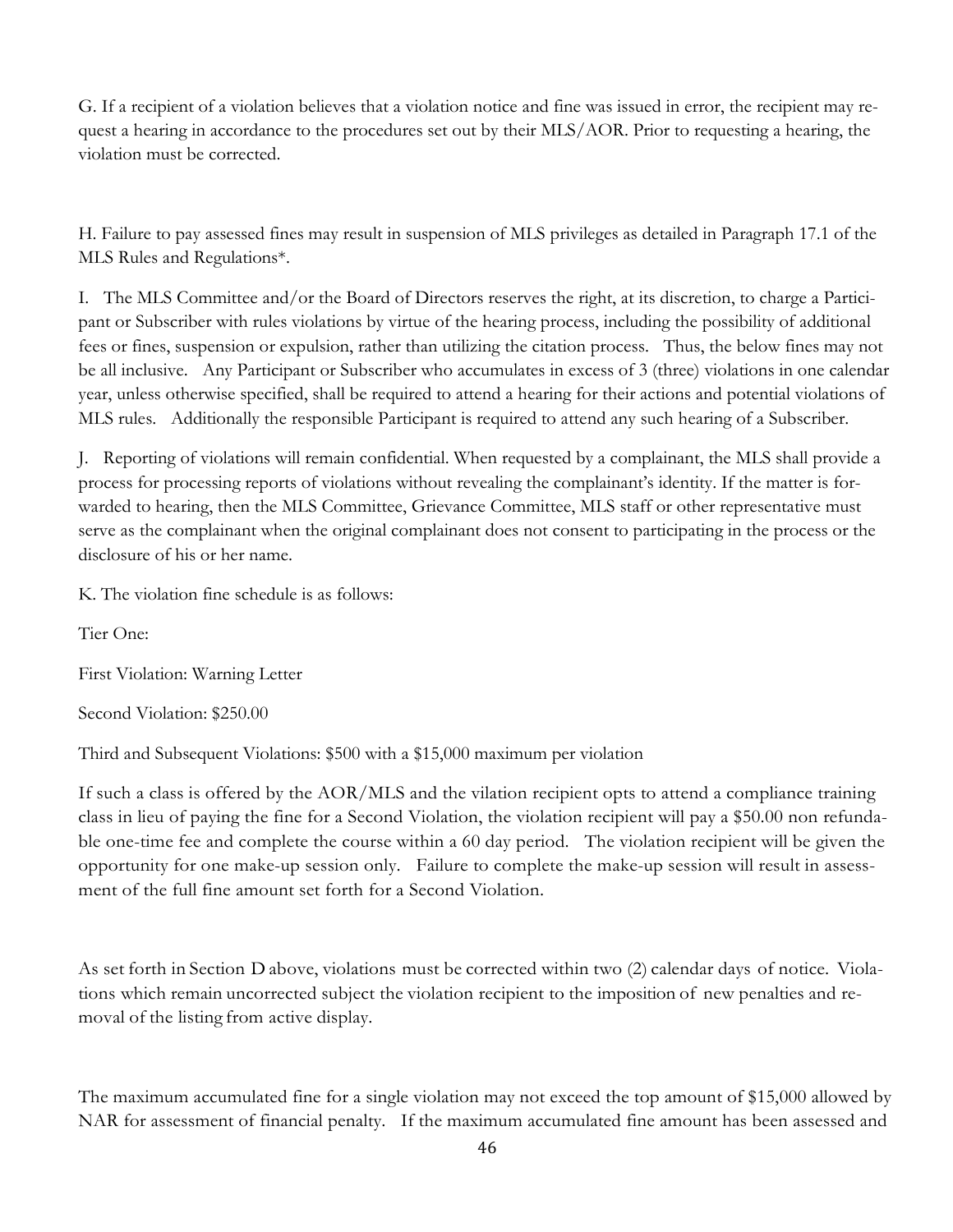the violation has not been corrected, the violation recipient's MLS privileges may be suspended until all accumulated fines have been paid and the noted violation has been corrected.

Tier One Offenses are as follows:

- 1. Non-completion of Required MLS Orientation Program Within Set Time Allowed [Rule 4.1.1 (Orientation)
- 2. Failure of Participant or Subscriber to Notify the MLS of Termination, Transfer, or Addition of any Clerical Users Affiliated with Participant or Subscriber [Rule 4.3 (Notice re Clerical Users)
- 3. Failure of Participant to Notify the MLS of Termination, Transfer or Addition of any Licenesees Under Participant's License [Rule 4.4 (Notice re Licensees)]
- 4. Failure to Properly Designate/Correlate License Type [Rules 4.1.3, 4.2.1(Redundant Participant/Subscriber Qualifications)]
- 5. Failure to Properly Specify Listing Type or Class [Rules 7.2-7.3 (Listing type of Class)]
- 6. Failure to Update/Change Listing Information [Rule 7.8 (Change of Listing Information)]
- 7. Unauthorized Cancellation/Withdrawal of Listing; failure of ongoing obligation to report solds [Rule 7.9 (Cancellation/Withdrawal of Listing Prior to Expiration)]
- 8. Failure to Provide Complete Listing Information [Rule 7.11 (Detail on Listings)]
- 9. Failure to Offer Unconditional Compensation [Rule 7.12 (Unilateral Contractual Offer)]
- 10. Failure to Comply with Auction Listing Requirements [Rule 7.23 (Auction Listings)]
- 11. Failure to Disclose REO Status [Rule 7.23 (REO Disclosure)]
- 12. Failure to Disclose Short Sale Status [Rule 7.24 (Short Sale Listings)]
- 13. Failure to Input Accurate Information [Rule 8.3 (Accuracy of Information; Responsibility for Accuracy)]
- 14. Failure to Provide Seller's Written Direction to Alter Time of Submission of Offers; Failure to Provide Clear and Accurate Notice of Altered Offer Presentation Date/Time [Rule 9.4 (Presentation of Offers)]
- 15. Failure to Timely Provide Written Verification that Offer Was Presented (or that Seller Waived the Obligation to Have Offer Presented [Rule 9.5 (Submission of Offers and Counter-Offers)]
- 16. Failure to Timely/Accurately Report Listing Status, Status Changes and Sales [Rule 10.1 Statuses, Rule 10.2 (Reporting of Sales)]
- 17. Failure to Timely Report Cancellation of Pending Sale [Rule 10.4 (Reporting Cancellation of Pending Sale)]
- 18. Failure of Requisite Authority to Submit Listing Content [Rule 11.4 (Authority to Put Listings in MLS Compilation)]
- 19. Wrongful Use of Photographs/Use of Photographs on a Listing Without Proper Authorization [Rule 11.5 (Photographs/Images on the MLS)]
- 20. Misuse of Public Remarks; Failure to Limit Public Remarks to Marketing, Description and Condition of the Property; Wrongful Use of Remarks on a Listing Without Proper Authorization[Rule 12.5 (Use and Misuse of Remarks)]
- 21. Unauthorized Use of Term "Sold"; Impermissible Use of Listing Content/Display of Non-Allowable Listing Content [Rule 12.7 ("Sold" Signs. Use of Term "Sold", and Advertising Sold Listings.]
- 22. Unauthorized Advertisement of Listing of Another Broker [Rule 12.8 (Advertising of Listing Filed with MLS), Rule 12.8.1. (Advertising of Listing in Printed Neighborhood Market Report)]
- 23. Unauthorized Use of Statistical Reports, Sold Data or Comparable Reports in Advertising [Rule 12.9 (Limitations on Use of Association of MLS Information in Advertising)]
- 24. Failure to Provide Adequate Informational notice and/or Disclaimers on Print or Non-Print Forms of Advertising or Other Forms of Public Representation [Rule 12.9 (MLS Information in Advertising), Rule 12.15.1 (Copies to Prospective Purchasers), IDX Rule 12.16 (s) (Disclaimer), VOW Rule Section 12.19.17)]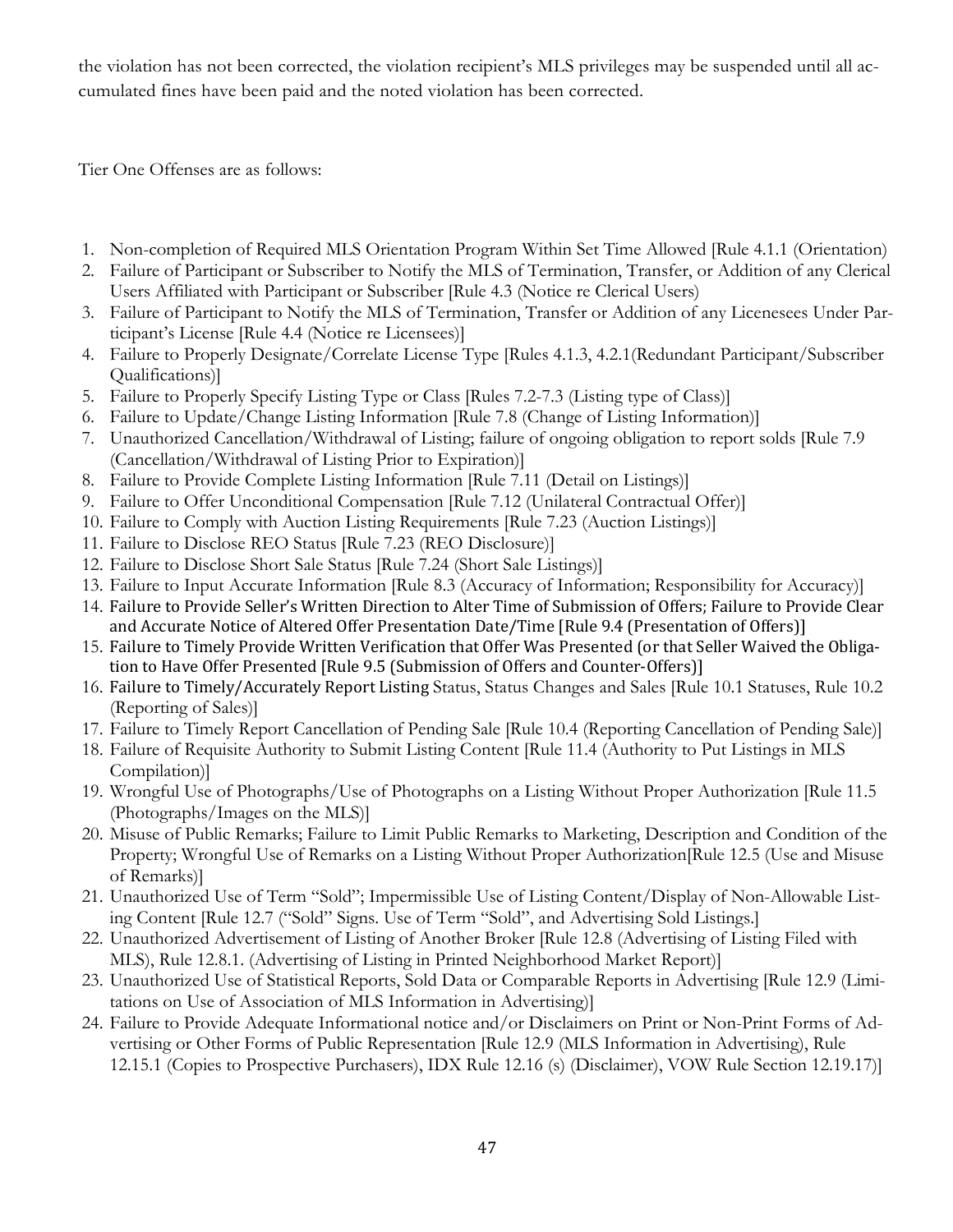25. Failure to provide one property photo at time of listing's submission to service except where sellers expressly direct that photographs of their property not appear in MLS compilations. – [Rule 7.11 (Detail on Listings Filed with the Service)]

# Tier Two:

First Violation: Warning Letter

Second Violation: \$400.00

Third and Subsequent Violations: \$1,000 with a \$15,000 maximum per violation

- 1. Failure to Comply with "Certification of Nonuse" (back fees owing under Certification to be cumulatively added to citation amount) [Rule 5.1.6 (Certification of Nonuse)]
- 2. Failure to Input a Required Listing; Failure to Disclose Known Additional Property Owner Information [Rule 7.5 (Mandatory Submission)]
- 3. Failure to Provide Signed Seller Exemption; Failure to Submit Compliant Signed Seller Exemption [Rule 7.6 (Exempted Listings)]
- 4. Entry of a Listing as New after Withdrawn without a New or Amended Listing Contract [Rule 7.8 (Change of Listing Information)]
- 5. Failure to Disclose Interest by a Broker Participant or R.E. Subscriber in the Subject Listing [Rule 7.17 (Broker/Agent as Principal)]
- 6. Failure to Remove Expired Listing; Failure to Obtain Seller's Written Authorization before Extension/Renewal [Rule 7.19 (Expiration, Extension and Renewal of Listings)]
- 7. Failure to Disclose Dual Variable Commission [Rule 7.22 (Dual/Variable Rate Commissions)]
- 8. Prohibited Co-Listing Rule [Rule 7.21 (Co-Listing)]
- 9. Violation of DOM/CDOM Calculation [Rule 7.22 (Days on Market/Cumulative Days on Market Calculation)]
- 10. Failure to Provide Appropriate Written Documentation of Listing [Rule 8.2 (Written Documentation)]
- 11. Failure to Correct Incomplete or Inaccurate Information after MLS Notification [Rule 8.3 (Accuracy of Information)]
- 12. False Representations; Failure to Abide by True Picture of Standard of Conduct [Rule 12.10 (False or Misleading Advertising and Representations)]
- 13. Violation of Competency Standard [Rule 12.21 (Participant and Subscriber Standards of Conduct)]
- 14. Failure to Provide MLS-Approved Lockbox {Rule 13.2.2 (Lockbox Requirements)]
- 15. Failure to Timely Remove Lockbox after COE or Expiration/Cancellation of Listing [Rule 13.12 (Lockbox Removal)]

As set forth in Section D above, violations must be corrected within two (2) calendar days of notice. Violations which remain uncorrected subject the violation recipient to the imposition of new penalties and removal of the listing from active display.

The maximum accumulated fine for a single violation may not exceed the top amount of \$15,000 allowed by NAR for assessment of financial penalty. If the maximum accumulated fine amount has been assessed and the violation has not been corrected, the violation recipient's MLS privileges may be suspended until all accumulated fines have been paid and the noted violation has been corrected.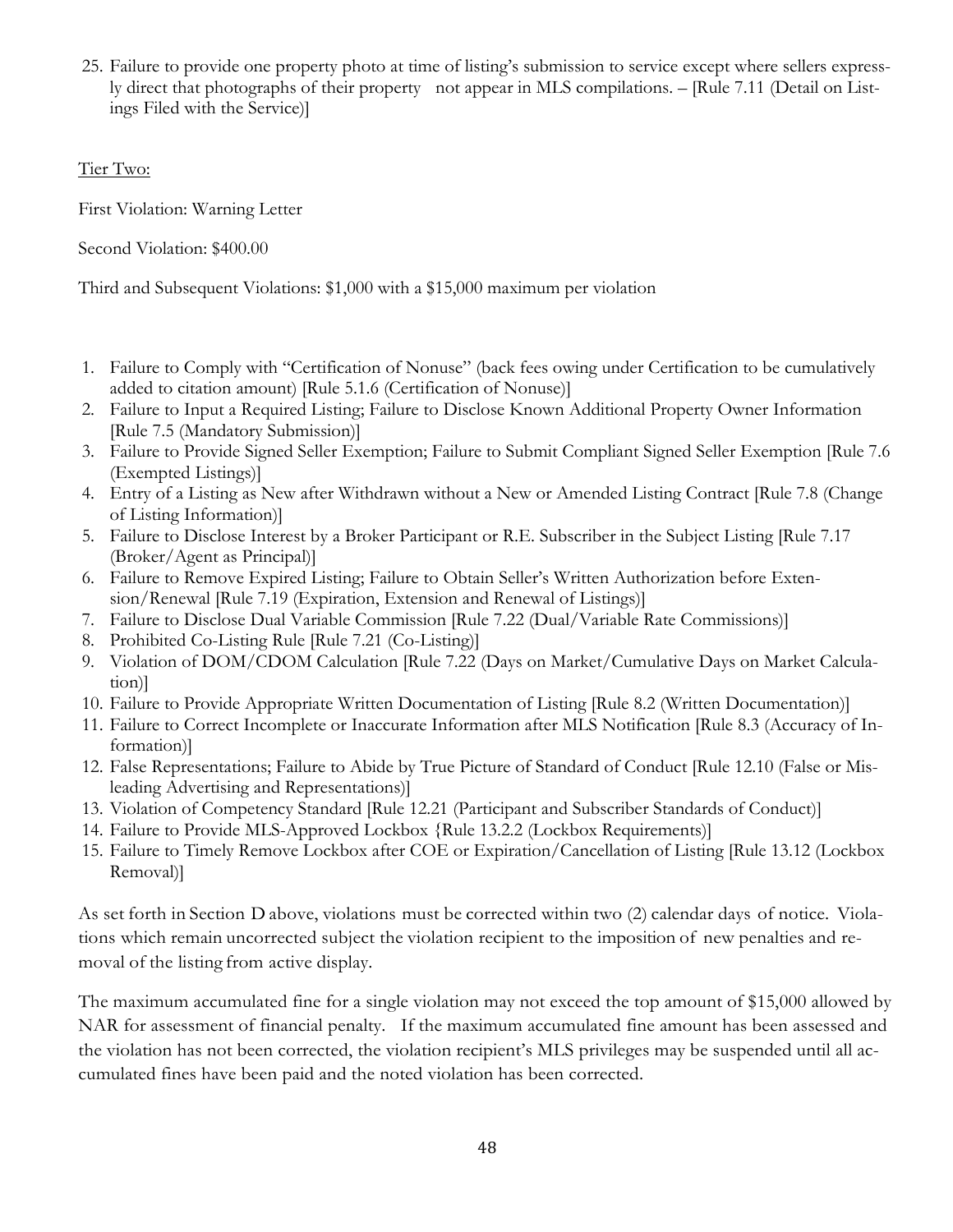Tier Three:

First Violation: Warning Letter

Second Violation: \$600.00

Third and Subsequent Violations: \$1500 with a \$15,000 maximum per violation

- 1. Failure to obtain sellers authority to list in MLS [Rule 8.1 (Listing Agreement and Seller's Permission)]
- 2. Failure to be Physically Present when Providing Access to a Listed Property to Buyers and Potential Buyers [Rule 9.9 (Physical Presence of Participant or Subscriber)]
- 3. Failure to follow or exhaust required internal pre-procedure for participant vs participant complaints of unauthorized use of listing content prior to proceeding to Court [Rule 11.11 (Pursuing Complaints of Unauthorized Use of Listing Content)]
- 4. Failure to timely notify of DRE or OBREA adverse action [Rule 12.1 (Notification of Failure to timely notify of DRE or OREA adverse action [Rule 12.1 (Notification of California Department of Real Estate (DRE) or California Office of Real Estate Appraisers (OREA) Action)]
- 5. Unauthorized use of MLS Information [Rule 12.11 (Use of MLS Information)]
- 6. Unauthorized sharing of MLS Information and Pass Codes; Use of MLS by Unauthorized Party [Rule 12.12 (Confidentiality of MLS Information)]
- 7. Unauthorized Clerical User Access and Use of MLS Information [Rules 12.12.1, 12.14.1 (Clerical Users)]
- 8. Misuse of Reproduction of MLS Information [Rule 12.14 (Reproduction)]
- 9. Sharing the MLS compilation or portion thereof with any third party vendor not authorized by the MLS [Rules 12.10 (Use of MLS Information), 12.11 (Confidentiality of MLS Information) and 12.14 (Reproduction)]
- 10. Unauthorized Reproduction of Confidential Fields and Information [Rule 12.15.2 (Confidential Fields)]
- 11. Unauthorized Compilation Downloading or Transmission of Data; Failure to Restrict Access to Authorized Party [Rule 12.15.4 (Downloading onto Computers)]
- 12. Misuse of MLS Data on Public Website; Violation of IDX Rules [Rule 12.16 (IDX)]
- 13. Misuse of MLS Data on Public Website; Violation of VOW Rules [Rule 12.19 VOW)]
- 14. Unauthorized Sharing of Lockbox Key [Rule 13.2 (Key Use and Service)]
- 15. Wrongful Use or Removal of Lockbox Contents; Failure to Follow Showing Instructions [Rule 13.2.1 (Use of Lockbox Contents)]
- 16. Failure to Account for Lockbox Key [Rule 13.4 (Accountability)]
- 17. Failure to Obtain Seller's Permission to Place a Lockbox [Rule 13.6 (Written Authority)]
- 18. Unauthorized Entrance into a Listed Property; Failure to Follow Showing Instructions [Rule 13.7 (Listing Broker's Permission]
- 19. Failure to Report Lost or Stolen Lockbox Keys [Rule 13.8 (Unaccountable Keys)]

*\*17.1 Nonpayment of MLS Fees. If MLS fees, fines, charges or other amounts owed the MLS are not paid within one month after the due date, the nonpaying Participant and/or Subscriber's MLS services shall be subject to suspension until such outstanding amounts are paid in full. The MLS may suspend MLS services under this section provided the MLS gives the Participant and/or Subscriber at least twenty (20) calendar days prior notice of the proposed suspension date. Such notice may be included with the orig*inal billing statement for MLS fees, fines or charges or any time thereafter. In the event the amounts owed remain unpaid for three *months after the due date, the nonpaying Participant and/or Subscriber's MLS services shall automatically terminate regardless if notice of such termination is given.*